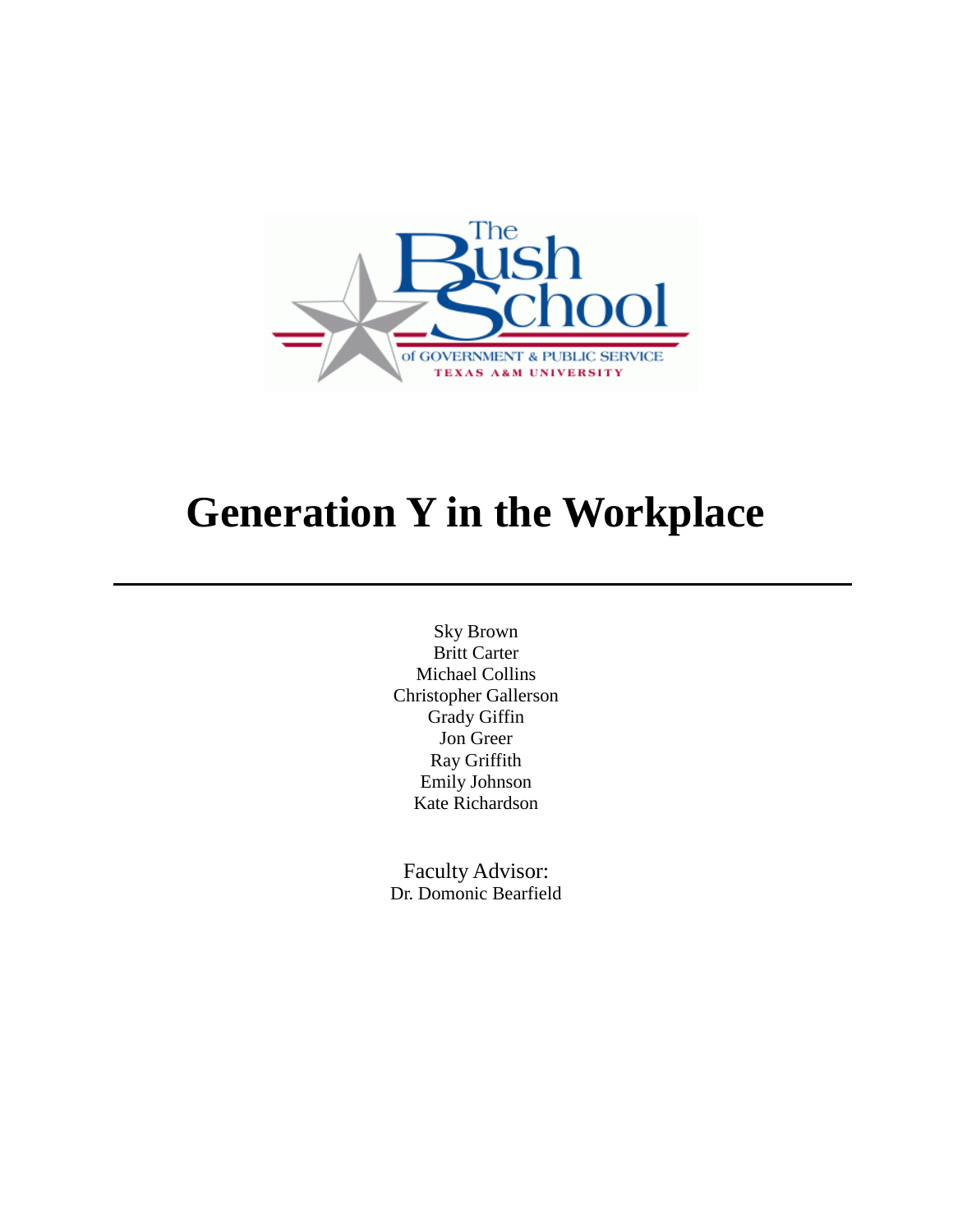# **Executive Summary**

The recruitment and retention of Generation Y, individuals born between 1977 and 2002, concern the federal government and the Congressional Research Service particularly, as the retirement rate among Baby Boomers increases. A clear understanding of this generation's perceptions and expectations about work and career-related issues will assist the federal government in formulating its recruitment and retention strategies. Thus, this study identified and examined career choice factors and public service perceptions among members of Generation Y.

Research pertaining to Generation  $Y -$  also known as Millennials – is relatively new and additional research and literature continues to surface. However, some characteristics mentioned consistently throughout the literature indicate Generation Y is culturally accepting and technologically savvy. There is less of a consensus on whether Millennials hold a sense of entitlement regarding their work expectations. In terms of workplace attitudes, literature indicates Millennials prefer flexibility in their work schedules and positions as well as the ability to maintain a substantial work-life balance. Millennials desire constant feedback from their superiors and seek knowledge from older generations in the workplace. When it comes to team work, Millennials prefer to use the strengths of team members to accomplish individual tasks.

Using a confidential web-based tool, we surveyed graduate students from public policy, administration, and management programs across the nation regarding their workplace attitudes, sector preferences, technology usage, and demographics. We sent the survey link to school program directors and requested they forward it to their graduate students. Total, we received 575 student responses representing 76 schools. Nearly 68 percent of respondents were members of Generation Y and the remaining 32 percent represented other generations.

Survey results both supported and refuted literature regarding some of Millennials' workplace attitudes. Traditional benefits, salary and health insurance ranked most important among Millennials' job considerations, while other intrinsic values, such as telecommuting and training opportunities, ranked less important. Results supported the literature's claim regarding career fluidity among members of Generation Y, as the vast majority believed they would be in their initial position less than three years and anticipated switching sectors during their career. Additionally, survey results were mixed regarding whether Millennials hold a sense of entitlement.

Survey results indicated, although the nonprofit sector may be an emerging competitor, among public administration, policy, and management graduate students, the public sector is the preferred place to work. Survey respondents perceived benefits, job security, and societal impact as almost exclusive strengths of the public sector. Survey results confirmed literature stating that employers should consider social networks a viable recruitment tool, especially among Generation Y. While all respondents generally preferred electronic methods of job application and recruitment, results indicated Generation Y respondents use social networking websites more often than non-Generation Y respondents.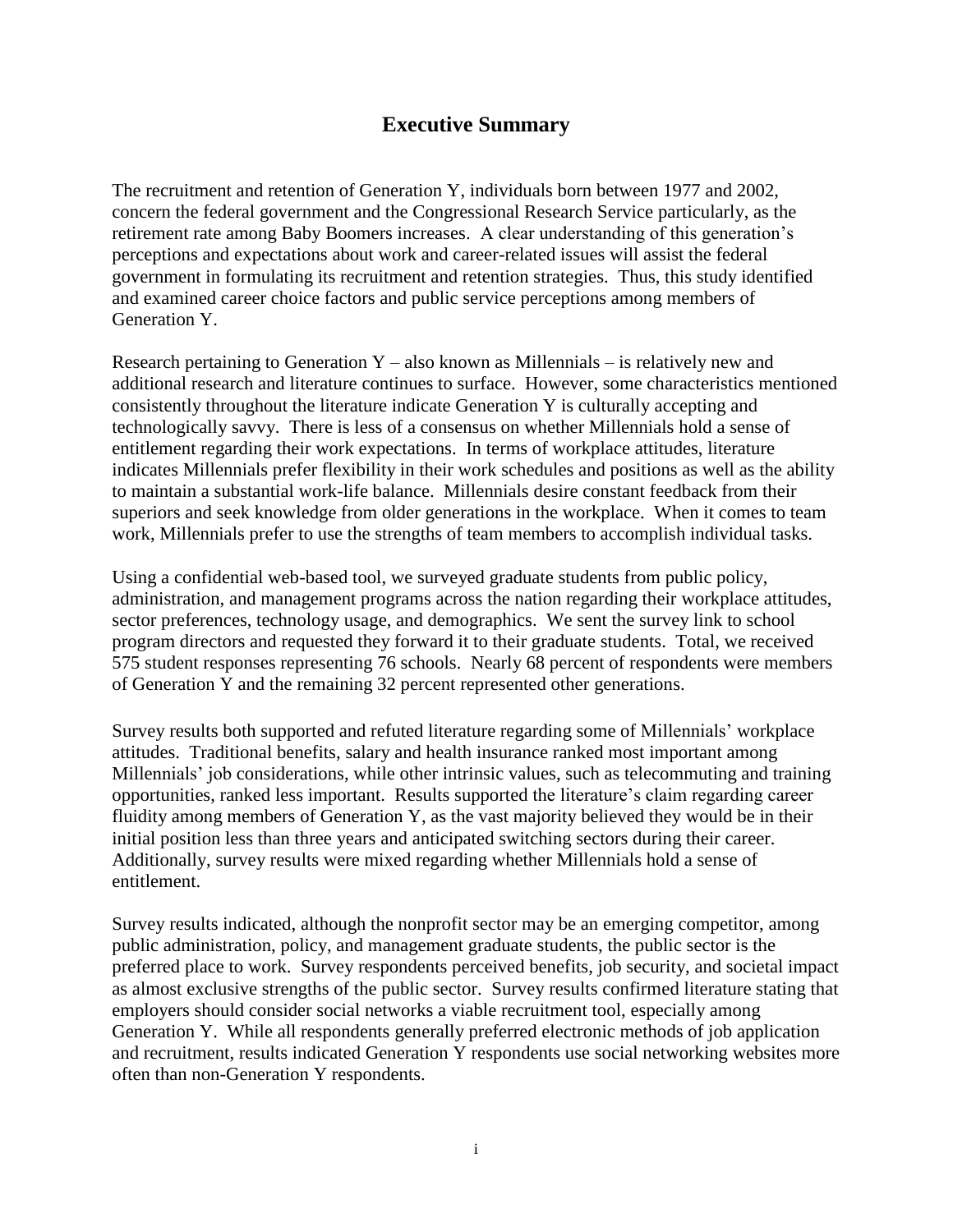Additional research on Millennials' career-related attitudes is necessary to provide a clear understanding of what they bring to the workplace, what they expect from employers, and how they differ is different from previous generations. This study, along with suggested hypotheses, provides a strong foundation for future researchers.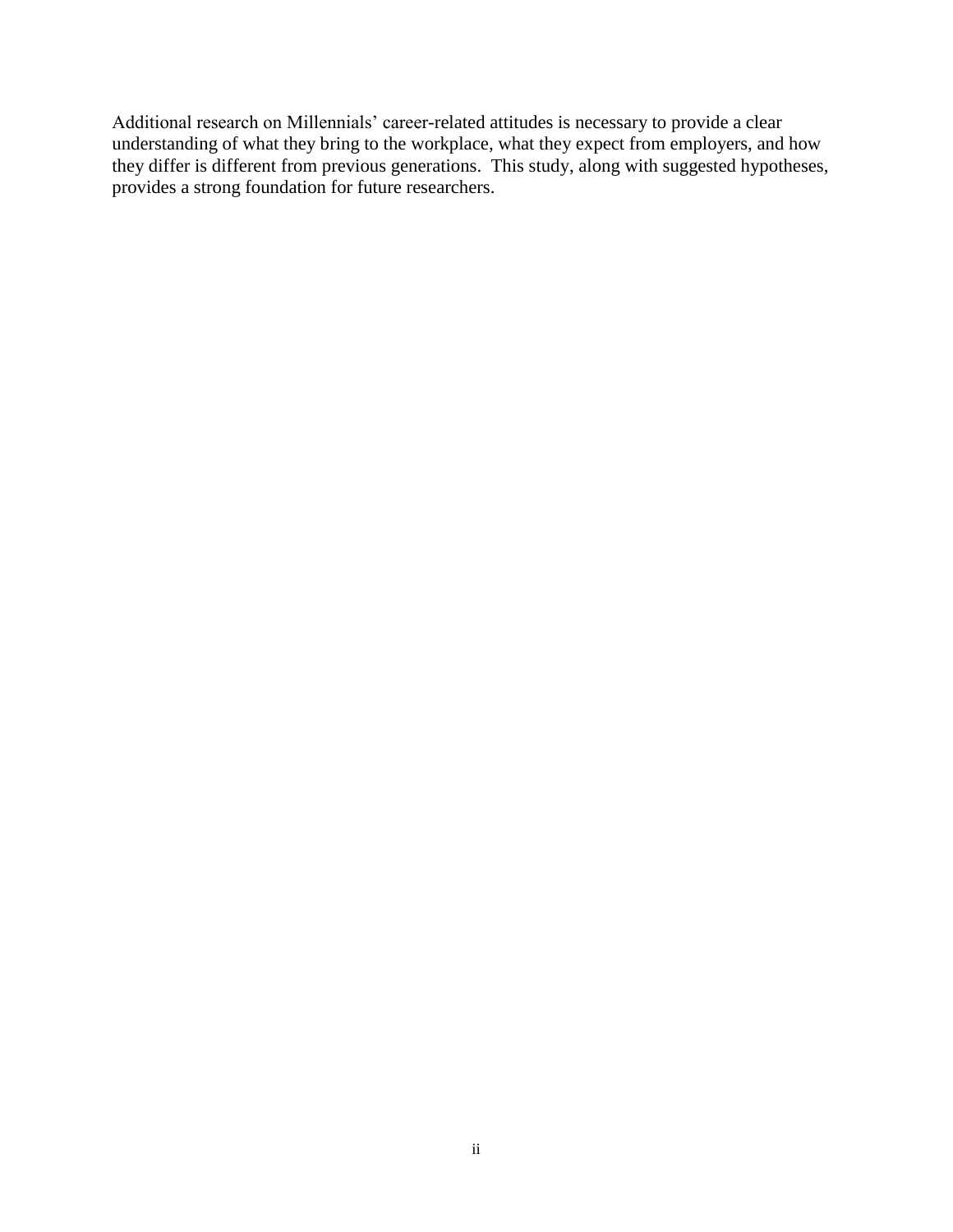# **Table of Contents**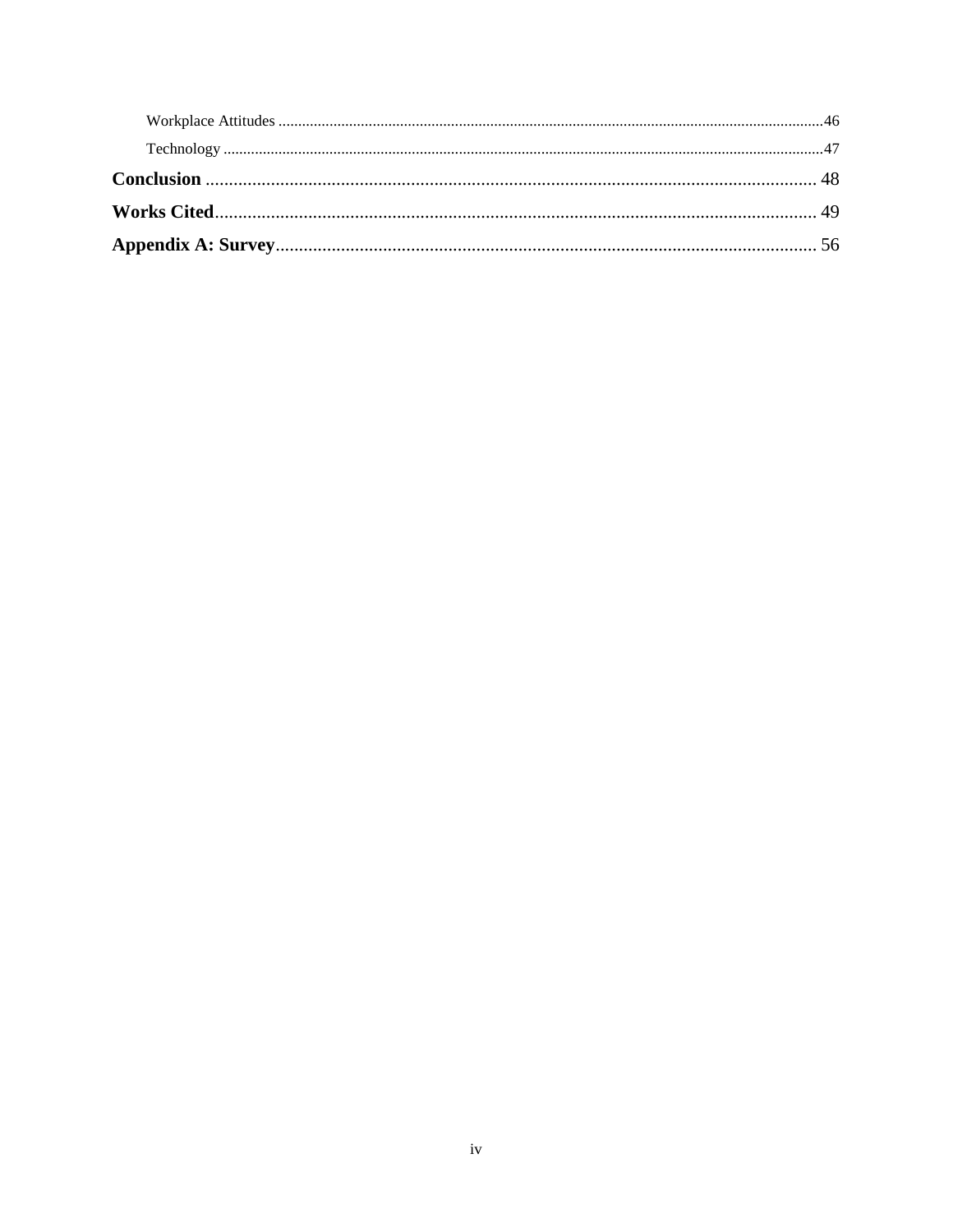# **Statement of Research**

The recruitment and retention of Generation Y, individuals born between 1977 and 2002 who are also referred to as Millennials, concern the federal government and the Congressional Research Service (CRS) particularly, as the retirement rate among Baby Boomers increases. A clear understanding of this generation's perceptions and expectations about work and career-related issues will assist the federal government in formulating its recruitment and retention strategies. To explore these perceptions and expectations, The George Bush School of Government and Public Service was tasked by CRS to compile a literature review and create and administer a survey assessing specific research questions.

Per CRS contract, our capstone team was asked to

- 1. Review literature describing Generation Y's attitudes as they relate to work and differences and/or similarities between Generation Y and other generations pertaining to career and work. The literature review focuses on Generation Y's characteristics, ideal work environment, factors they evaluate in identifying an employer of choice, and baseline requirements for employment.
- 2. Develop a web-based survey examining the factors that Generation Y individuals consider or will consider when making a career choice. The survey focuses on factors students pursuing careers in public service are likely to consider.
- 3. Determine if findings identified in the literature search are consistent with survey results through examining the data by generation, age bracket, and work experience.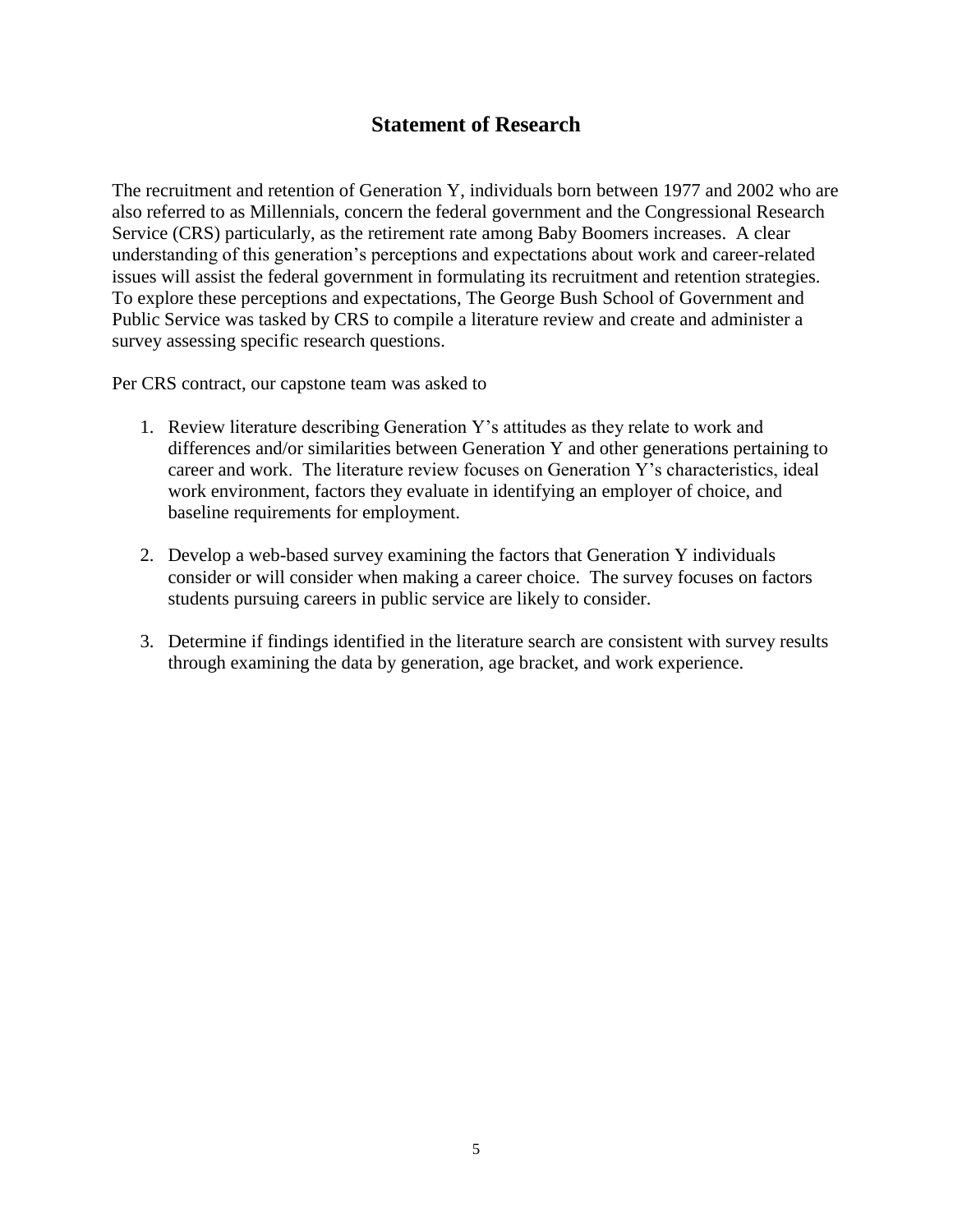# **Literature Review**

#### **Introduction**

The purpose of this research is to identify and examine career choice factors and public service perceptions among members of Generation Y. This review focuses on literature on job choice theories, predictors of workplace attitudes, and characteristics of Generation Y.

Several questions must be addressed before determining what specific factors Generation Y individuals consider when choosing their careers and how those factors may impact the recruitment efforts of the federal government. First, who is Generation Y and what are their prominent characteristics? Second, what attitudes does this generation seem to hold regarding work and what influences their career choice? Lastly, what does the current job market look like for those seeking work in public service? These questions provide the basis for this review of current literature.

Research pertaining to Generation Y is relatively new and additional research and literature continues to surface. Much of the literature on the generations includes comparative analysis and is incorporated into this review. However, the review does not provide an exhaustive comparison of the three prominent generations currently in the workforce. Additionally, although this review examines public service motivation and person-organization fit theories, other jobchoice theories are not included. Finally, a shortage of substantial literature regarding specific benefits of state and local governments, the nonprofit sector, and public sector consulting makes comparisons across the sectors difficult.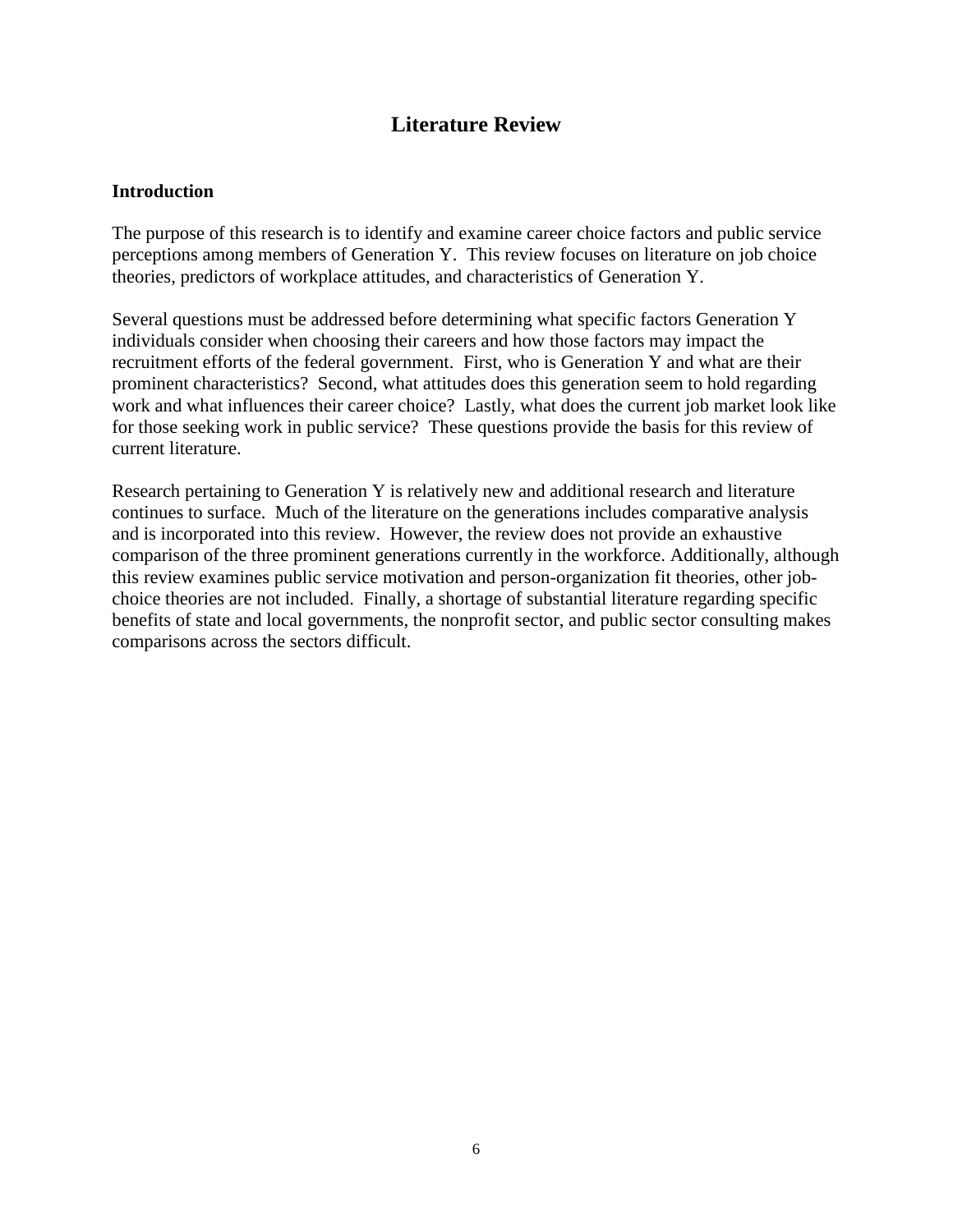## **Who is Generation Y?**

#### **Demographics**

Known as the Millennials, the age range of Generation Y varies. There is substantial debate regarding the boundaries of this generation. Literature defines the beginning of Generation Y as early as 1977 and as late as 1981 and ending as early as 1994 and as late as 2002 (CRS 2008; Erickson 2008; Karefalk, Petterssen and Zhu 2007; Hagevik 1999; Robert Half International 2008; The New Strategist 2006). According to Erickson (2008), Generation Y's population is currently estimated between 70 and 90 million individuals, depending on the specified boundaries. An additional study by BSG Concours confirms this range, finding the generation numbers approximately 80 million. Comprised of more individuals of Hispanic origin than any previous generation and more individuals of African American origin than previous generations except for Generation X, Generation Y is the most racially diverse generation in American history (BSG Concours 2007). Currently, of 18 to 28-year-olds, 15 percent are African American, 4 percent Asian, and 17 percent Hispanic (Erickson 2008).

Arguably the most educated generation to date, Generation Y pursues college and advanced degrees at a higher rate than previous generations (Blain 2008; Erickson 2008; NAS 2006). For the first time in history, women graduate from college at a higher rate than men, and college attendance for many minority groups has reached historic levels (NCES 2007). However, while 46 percent of all 18 to 25-year-olds currently enroll in college, only one-quarter actually graduate before age 30 (Erickson 2008). Additionally, not all Millennial graduate from high school; the United States' high school graduation rate is at less than 80 percent, a figure lower than many other countries with graduation rates of at least 90 percent (Erickson 2008). The current economic downturn also affects the educated population as the unemployment rate for degree holders may reach an all-time high. In November 2008, the unemployment rate for this population reached 3.1 percent – the highest since 2003 (Shin 2009).

#### **Prominent Events**

Every generation experiences events that shape their perspectives. The events experienced by Generation Y influences how they view many aspects of life (Erickson 2008). Generation Y witnessed a number of attacks by domestic and foreign terrorists, including the Oklahoma City bombing and the events of September 11, 2001. Generation Y also experienced violent attacks in a school setting. For instance, the Columbine High School shootings of 1999 took place during the younger years of most Millennials. Besides the tragedies of terrorist attacks and school shootings, this generation also witnessed devastating natural disasters such as Hurricane Katrina and the 2004 Asian Pacific tsunami (Deloitte Development LLC 2005; Erickson 2008; Yan 2006). As a result of these negative experiences, Sophia Yan (2006) explains that Generation Y may be "identified with cynicism, skepticism and pessimism" when compared with other generations. Additionally, social issues such as working mothers, increased gender equality, and a pro-child culture affected the behavior of Millennials (Erickson 2008). Beyond global and social events, Generation Y benefited from rapidly advancing technological changes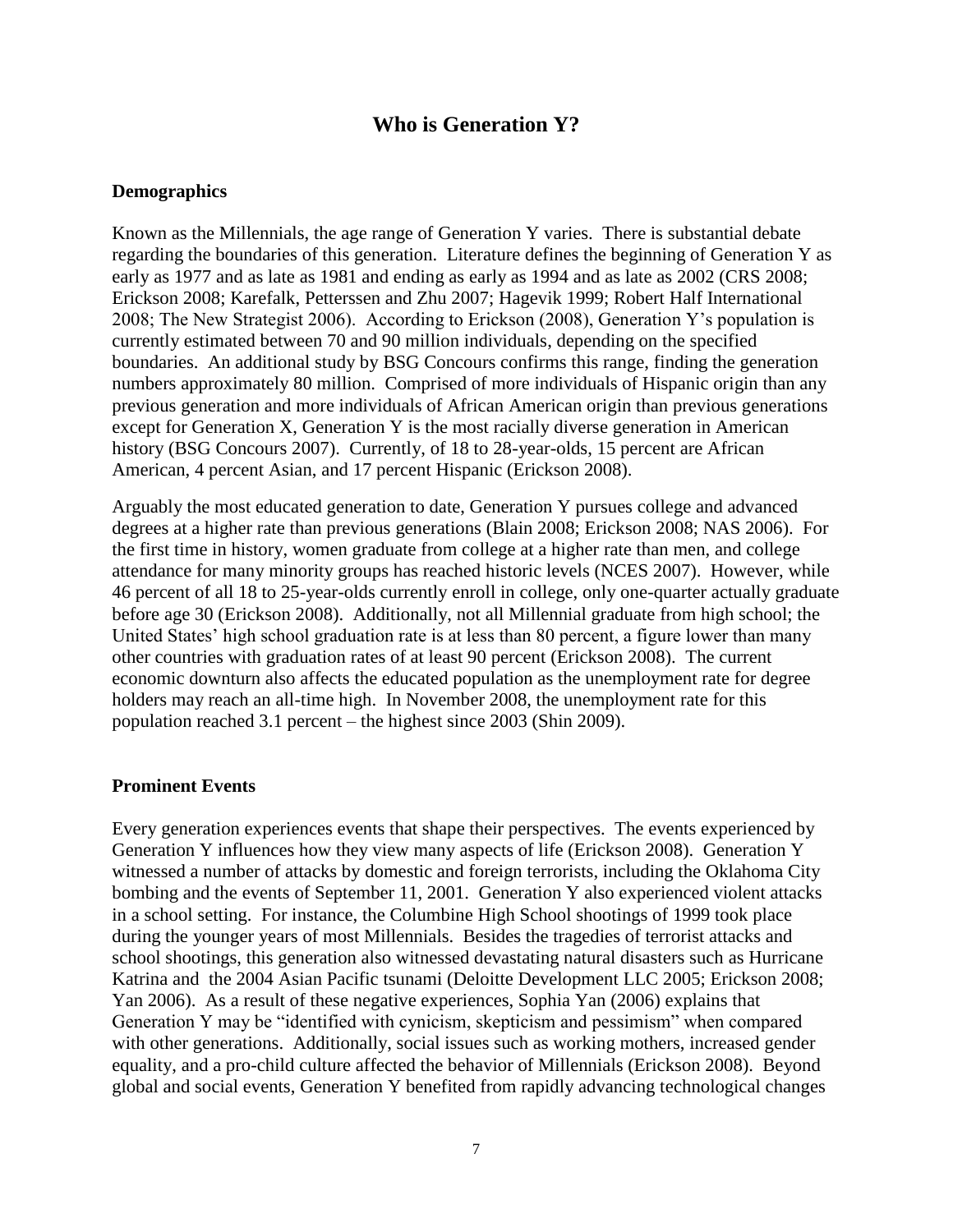such as access to both computers and the Internet (Deloitte Development LLC 2005; Erickson 2008; Yan 2006).

#### **Characteristics**

#### *Cultural Acceptance*

Generation Y is the most culturally and ethnically diverse generation, with one-third of children under age 18 being racial or ethnic minorities. Additionally, the presence of multicultural families and alternative lifestyles has been more a part of Generation Y's daily lives than any other generation (Erickson 2008). For example, "95 percent of adult Gen Y's approve of blacks and whites dating, and 60 percent say they have dated someone of a different race" (Erickson 2008). Consequently, Cole, Smith, and Lucaus (2002) argue Millennials are more tolerant of differences in race, religion, culture, sexual orientation, and economic status than previous generations. Because Millennials have grown up in a more diverse society, they show a willingness to embrace and accept cultural differences (Blain 2008). Literature refers to Millennials as both tolerant and accepting in terms of race, sexuality, and culture, but it should not be implied the terms are synonymous. Additionally, when compared with older individuals, members of Generation Y are less likely to hold a sense of cultural superiority (Erickson 2008). According to a Pew Research Center (2004) survey, unlike some cultures, Americans and Western Europeans are "wedded to their cultural identities" and older individuals in these cultures are likely "to have reservations about growing global interconnectedness, to worry that their way of life is threatened, to feel that their culture is superior to others, and to support restrictions on immigration." Further, the survey finds 49 percent of 18 to 29-year-olds agree that their culture is superior compared with 68 percent of those 65 and older.

#### *Entitlement*

This generation is sometimes labeled the entitlement generation. Their parents' continued financial and emotional support may have contributed to this sense of entitlement – both in and outside the workplace. Shifts in parenting philosophies over time, resulted in close, positive relationships between Millennials and their parents (Erickson 2008; Patalano 2008). The continued reinforcement and praise Millennials received from their parents early in life has translated in adulthood to what some view as optimism, but others consider false self-confidence and a sense of entitlement (Erickson 2008). Transferred to the workplace, this sense of entitlement means this generation expects to climb the career ladder at a rate considered unreasonable by co-workers of other generations (Karefalk, Petterssen and Zhu 2007). When their expectations are not met, Millennials show a willingness to move on to new opportunities where they perceive they will be more appreciated (Cruz 2007; Felix 2007). However, according to a survey performed by Robert Half International (2008), this idea that Generation Y feels more entitled than previous generations is only a myth. Even though Millennials may share a desire to move up quickly the career ladder, they demonstrate a willingness to "pay their dues in other ways," often through education as they perceive more advanced degrees accelerate advancement in the workplace. The Half International survey revealed many Millennials "believe that they'll have to work harder than previous generations and save more money for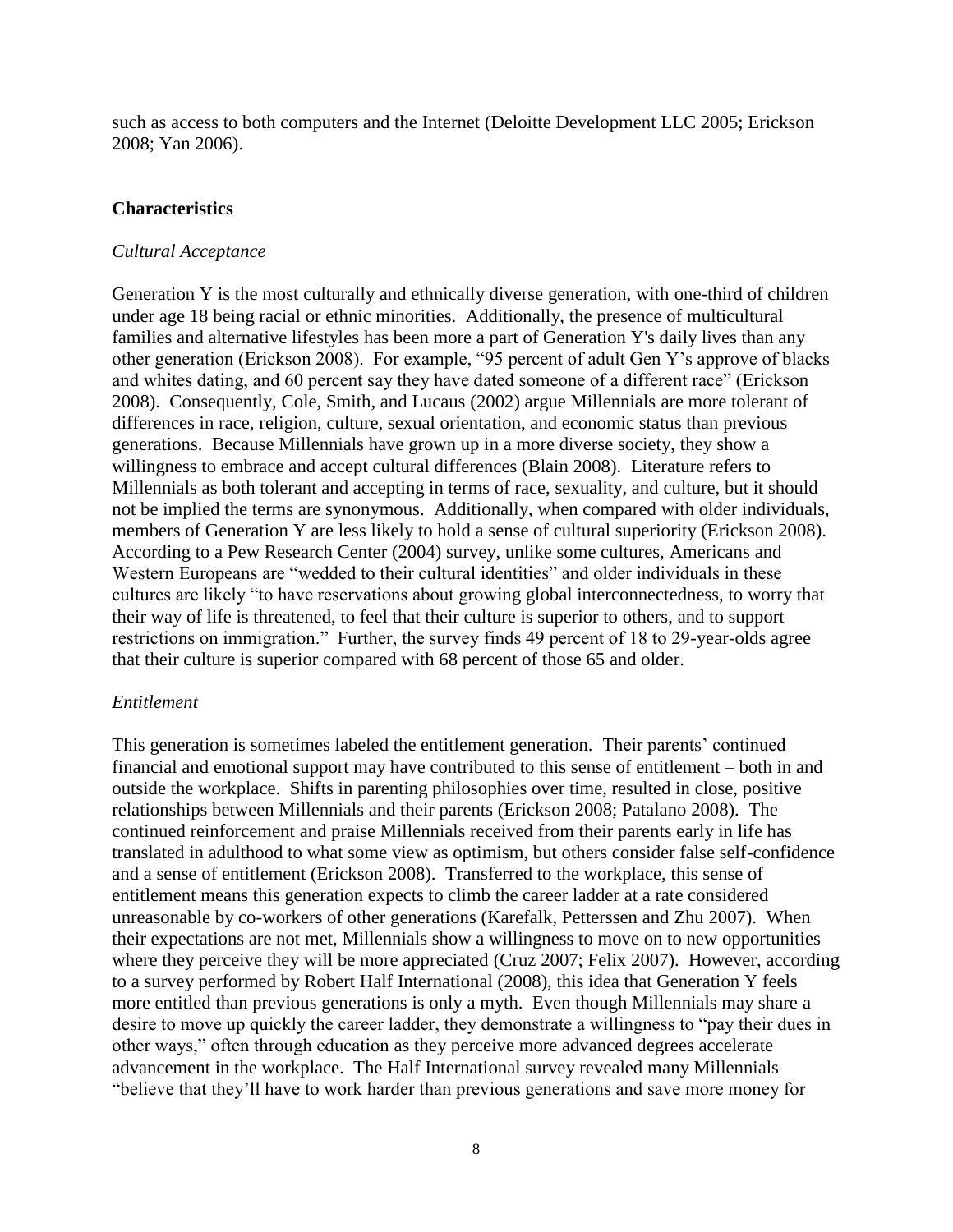retirement." Still, scholars note Generation Y expects to be valued by their employers as key assets of the organization and that their input will be taken into full account and acted on by their employers (Ballenstedt and Rosenberg 2008; Blain 2008; BSG Concours 2007). Because there are differing opinions on this issue and because much of Generation Y has yet to enter the workforce, the question whether Millennials truly share a sense of entitlement remains unanswered.

#### *Volunteerism*

Generation Y demonstrates a willingness to donate their time to some form of public service. Erickson (2008) terms this a "new wave of volunteerism, reminiscent of [Baby Boomers]." In fact, in a survey of 2,001 individuals, three-quarters of Millennials said they volunteered in some form in the last year, while nine out of ten planned to volunteer in the coming year (Paul 2001). Pooley states, "members of Generation Y are generally more civic minded and appear to be predisposed to being more actively involved in volunteering than individuals in previous generations" (Pooley 2005). Verifying this, 81 percent of Generation Y engaged in civic activities in 2007 (Erickson 2008). Cole states members of Generation Y "have a greater tendency to engage in community service than their Xer predecessors" (Cole, Smith, and Lucas 2002). Additionally, according to a 2006 study by Cone Inc, members of Generation Y "are currently worried about the state of the world today and feel personally responsible to make a difference. They are attempting to live up to that responsibility by volunteering, recycling, educating friends and family on social and environmental causes and donating money" (Cone Millennial Cause Study 2006). Regarding gender, women tend to volunteer at higher rates than men. According to a BLS report (2009), in 2008 the volunteer rate among women exceeds (29.4 percent) that of men (23.2 percent) "across major demographic characteristics."

There is an important socioeconomic distinction among Generation Y's civic-minded efforts as "volunteering is class driven" (Erickson 2008). An individual's human or personal capital and social capital, which Putnam (2000) defines as "connections among individuals" determines volunteerism. Thus, higher levels of education and socioeconomic status are positively correlated with higher rates of volunteerism, but individuals' social networks also play an important role (Wilson and Musnick 1998).

In terms of volunteer rates of African Americans versus whites, because of the complex interactions of personal resources, which group volunteers most is ambiguous. According to Musick, Wilson, and Bynum (2000) "to the extent that volunteering is a function of personal resources, and if whites possess more of them, they should volunteer at a higher rate." The authors also recognize that this gap may be reduced if African Americans have higher rates of social capital. However, according to Ajrouch, Antonucci, and Janevic (2001), "On average, Blacks tend to have smaller social networks [a form of social capital] than their White counterparts."

## *Technological Impact*

As previously mentioned, Generation Y is known for their technological savvy. Considered the most interconnected and technologically friendly generation in the current workforce, Generation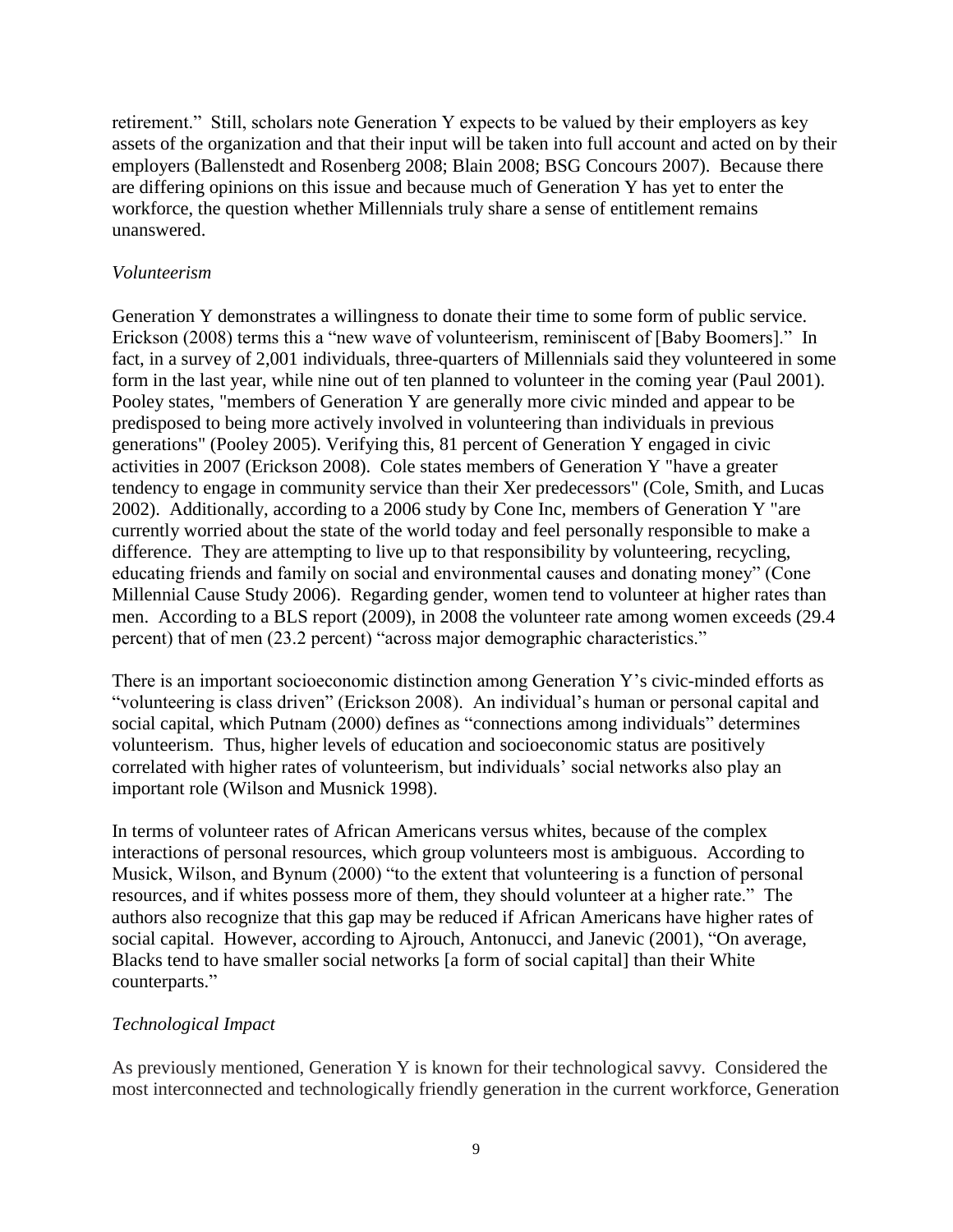Y easily communicates with others and accesses information quickly and instantaneously (Cruz 2007; Bassett 2008; Erickson 2008). This level of technological emersion increasingly blurs the line between Millennials' work and personal lives. For example, Generation Y is just as apt to take a business call at home before dinner as they are to answer a personal e-mail or text message prior to or during a staff meeting (Cruz 2007). With the increased accessibility of e-mail and cellular phones, Trunk (2007) suggests, "The line between work and home doesn't really exist...they just want to spend their time in meaningful and useful ways, no matter where they are."

However, this technological impact may not apply equally to all Millennials. During the 1990s, a digital divide among ethnic and racial minority groups and low-income families created inequality in access to the Internet and new technologies. Though it appears that this divide subsided in the past decade, its initial effects may create disparity in older members of the generation (Wells and Lewis 2006; JBHE Foundation 2004).

Defined as exclusions from opportunities to participate, compete, and prosper in today's knowledge based economies, a digital divide exists between the haves and have-nots or those who have access to technology and those who do not (Gordo 2003, Jackson, et. al. 2003). Limited access to education for minorities, increasing financial gains based on higher levels of education, and the historic marginalization of minorities – particularly African Americans – created the digital divide (Alvarez 2003). According to Alvarez (2003), the digital divide results from a number of factors including a movement away from manufacturing jobs, organizational restructuring, a technical change that required increased education levels, and stagnating middle class wages. The digital divide is a factor in terms of both use and access to technology, specifically the Internet. While the divide has not subsided across the board, the gap has narrowed in some areas and disappeared in others. Research shows the divide no longer exists between genders, but remains an issue among different races, education levels, and income levels (Mason and Hacker 2003; Lenhart and Horrigan 2003; Kennedy, Wellman, and Klement 2003; Alvarez 2003, Jackson, et al. 2003; National Telecommunications and Information Administration 2004).

#### **Workplace Attitudes**

Technology not only influences the work of Generation Y, but also their workplace attitudes. Unlike their predecessors, Generation Y typically defines themselves by who they are outside of their career, not by their employment. Additionally, members of Generation Y associate less with their employing organization and more with the type of work they do. According to Lloyd (2007), the organization is not the identifier, the work is. They also do not connect long working hours to work quality or devotion to their employer. As previously mentioned, due to technological advancement, this generation believes they can work away from the office and still produce quality results.

One of the most significant challenges facing Generation Y in joining the workforce is their need to communicate effectively with Generation X and the Baby Boomers (Ballenstedt and Rosenberg 2008). Scholars note that differences in values, perceptions, and communication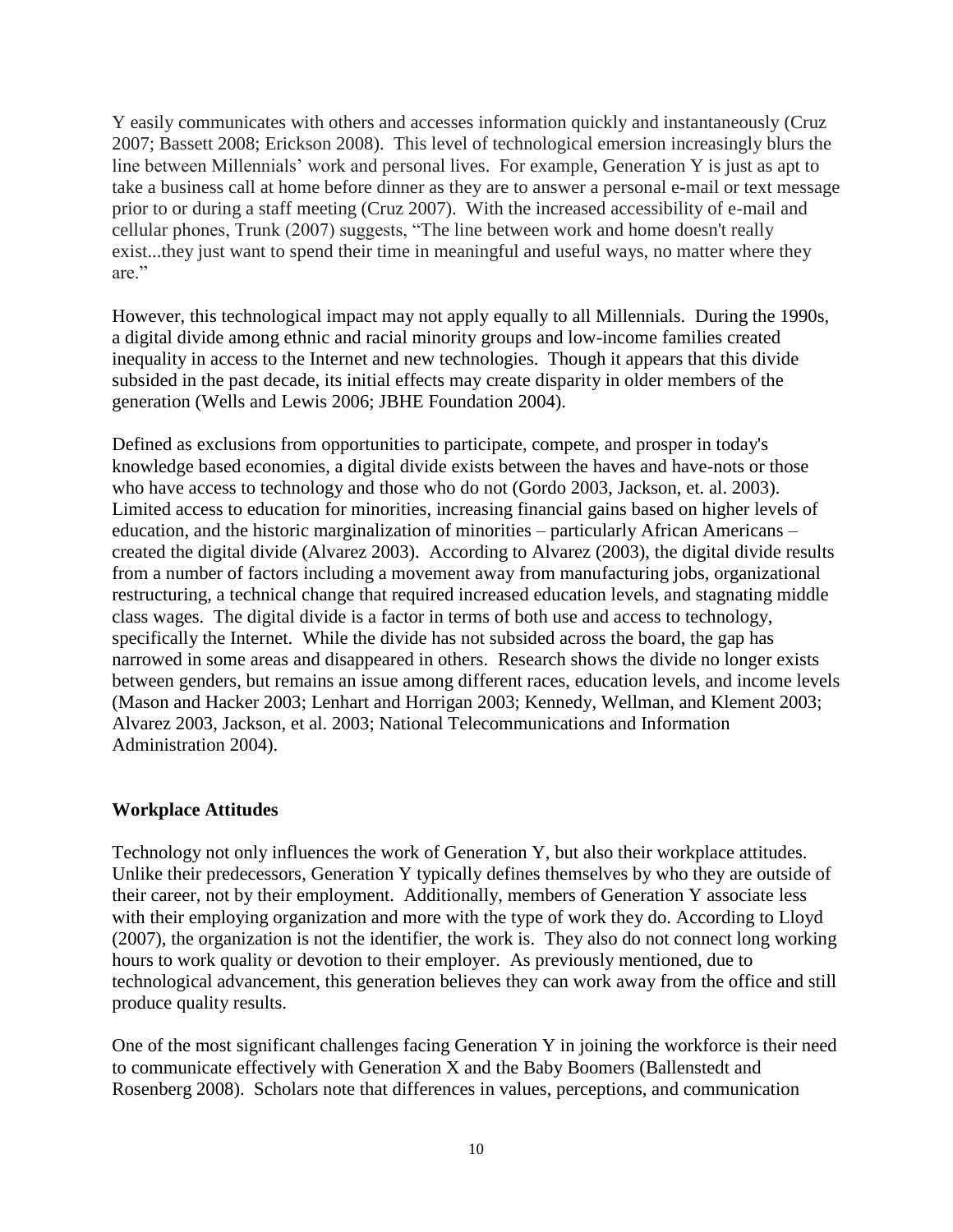styles among generations can lead to conflict in the workplace (Bassett 2008 Lloyd 2007). Therefore, finding a way to express values clearly between the generations becomes crucial to establishing a coherent and effective workforce (Ballenstedt and Rosenberg 2008). Scholars have established three themes, which describe this generation's attitude toward work and career: 1) a desire for flexibility 2) a desire for continual learning and 3) a preference for team-oriented work (Lloyd 2007; Felix 2007; Karefalk, Petterssen and Zhu 2007; Brownstein 2000; Cruz 2007).

## *Flexibility*

Generation Y desires work and career flexibility. Generation Y believes they can do more with less; consequently, they feel they deserve the freedom to work fewer hours while still taking jobs that are challenging (Lloyd 2007). However, "doing more with less" does not refer to income, but explains Generation Y's belief that they can accomplish the same task as other generations in less time. Further, with their familiarity with technology, Millennials believe they can work more efficiently. More specifically, they can eliminate what they consider wasted time – the non-essential, face-to-face interaction that occurs within a typical office setting (Erickson 2008).

In terms of career flexibility, Generation Y anticipates changing jobs frequently. Based on findings from a New Paradigm (2006) survey of 1,750 13 to 20-year-olds in the U.S. and Canada, Erickson (2008) reports  $-30$  percent of Y's are looking for a new job with a new company at any given time...." This potential fluidity in their careers may result from their expectations and values. Cruz (2007) explains that Millennials have shown a willingness to change organizations when they perceive new opportunities that may offer greater levels of appreciation. Additionally, Lloyd (2007) explains that members of Generation Y associate themselves less with the particular organization that employs them and more with the type of work which they perform.

Due to their desire for flexibility, Generation Y – much like the preceding Generation  $X$  – seeks to maintain an adequate work-life balance. Compared with their boomer parents, Millennials place more emphasis on family relationships than work and, because of this, have an interest in working from home (BSG Concours 2007). Current technology, such as smart phones, telecommuting, and remote Internet access, provides a variety of ways they can fulfill this desire.

## *Continual Learning*

Generation Y is continuously looking for feedback and advice from their superiors – most likely a result of their strong ties to and constant feedback from their parents (Cruz 2007; BSG Concours 2007). On the job, Millennials expect frequent direction from managers regarding their performance. They recognize the role knowledge plays in career advancement and look for opportunities to learn from their supervisors and older generations (BSG Concours 2007). Additionally, Generation Y views failure as a motivator and not a deterrent. Thus, they view failure as an opportunity to improve job performance (Blain 2008).

## *Team Orientation & Individualism*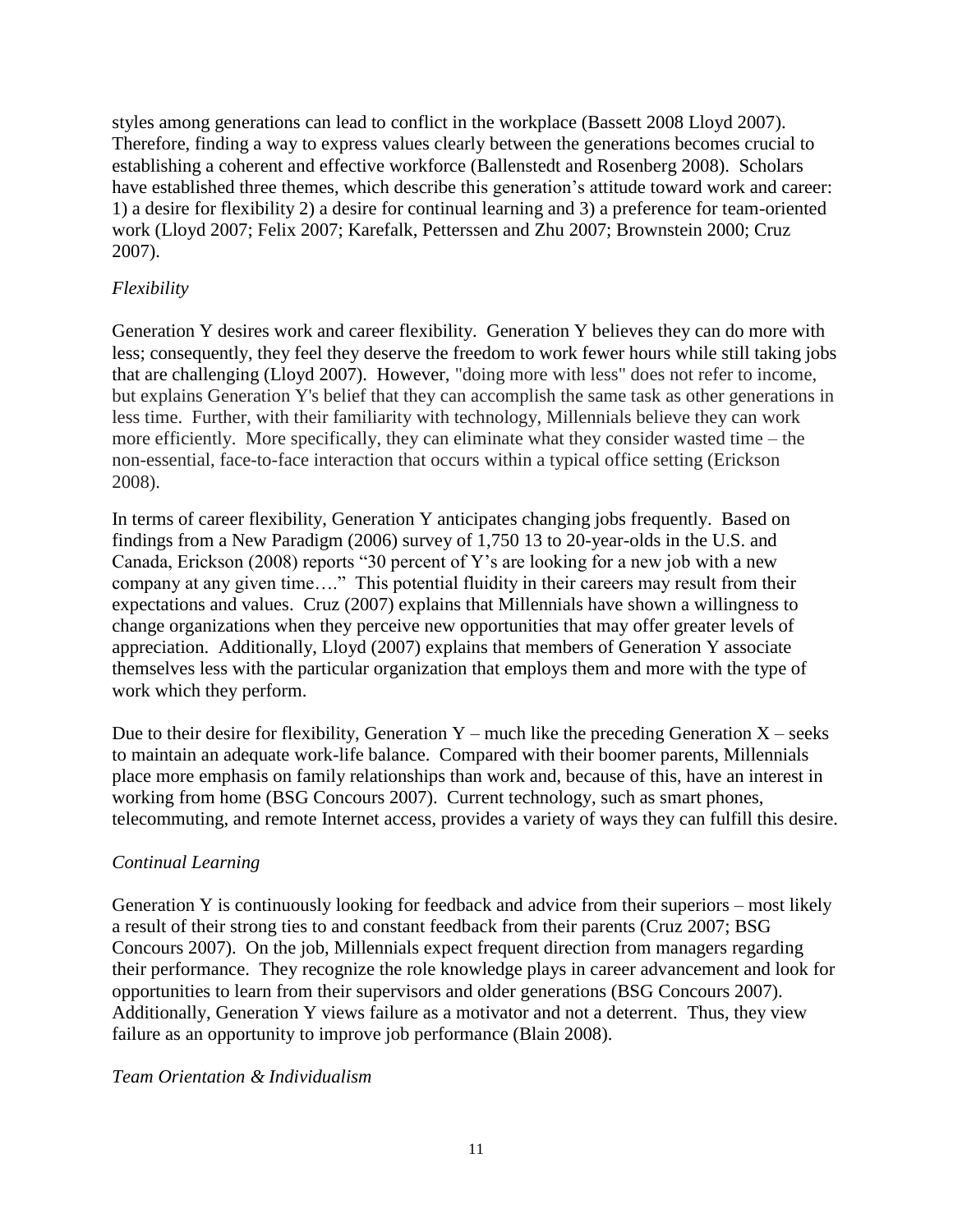While they prefer the flexibility to work outside the office, Generation Y is comfortable in group settings – having worked in teams throughout school – and according to a study by BSG Concours (2007), "They understand that a mix of strengths contributes to success." Although Generation Y operates and works comfortably in teams and with other employees, their mentality is slightly different from other generations (Cole, Smith, and Lucas 2002). For example, researchers argue Baby Boomers exhibit a strong teamwork ethic, as they prefer to work as a group of individuals to collaborate and accomplish a single group task (Buanhe and Kovary 2003). Conversely, Generation Y prefers working as a team to accomplish independent tasks as they use the skills, knowledge, and resources of team members to satisfy individual needs (Cole, Smith, and Lucas 2002Karefalk, Petterssen and Zhu 2007). However, when interacting with managers, Generation Y feels more valued if the manager works with them on an individual level (Spiro 2006). Literature explains that Generation Y's team orientation refers to a desire to coordinate and share information with other team members, while their individualism refers to a desire to be mentored and coached as an individual (Buanhe and Kovary 2003; Spiro 2006).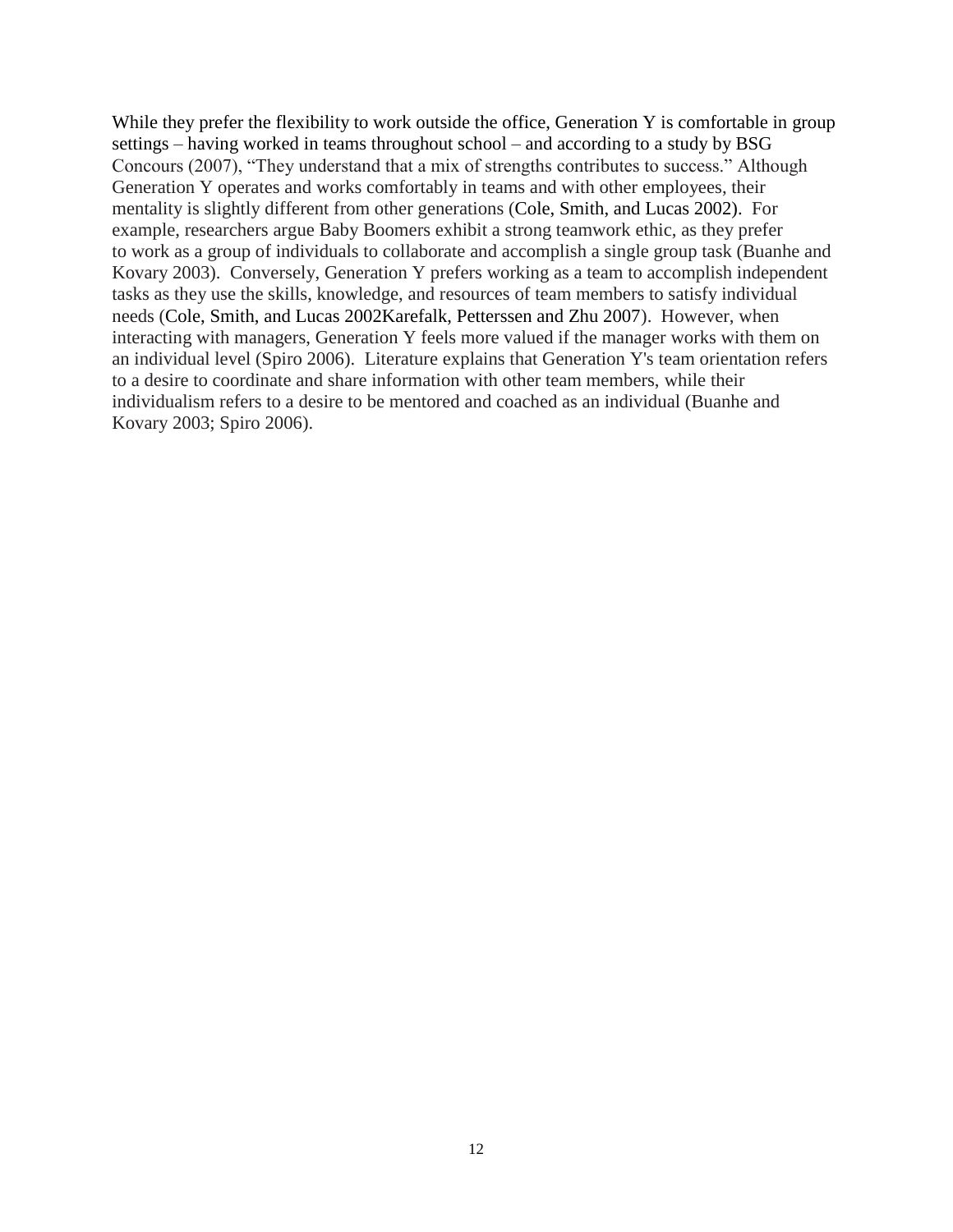# **Factors Influencing Career Choice**

#### **Job Choice Theories**

Research pertaining to Baby Boomers, Generation X, and Generation Y suggests that, in addition to generational factors, individual career choice may reflect different job choice theories. Two of the leading theories are Person-Organization fit (P-O fit) and Public Service Motivation (PSM). These theories may provide organizations with a basis for understanding the relationship between organization and employee values as well as an understanding of why an employee may choose to work in the public sector.

#### *Person-Organization Fit*

Person-organization fit theory argues that when there is a high level of correlation between individual and organizational values, potential employees will be attracted to the organization and current employees will be more likely to stay (Sekiguchi 2004). Kristof describes personorganization (P-O) fit in two ways: supplementary and complementary. When an individual's values and goals match those of an organization, the individual has supplementary P-O fit, which creates a comfortable working environment. Complementary P-O fit refers to situations when a person's values and goals contribute to fulfilling missing aspects of an organization (Kristof 1996), highlighting the organization's need for that particular employee. Kristof (1996) argues that both organizations and individuals should look for specific factors in an ideal working relationship. Organizations should focus on a match in culture, climate, values, goals, and norms; potential employees should look for a match in individual values, goals, personality, and attitudes (Kristof 1996).

#### *Public Service Motivation*

In 1990, Perry and Wise developed the theory of Public Service Motivation (PSM) to explain why individuals choose to serve the public. Perry (1996) defined PSM as an "individual's predisposition to respond to motives grounded primarily or uniquely in public institutions." Initially, Perry constructed a six-dimensional model that included attraction to public policy making, commitment to the public interest, civic duty, social justice, self-sacrifice, and compassion. However, after further analysis, Perry (1996) found that a four-dimensional model more effectively measured PSM; this new model consisted of attraction to public policy making, commitment to public interest, compassion, and self-sacrifice. Since the development of the PSM theory, scholars have attempted to solidify and validate the model. While there is consensus that something drives individuals to devote their lives to public service, the literature remains mixed as to whether PSM is the determinant.

Naff and Crum (1999), questioning whether PSM really makes a difference, analyzed federal employees' responses to the 1996 Merit Principles Survey to examine the relationship between PSM and performance, job satisfaction, retention, and support for government reinvention. The authors separated their findings into three sections: demographic factors, attitudes about working for the federal government, and the PSM score. In terms of demographic differences, minority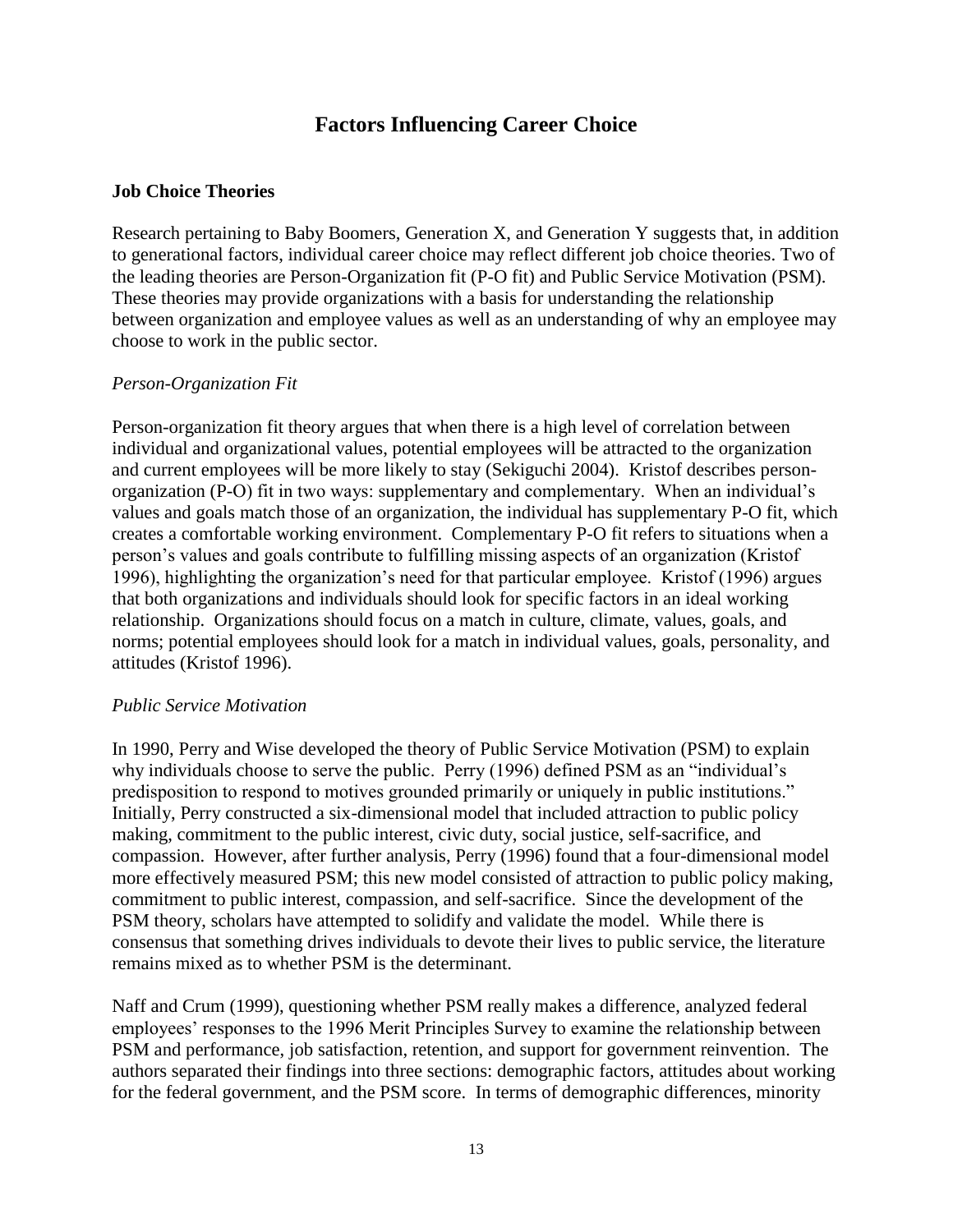employees averaged higher PSM scores than white employees, and women slightly higher than men. Also, those with at least a bachelor's degree had higher PSM scores, but age was not a factor. Government employees with high PSM scores expressed a greater satisfaction with their jobs and pay and were more likely to recommend the government as a place to work than those with lower scores. On how much of a difference PSM actually makes, Naff and Crum (1999) found that even controlling for other variables, PSM had a significant relationship with job satisfaction, job performance, and receptiveness to government reinvention efforts. While the study is dated, it supports the general idea that Public Service Motivation does make a difference in employees' attitudes.

Brewer, Selden, and Facer (2000) expanded the PSM construct by identifying four distinct conceptions of it; they described those holding such distinctions as samaritans, communitarians, patriots, and humanitarians. Samaritans are strongly motivated to help the underprivileged because they identify with those they are helping. However, samaritans also expect those people to exert some effort to help themselves. Additionally, samaritans are not willing to sacrifice their own interests and often assist those in need because it makes them feel better about themselves. Communitarians are less self-serving than samaritans and do not have a special desire to help the disadvantaged. Sentiments of civic duty and public service motivate communitarians who are eager to help in their communities. Patriots possess a unique sense of loyalty to duty; they put country above self and view themselves as guardians of the people. A sense of social justice and public service motivate humanitarians who act out of a sense of citizenship, patriotism, and responsibility. The study offers a more complex theory of PSM while providing evidence that many people are strongly motivated to perform public service.

Alonso and Lewis (2001) tested the argument that people with high PSM are more likely to choose government jobs, perform better on the job, and respond to intrinsic incentives once in government than those with low PSM. The findings of their study indicated mixed evidence as to whether PSM positively affects employee grade levels and job performance ratings and finds no evidence that material rewards matter more to employees with high PSM. The authors admitted that some flaws allow for multiple interpretations of their findings, yet the study could not replicate the findings of Naff and Crum (1999), casting doubt on earlier conclusions. Finally, the authors concluded that if agencies can convince high and low-PSM employees that promotions and rewards depend on performance, then productivity may increase.

Bright (2008) acknowledged the importance of research conducted on PSM and attempted to fill the gap on some unanswered questions. He studied the relationship between PSM and personal characteristics, management level, and monetary preferences for public employees. Bright analyzed surveys from 349 individuals working in a large county government in the state of Oregon and found that in regards to personal characteristics, individuals with high levels of PSM are more likely to have higher levels of education and/or be females. Controlling for demographic variables, Bright also argued that there is an even stronger relationship between PSM and management level employees; in fact, the higher the management level of a public employee, the greater the PSM they are likely to have. Bright concluded that those with high levels of PSM demonstrated less concern with monetary rewards.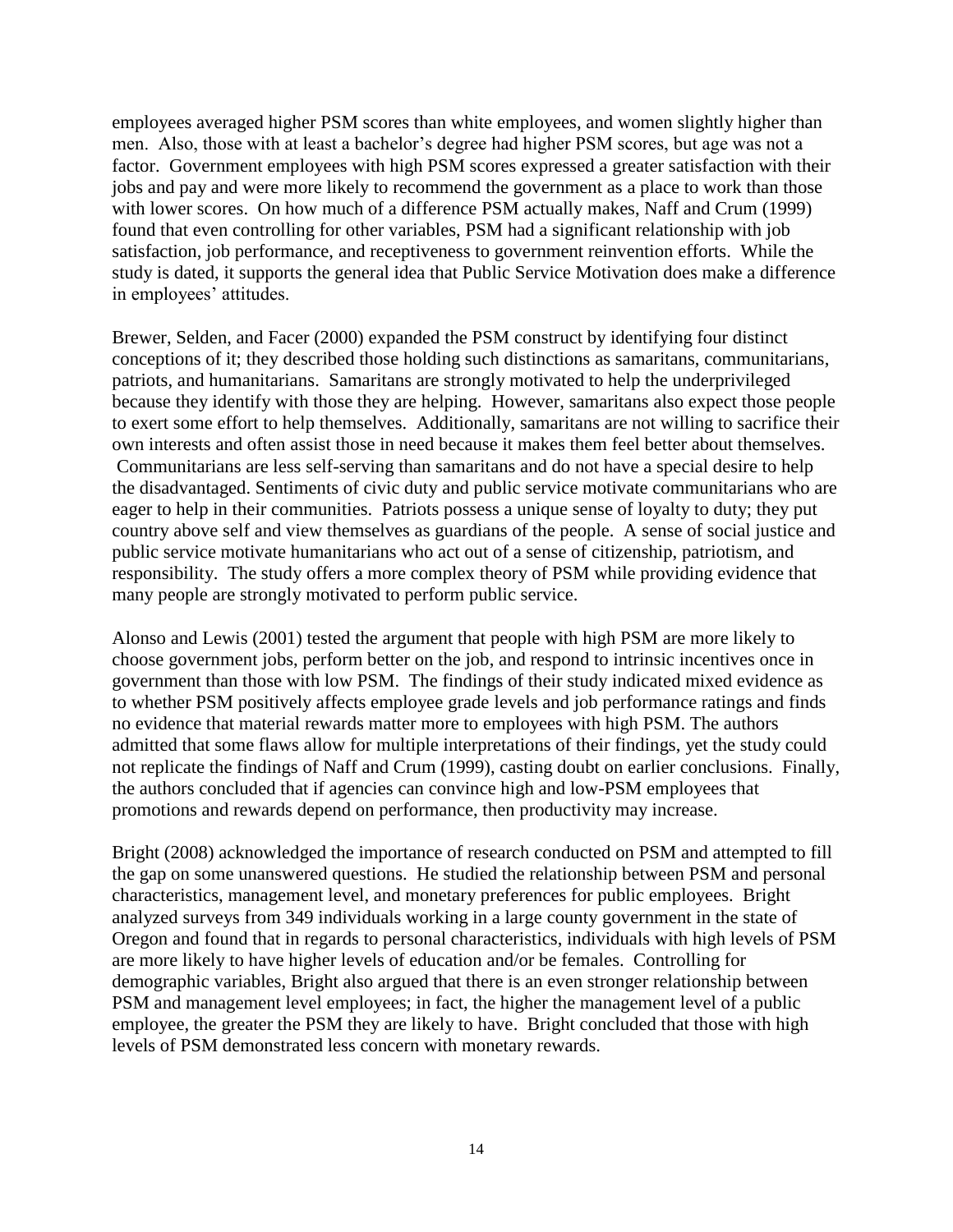A more recent study by Redman-Simmons (2008) confirmed that PSM is not the only factor contributing to the desire to enter public service. From a survey of MBA and MPA graduate students, Redman-Simmons found that PSM, among multiple factors, plays an important role in what attracts graduate students to public service. These additional factors included 1) a graduate student's belief that their commitment to public service will be met by government agencies, 2) memberships in professional organizations, 3) father's public service employment experience, 4) attraction to public policy making, 5) aptitude to doing good deeds, and 6) undergraduate education in the northeast.

These studies speak to the complexity surrounding PSM theory. Many view it as key to explaining why individuals choose public service work, but little consensus exists about the extent to which it explains that decision. Although job choice theories offer insight into career choice, other factors such as benefits and recruitment efforts also influence such decisions.

#### **Benefit Packages**

Federal government, state and local governments, and nonprofit organizations offer a wide range of benefits, often varying within their specific sectors and making comparisons difficult. However, a general understanding of the differences in benefits available in the public sector is necessary for recruitment efforts.

#### *Federal Government*

Federal government fringe benefits include health coverage, flexible spending accounts, holiday and vacation time, flexible work schedules, and retirement benefits. Typically recognized as offering its employees the most options in terms of health benefits, the Federal Employees Health Benefits Program provides each employee at least a dozen health plan options. In addition to traditional health benefits, employees may contribute to a Flexible Spending Account (Office of Personnel Management 2007; Marquis and Long 1999). The federal government employs a three-tier Federal Employees Retirement System offering employees social security, a pension plan, and an optional thrift savings plan (BLS 2008). The federal government provides holiday pay and provides vacation leave based on years of service; employees may earn up to 26 days of vacation and receive ten paid holidays each year. Finally, the Office of Personnel Management promotes the federal government's family friendly benefits including the alternative work schedule, which provides employees flexible work schedules, child and eldercare resources, and telework opportunities (Office of Personnel Management 2007).

#### *State & Local Governments*

The number of jurisdictions and the variety of benefits offered at the state and local level limits data available on specific benefits provided by each. In addition to federally mandated benefits, most state governments traditionally offer employees some form of pension or retirement plan, health insurance, life insurance, disability insurance, paid holidays, sick leave, and vacation time. With a growing demand for benefit packages, which are more responsive to a diverse workforce, some states offer a number of other options including wellness programs, flexible work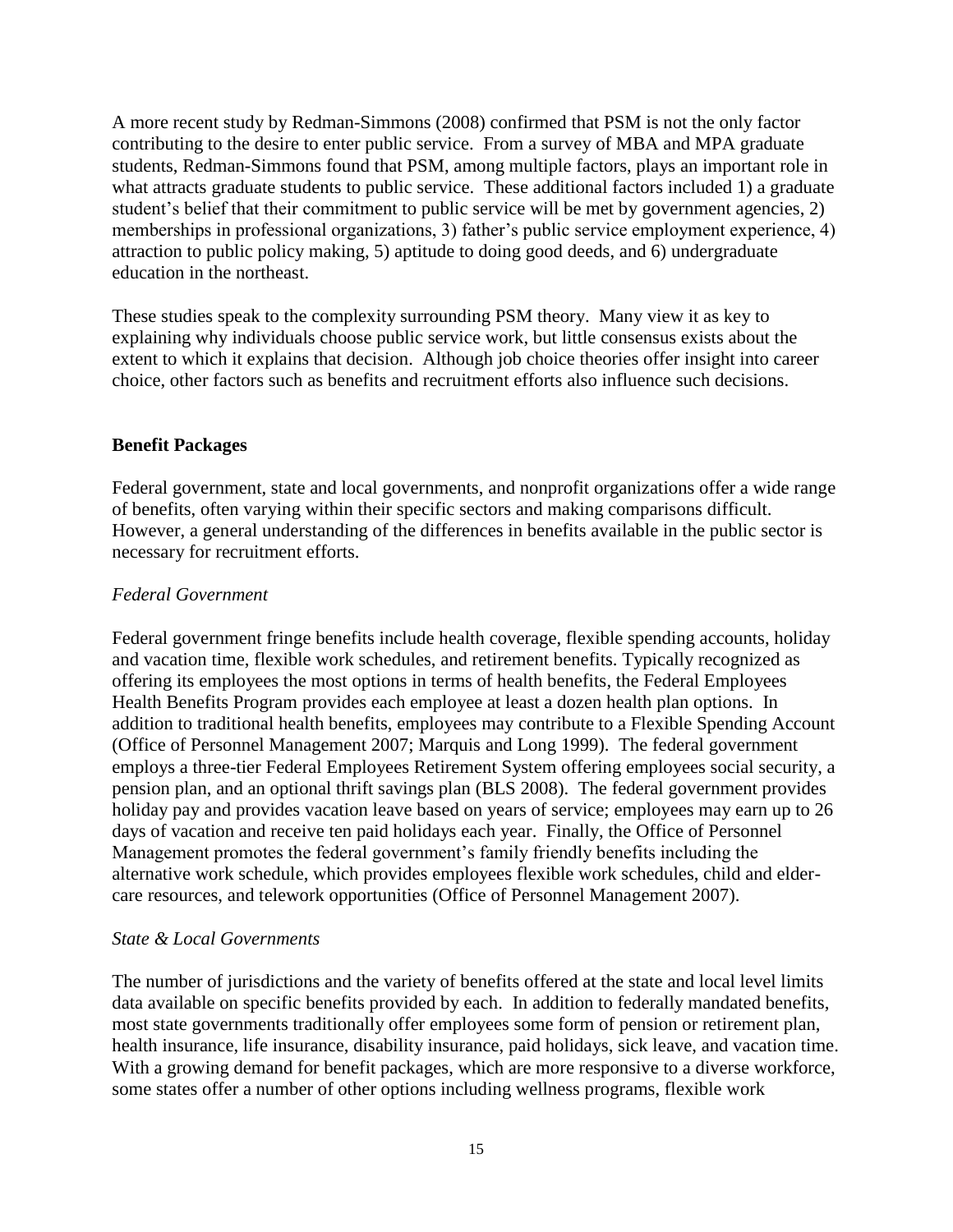scheduling, mental health insurance, etc. However, the combination of benefits and co-pay responsibilities vary by state (Kearney 2003).

A number of factors, including economic, social, and political factors, cost of living, and geography, account for the variation in benefits across states (Kearney 2003). Generally, highly and densely populated areas have more generous wages and benefits as do areas with a large supply of well-educated and experienced workers. Unfortunately, currently "there are clear indications in many jurisdictions that state employee pay and benefits are falling behind those available in the private sector" (Kearney 2003).

While data regarding benefits in local governments are just as difficult to synthesize as state governments, research reveals similar factors – collective bargaining, geographical region, and type of government municipalities – impact compensation practices of cities. Research also ―suggests that local governments, when faced with budget shortfalls, generally do not reduce employee wages and benefits…" (Riley et al. 2007).

This description provides only an overview of the range of fringe benefits state and local governments provide their employees; a complete comparison of such benefits exceeds the scope of this review.

#### *Nonprofit Organizations*

In the nonprofit sector, the BLS  $(2008)$  provides information showing that "fringe benefits vary by region, sector, organization budget, geographic scope, number of employees, and type of organization.‖ Nonprofits commonly offer some type of long-term disability, extended health care, dental, prescription drug, and life insurance coverage to all employees. On average, employers pay all of their employees' insurance benefit premiums, but few offer coverage for their dependents. In addition to these fringe benefits, many advocacy, grant-making, and civic organizations cover the expenses of publication subscriptions and professional society and association memberships for their employees. Commonly these organizations also pay training conference fees incurred by employees. Finally, some nonprofit "employers allow staff" education leave without pay and contribute to tuition expenses for training considered relevant to the employee's job or the organization's current mission" (BLS 2008). Emanuele and Higgins (2000) explain that nonprofits may have lower salaries and fringe benefits because they often serve as a workforce entry point. In addition, the authors suggest that because women primarily comprise the nonprofit sector, a woman may receive the benefits she needs via her spouse's job.

#### *Public vs. Private*

While nontraditional benefits, such as family-friendly benefits, are critical, a robust health care plan remains an important traditional benefit that prospective employees consider while conducting their job search. According to Reddick (2007), private and public sectors most often offer three types of health care plans: Health Maintenance Organizations, Preferred Provider Organizations, and Point-of-Service plans. Examining the Kaiser/HRET Employer Health Benefits 2004 Annual Survey, Reddick (2007) finds that public sector agencies have substantially greater health care premiums than private sector organizations. However, the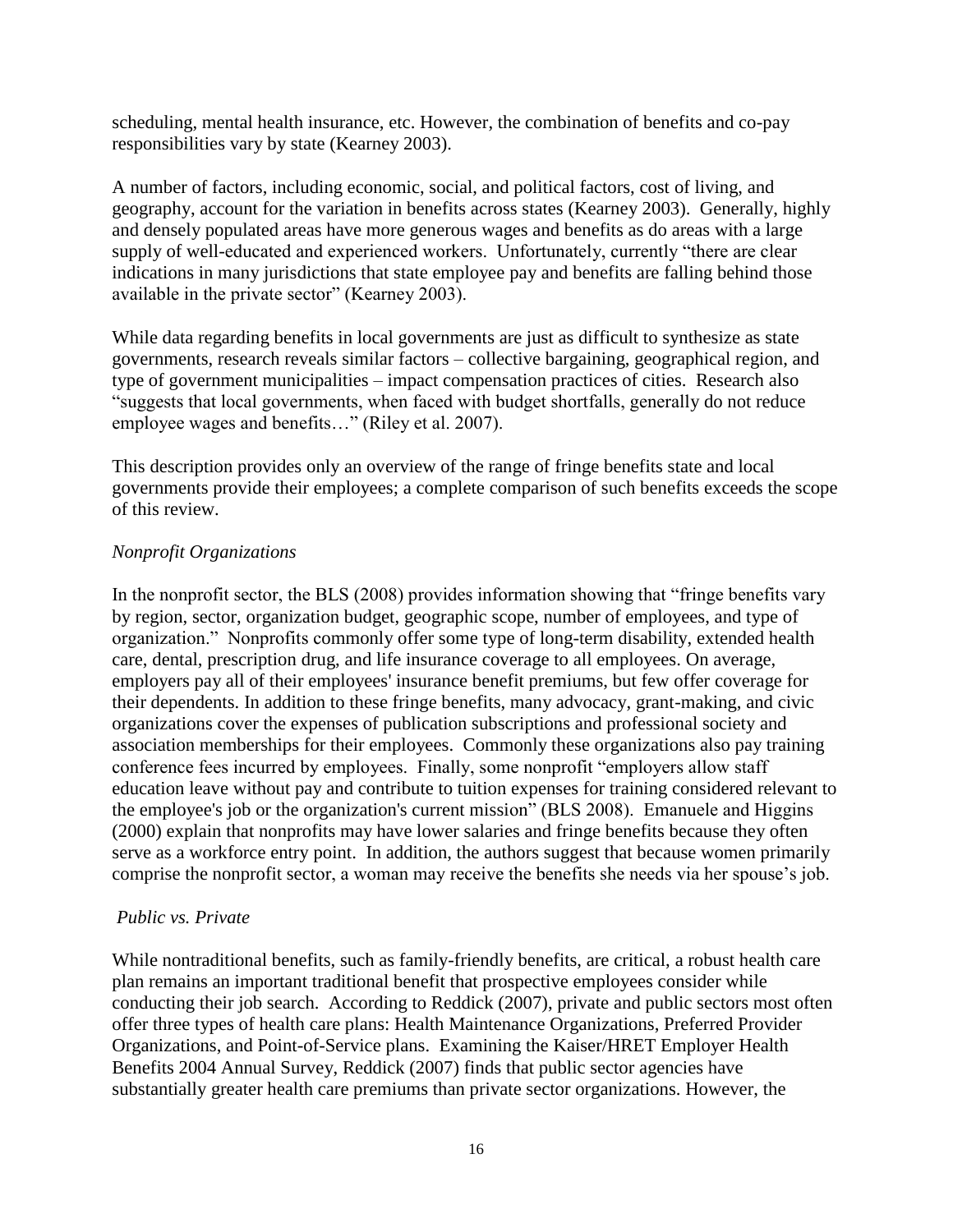private sector provides its employees with more health care options than the public sector, at a rate of approximately two to one. Hence, the author concludes that the private sector offers more overall health care options than the public sector (Reddick 2007). Research by the Employee Benefit Research Institute (2009) explains that the total compensation costs for employers in state and local government are 51.4 percent higher than those in the private sector.

Other benefits may also provide grounds for comparison among sectors. As Roberts (2004), describes, specific family-friendly benefits (flex-time, on-site child care, etc.) are sources of discussion among benefit administrators and human resource personnel in all sectors. However, state and local governments, and specifically municipal governments, tend to have a limited number of family-friendly benefits and offer these specific benefits less than 41 percent of the time. Roberts also acknowledges that the private sector provides greater rates of on-site child care, subsidized off-site child care, elder care referral services, emergency child care, flexi-place, job sharing, personal day plans, and flex-time than does the public sector. Potential employees entering the workforce may view these benefits as increasingly important and thus a major factor in their job decision process (Roberts 2004).

#### **Recruitment Efforts**

#### *General Strategies*

In 2003, Boswell examined job interviews at various stages throughout the job search process and identified key recruiting factors that appeared to influence heavily most job seekers' decisions: company culture, nature of work, pay and benefits. He found a majority of job seekers listed the opportunity to meet with multiple company or agency officials, especially those in supervisory positions, as having a positive impact on their decision-making processes. Also, the opportunity for on-site visits and prompt follow-up communication provided an important aspect of recruitment. The author asserted that combining these recruitment efforts with competitive offers and effective presentations concerning the organization's culture would lead to a higher number of quality applicants and accepted offers (Boswell 2003). Thus, effective recruitment strategy for one generation may not apply for another because of differing generational values.

#### *Different Generational Values*

Many researchers have discussed the differences between the Baby Boomers and subsequent generations. Baby Boomers, who typically remain loyal to one organization, are characterized as a generation who takes the fewest days off, encourages productivity, and passes on their knowledge of the organization's culture to other generations (Kaye and Cohen 2008; Erickson 2008). Studies show Baby Boomers desire to mentor new employees, seek "meaningful work, keep current with technology, learn new competencies, and use their lifetime experience" (Kaye and Cohen 2008). While these factors differ from those exhibited by Generations X and Y, Ballenstedt and Rosenberg (2008) argue the majority of Generation Y individuals share a familyoriented set of values typically associated with Baby Boomers. In fact, across these two generations, 72 percent of individuals ranked family as their highest value, while these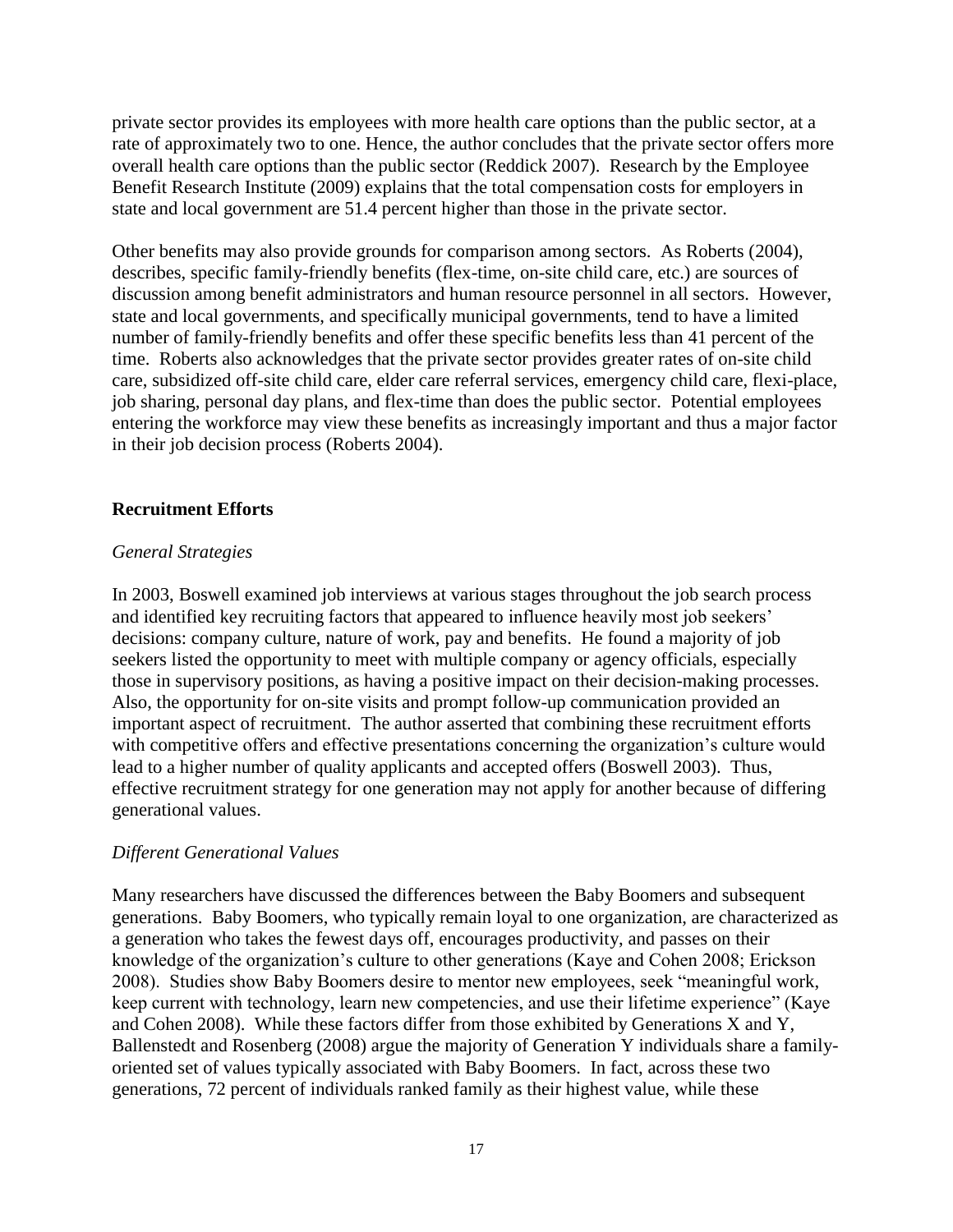generations also shared the same top ten values. However, differences exist in the manner by which generations aim to achieve family values. Baby Boomers may work longer hours to earn extra pay in an effort to benefit their families while Generation Y may spend less time at work and more time with family (Ballenstedt and Rosenberg 2008).

The generation following Baby Boomers, Generation X, includes individuals who desire to work for organizations that offer variety and constant change, both within the organization and job task (Jurkiewicz 2000). Jurkiewicz (2000) studies whether significant differences exist between Baby Boomer and Generation X public sector employees. Jurkiewicz's survey results indicate there are significant differences in the generations. The study finds Generation X values "freedom from supervision" more than the Baby Boomers, while Baby Boomers value a "chance" to learn new things" and "freedom from pressures to conform both on and off the job" more than Generation X. Additionally, because Generation X witnessed women entering the workforce in mass for the first time and grew up during periods of high unemployment, they exhibit an independent nature unlike previous generations; Baby Boomers sometimes view this selfreliance as a lack of commitment (Erickson 2008).

#### *Generation Y Specific Strategies*

It is unclear whether salary is or will be the primary job consideration for Millennials. According to Erickson  $(2008)$ , Generation Y's "views on money are one of the more hotly debated characteristic" of the generation. According to Felix (2007), individuals in this generation prefer flexibility in their schedule and benefit plan, to the extent they will sacrifice salary and take-home pay to do so. According to the Robert Half International Survey (2008), Generation Y considers salary and benefits the two most important job considerations. However, the survey also found that non-traditional benefits, including flexible working hours and subsidized education, rank among the top benefits (along with more traditional benefits such as health insurance and retirement programs) the generation deems most important to their overall job satisfaction. Geraci and Chen (2007) report findings from the New Paradigm Global Study which show 56 percent of Millennials worldwide say, in work considerations, they would give higher priority to pursuing their passions, compared with 44 percent who would choose to make lots of money. Further, a BSG Concours study (2007) concludes that while money is important, "work-life balance, especially flexibility hours and time off, can be deal makers for many Ys."

While salaries and traditional benefits are important, organizations must create a culture that caters to Millennials' values (Benest 2008; BSG Concours 2007). When recruiting, organization leaders must connect their organizational goals with their employees' sense of purpose or meaning. These future employees desire an organizational culture where they can constantly learn and be challenged; thus, organizations must provide that culture. In addition, Millennials desire a stake in the crucial decisions of an organization soon after entering the agency; they do not desire to wait for important duties (BSG Concours 2007). Furthermore, because members of this generation are unlikely to remain in one job for more than five years, "employers need to create an internal environment that motivates younger workers through knowledge-building opportunities and other monetary incentives" to strengthen retention (Turetsky 2006). As a generation entering the workforce with significant debt, organizations implementing debt relief programs, such as loan repayment, may attract Millennials (BSG Concours 2007; Hira 2007).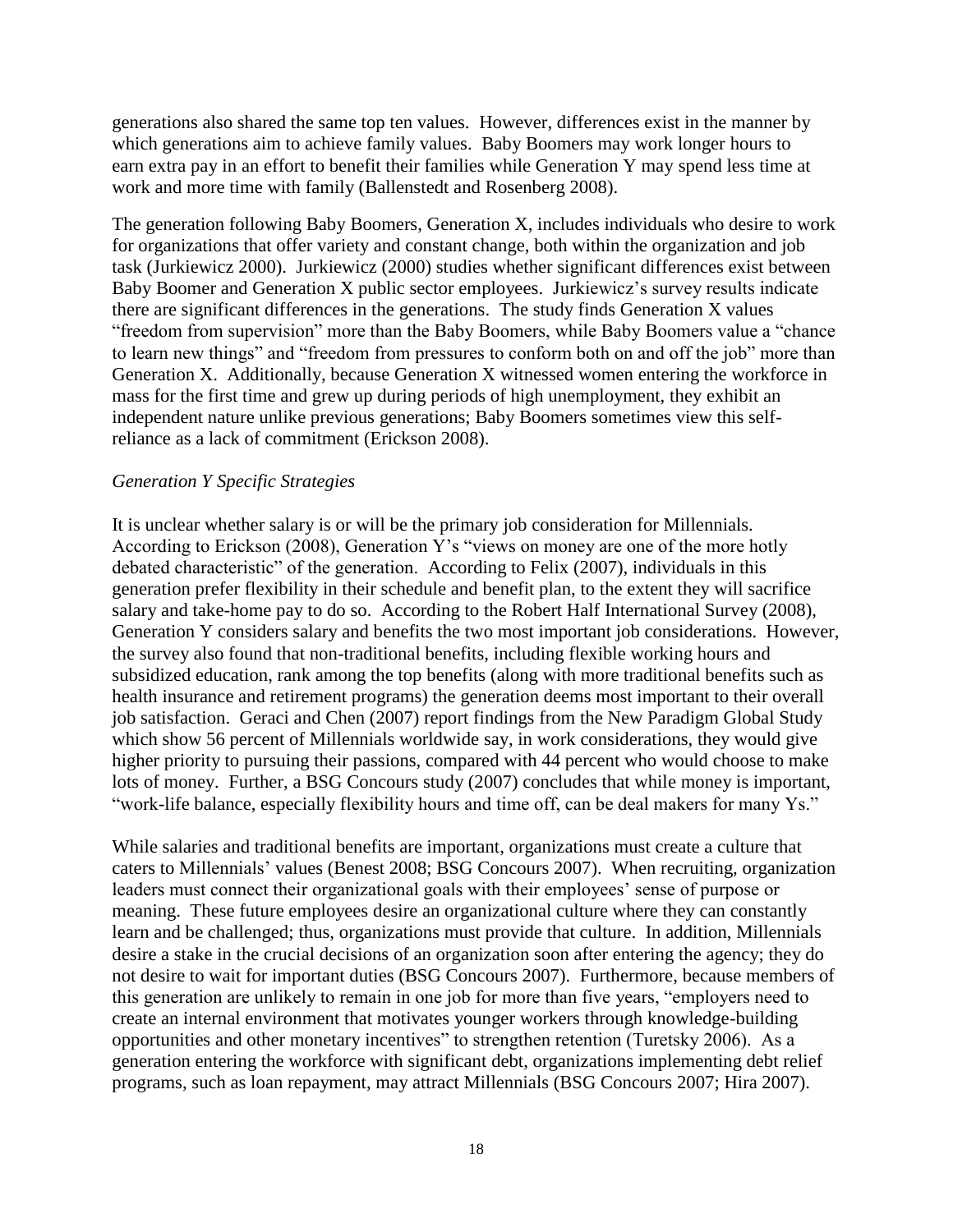Technology's role in recruitment serves as both a resource to the employer and a benefit to the potential employee. The Internet – social networking websites specifically – makes recruiting convenient for employers and provides valuable information about talented individuals in the workforce (Flanigan 2008). For prospective employees, these websites allow easy access to information about potential employers. Furthermore, this recruitment strategy resonates with Generation Y's desire for flexibility.

While these factors may not create a conclusive prescription for recruiting and retaining qualified Generation Y employees, understanding the factors that affect the decision-making process and values of Generation Y remains important to tailoring an organization-specific recruitment strategy.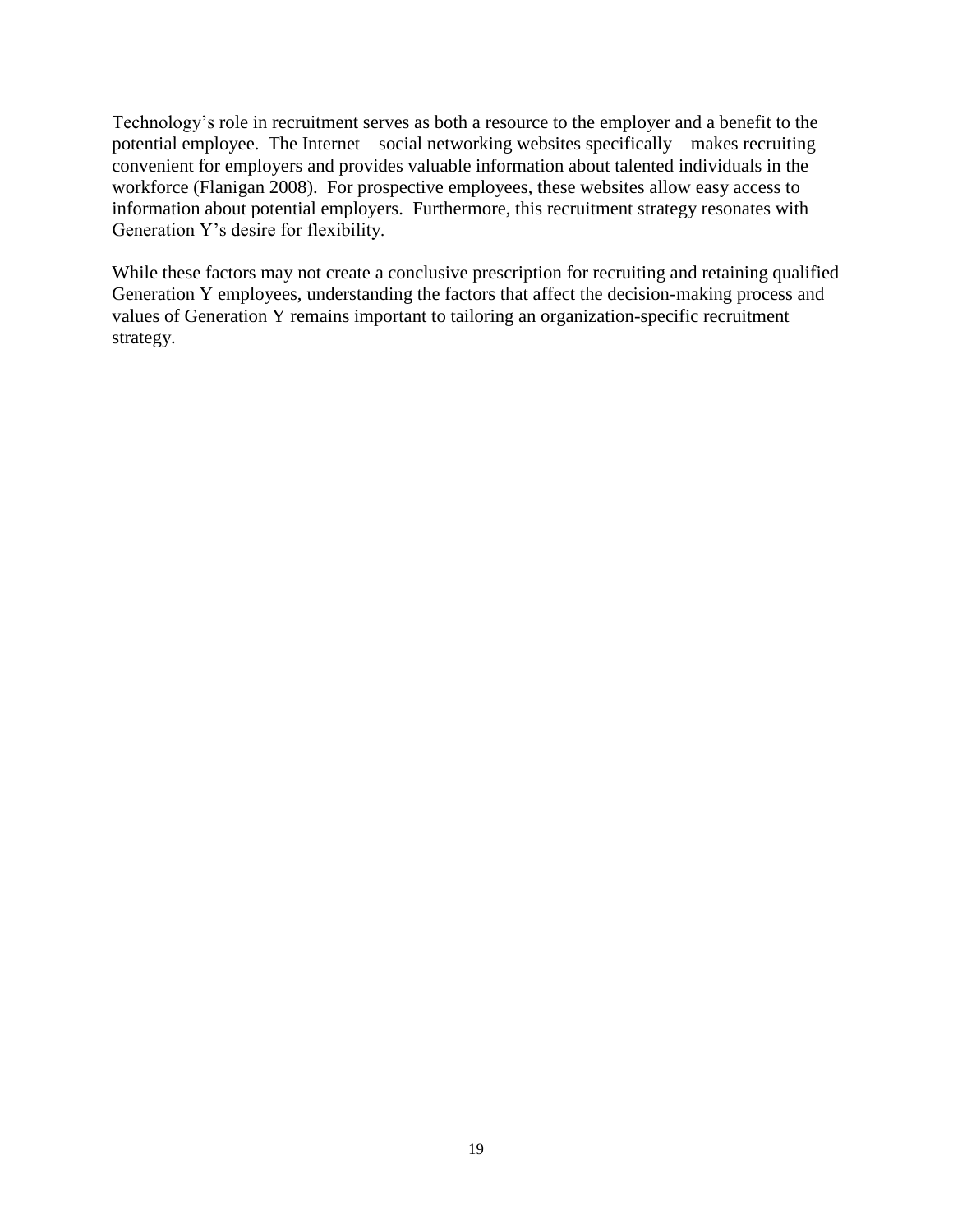## **Public Service Workforce**

The public service workforce is diverse in terms of jobs and professions within the public and nonprofit sectors. Not Generation Y specific, this section reviews general workforce trends within the federal government, state and local governments, nonprofits, and consulting firms to provide a snapshot of current job markets. An examination of current portraits of these job markets and individual trends reveals that even though actual job growth varies among sectors, all sectors continually experience a growing need for qualified employees.

#### **Federal Government**

#### *Job Market Snapshot*

Employment trends in the federal workforce show a reduction in full-time positions; yet, job openings in the federal government should increase as a large percentage of the workforce nears retirement age (BLS 2008). However, because of the current recession, the Office of Personnel Management (OPM) estimates retirement rates to be lower than previously thought. Among federal employees, third quarter retirement rates in 2008 dropped by 6 percent when compared with the same quarter in 2007. Although retirement rates appear to be declining, OPM projects federal retirements will still peak between 2008 and 2010, though the peak will be lower than previously estimated (Vogel 2009). Between 2003 and 2006, the number of full-time employees (FTEs) throughout all levels of government declined, and the Bureau of Labor Statistics (BLS) projects the number of federal government FTEs will further decline by 4.6 percent between 2006 and 2016. Although the combined federal, state and local government workforce experienced growth since the recession of the early 1990s – peaking in 2003 – the federal workforce segment actually declined during most of this period, with the exception of growth beginning in 2001 (Hatch 2004). Hiring freezes and attrition during the 1990s substantially reduced the federal government workforce, causing the federal government to reach a decadelow level of employment in 2000 (CRS 2008). These factors resulted in a federal government with many skilled senior workers and new recruits, but relatively few mid-career employees to fill future management positions (Kaleba 2008). Although federal government experienced a decrease in FTEs before 2001, the formation of the Department of Homeland Security, along with the addition of many professional and administrative jobs, helped increase federal employment by nearly 120,000 jobs between 2000 and 2008. This increase mitigated some of the losses experienced during the 1990s (CRS 2008).

A large, diverse, and complex system, the current federal workforce consists of 15 cabinet-level agencies, 20 large independent agencies, and 41 small agencies (Partnership for Public Service 2007). According to the BLS (2008), the federal government, excluding the postal service, is the nation's single largest employer, employing more than 1.8 million civilians as of January 2007. The workforce is racially diverse, comprising 69 percent Caucasian, 17 percent African-American, 7 percent Hispanic, 5 percent Asian/Pacific Islander, and 2 percent Native American workers. As of 2006, 60 percent of federal employees were over age 45 and only 3 percent were 25 years of age or younger (Partnership for Public Service 2007).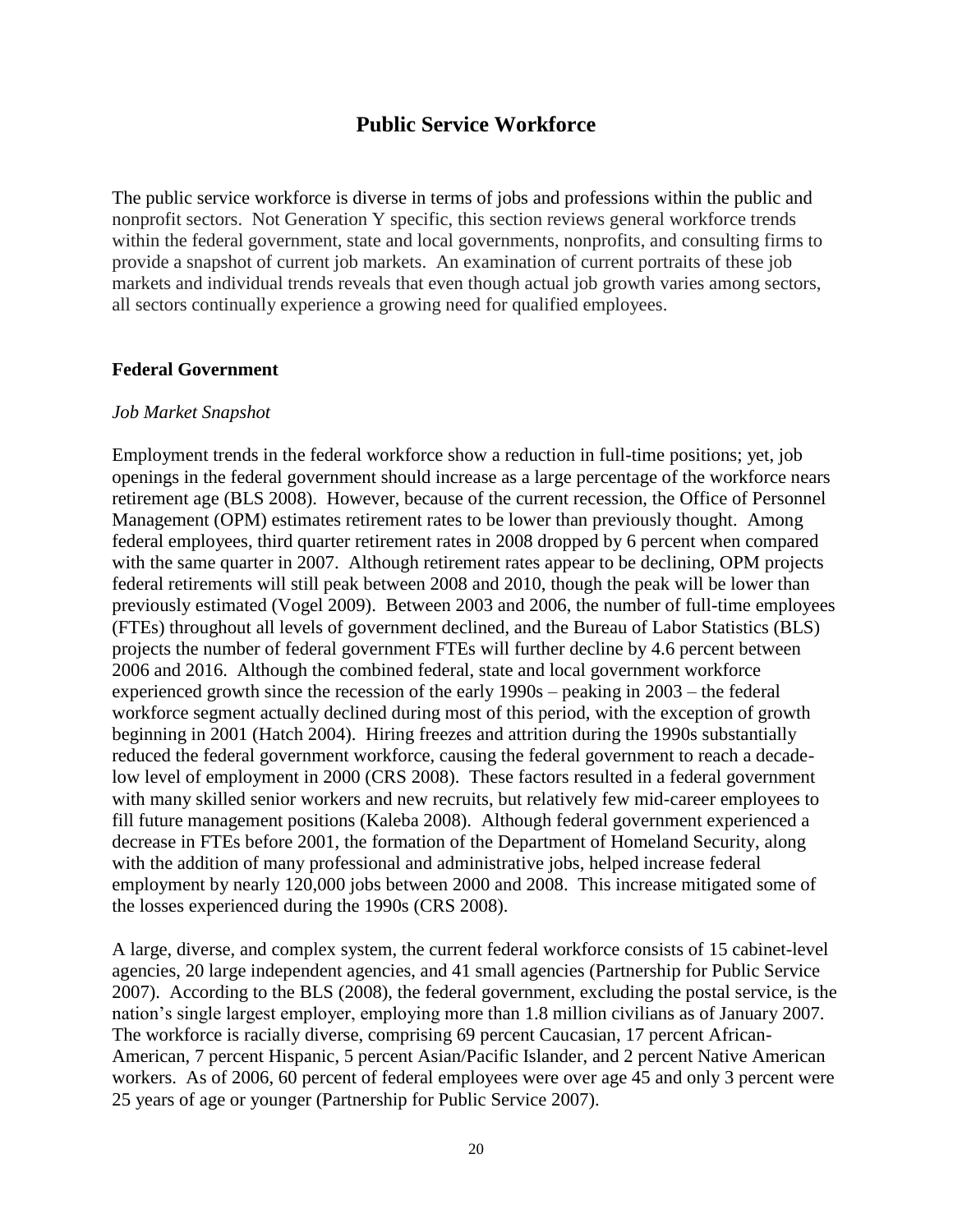The federal workforce operates throughout the United States with only 14 percent of federal employees working in the Washington, D.C. metropolitan area. California, Virginia, Texas, Maryland, and Florida have the most federal jobs. Furthermore, Norfolk-Newport News, Baltimore, Philadelphia, Atlanta, and San Diego metropolitan areas contain the largest concentration of jobs outside the Washington, D.C. area (Partnership for Public Service 2007). The federal government offers positions in all types of occupations with enforcement and compliance, medical/public health, sciences and engineering, program management and administration, and accounting fields currently experiencing the most growth (BLS 2008). Additionally, a 2004 study by the National Association of Colleges and Employers revealed the Federal Bureau of Investigation, U.S. Citizenship and Immigration Services, Social Security Administration, and U.S. Customs and Border Protection ranked among the nation's top ten entry-level employers (Partnership for Public Service 2007).

#### *Job Satisfaction*

With nearly 40 percent of the federal workforce projected to retire by 2016, the federal government's ability to recruit and retain qualified employees is important. Measuring job satisfaction is one way to assess federal agency work environments and its potential to attract future employees (Kaleba 2008; United States Office of Personnel Management 2008). The 2008 Federal Human Capital Survey, performed every two years by the U.S. Office of Personnel Management, yields mixed results of employee perceptions and job satisfaction. In the job satisfaction category, 47.5 percent were satisfied with their job, and 21.0 percent said they were "very satisfied." Approximately 43.3 percent were satisfied with their organization, and 29.5 percent reported being satisfied with their opportunity to get a better job in their organization. The personal work experiences category received high marks with 83.9 percent of employees agreeing that they like the kind of work they do, approximately two-thirds believing their supervisors do a good job, and 73.4 percent agreeing their work provides a feeling of personal accomplishment. At the other end of the spectrum, the performance culture category revealed some of the survey's lowest scores with 40.1 percent agreeing that "creativity and innovation are rewarded" and 25.6 percent see a positive link between job performance and pay raises (United States Office of Personnel Management 2008). While the 2008 survey results show improvements from previous years, there are still areas for further improvement.

#### *Preparing for the Future Workforce*

Responding to the federal government's need to maintain or increase the federal workforce in the future, the Partnership for Public Service (PPS) argues the federal government must become more effective in recruiting individuals into the public sector. To accomplish this goal, PPS suggests changes be made to federal laws and regulations, allowing the federal government to possibly compete with the private sector in targeting potential recruits (Partnership for Public Service 2001). As part of this restructuring process, PPS recommends the implementation of a new ranking system of job candidates and a more competitive pay scale.

In addressing the need for a new ranking system, PPS (2001) asks for the implementation of Quality Group Ranking – a technique also referred to as Category Ranking – across all federal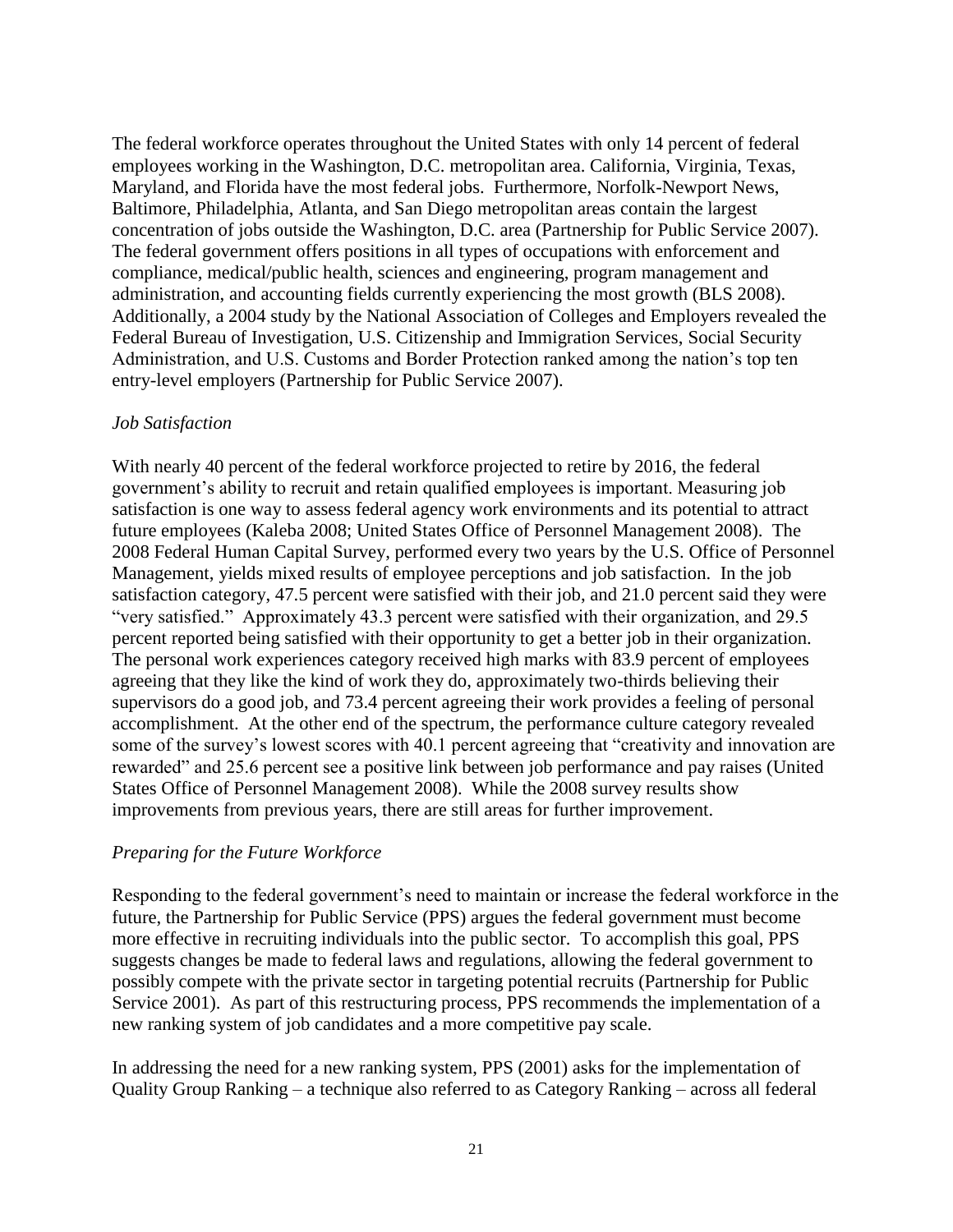agencies. The purpose of this method, first implemented by the Department of Agriculture, is to eliminate the "rule of three" in recruiting new personnel into the federal workforce. The "rule of three" requires agencies to rank-order potential employees, ultimately restricting them to select from the top three candidates. Conversely, Quality Group Ranking allows agencies to assign candidates to groups depending on their qualifications and to select any candidate from a designated list. Research shows Quality Group Ranking has increased the number of candidates, improved hiring time, and provided for greater satisfaction with the hiring process (Partnership for Public Service 2001).

Additionally, the Partnership for Public Service (2001) recommends the federal government institute a change to the current federal pay scale. They emphasize that the General Schedule (GS) used by government prevents agencies from competing with the pay systems of many private organizations. For example, the GS pay scale limits the amount of money new hires can initially be paid. Under this system, a job candidate with a bachelor's degree will only garner a salary within the GS-7 level, hampering the government's recruitment ability. In response to this issue, the authors encourage government agencies to adopt pay banding. The pay banding method allows government agencies to group multiple pay grades into one pay band, giving them greater pay setting flexibility for new hires (Partnership for Public Service 2001). As part of the legislative branch, the Library of Congress (and thus, CRS) is under the GS pay scale and does not participate in bay banding. While not as common at GS-12 and below, when appropriate, the organization uses hiring flexibilities to help them compete. According to CRS's Office of Workforce Development, these flexibilities include, 1) salary exceptions, 2) recruitment bonuses, and 3) and non-standard service credit (credit for prior non-Federal service to determine annual leave accrual rate).

#### **State and Local Governments**

Unlike the federal government, state and local governments are expected to experience job growth after a period of decline. After experiencing growth during 2001, state and local governments encountered a post-recession employment decline due to a number of factors, including strained state and local budgets and unfunded mandates by the federal government (Hatch 2004). As of 2004, state employment was still declining and municipalities leveled off. The BLS predicts state and local government jobs will increase due mostly to growth in health, safety, and social services. State and local governments taking increasing responsibility for administering programs previously managed by the federal government may have contributed to growth in other fields. While continual outsourcing of public services to private companies may temper employment, the BLS still projects employment to increase by nearly 8 percent between 2006 and 2016 (BLS 2008).

Of the 8 million state and local government employees (excluding education and hospital workers), local governments employ approximately 5.6 million. As of 2002, these employees were dispersed among 3,000 county governments, 19,400 municipal governments, 16,500 townships, 13,500 school districts, and 35,100 special districts (BLS 2008). According to 2006 Census data, Texas and California have the largest number of state employees while Wyoming and Vermont have the smallest. California, Nevada, and Illinois have the lowest ratios of state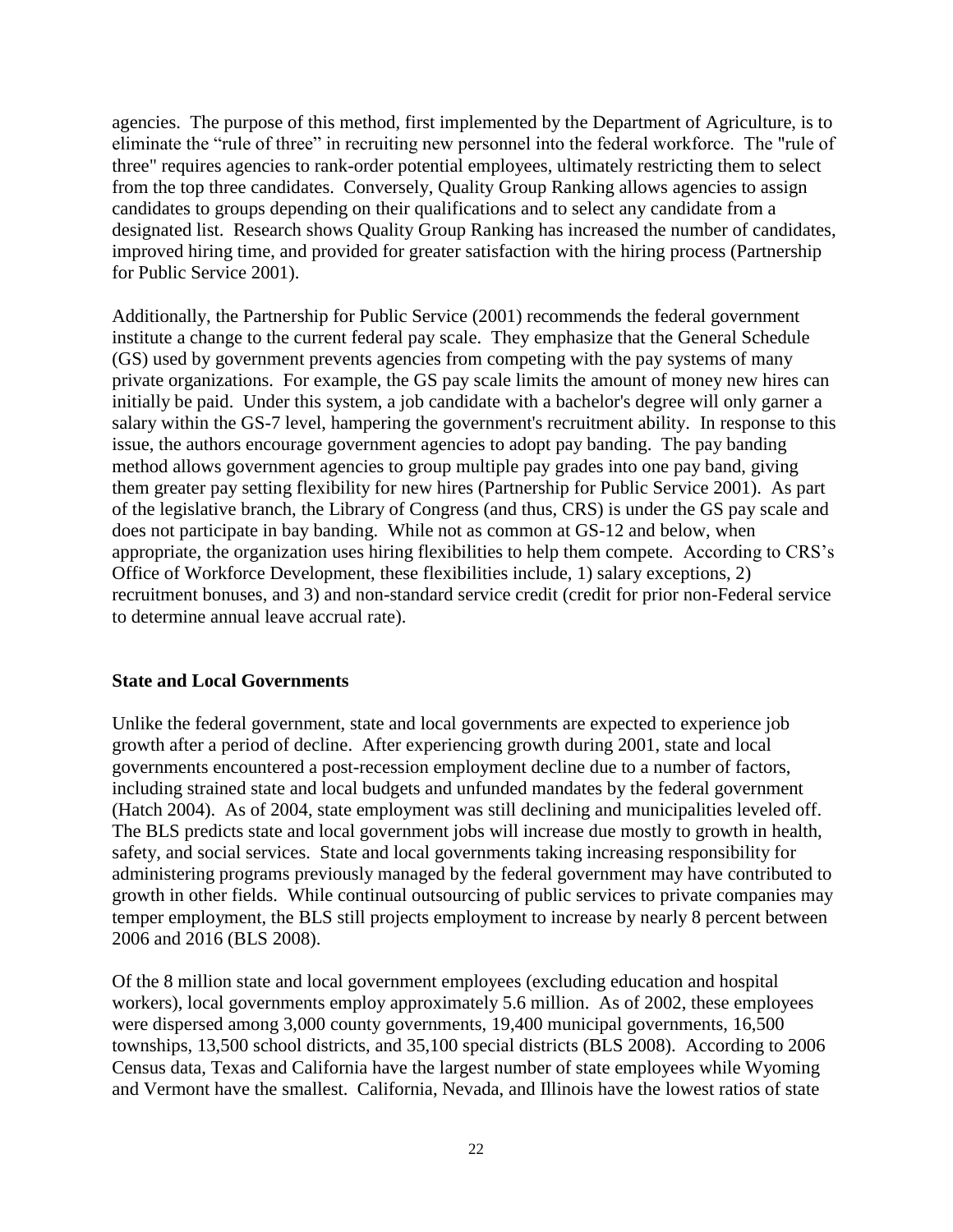employees per capita. Many of these employees are near retirement ages. Greenfield (2003), explains that the Texas state government workforce, for example, comprises approximately 50 percent of individuals over the age of 45. Such a large segment nearing retirement ages may pose a state government workforce shortage (Greenfield 2003).

Information Technology (IT) is one field of increasing importance to state and local governments. E-government, which provides public services and resources online, is a growing trend in state and local governments. State governments have taken the lead in implementing these programs, and several local governments have expressed interest in providing similar services. To transition successfully to this new form of governance, states need adequate resources and skilled staff which may lead to an increase in hiring in the information technology field as well as requiring all employees to become proficent with these new tools (Edmiston 2003).

The BLS also states that working conditions for public servants in local and state governments can vary depending on the job requirements. For example, with respect to hours worked, emergency personnel may work around the clock several days in a row while other professionals work a standard 8-hour shift. Working environments also range from emergency responders who risk their lives daily to administrative professionals who perform daily activities in typical office settings. Earnings potential within state and local governments also vary by region, state size, and occupation, with business operations specialists earning the most and office clerks typically earning the least (BLS 2008).

While the BLS projects state and local job growth, the current economic downturn poses difficulties for states. According to Perry (2009), 41 states "expect budget shortfalls totaling \$42 billion this fiscal year" and it is estimated that at least 38 states will have deficits in 2010. California is experiencing the devastating effects of the recession. In a February 17, 2009, article in *The Huffington Post*, Don Thompson reported California laid off 10,000 government employees in an attempt to reduce an increasing budget deficit, expected to reach \$42 billion in the next two years. Thompson reported state leaders also attempted to reduce the budget gap by mandating budget decreases and tax increases, but in March, the proposal was rejected by lawmakers. The situation is bleak in Michigan as well. According to Michigan's Department of Energy, Labor, and Economic Growth (2008), in October 2008 government jobs reached their lowest levels with local government and education sub-sectors recording declines over the year.

However, some states do not feel the ramifications of the recession as heavily. In Texas, for example, government employment continues to grow. According to a March 5, 2009, *Dallas Morning News* article by Brendan Case, in January 2009 government jobs in the state increased by 3,600. Additionally, on February 18, 2009, *USA Today*, citing Moody's Economy.com, reported projections indicate government jobs will continue to increase in Texas by 1.1 percent over the course of the year. Further, April Castro reports in a February 27, 2009, article in the *Dallas Morning News,* that the \$2 billion budget surplus for the state is a contributing factor to government job increases. Castro believes while Texas continues to add jobs, it is not immune to the current economic downturn. She reports that in a draft of its 2010-2011 budget, Texas estimates it will face a budget gap of \$4 billion, but believes the American Recovery and Reinvestment Act will offset these temporary shortfalls.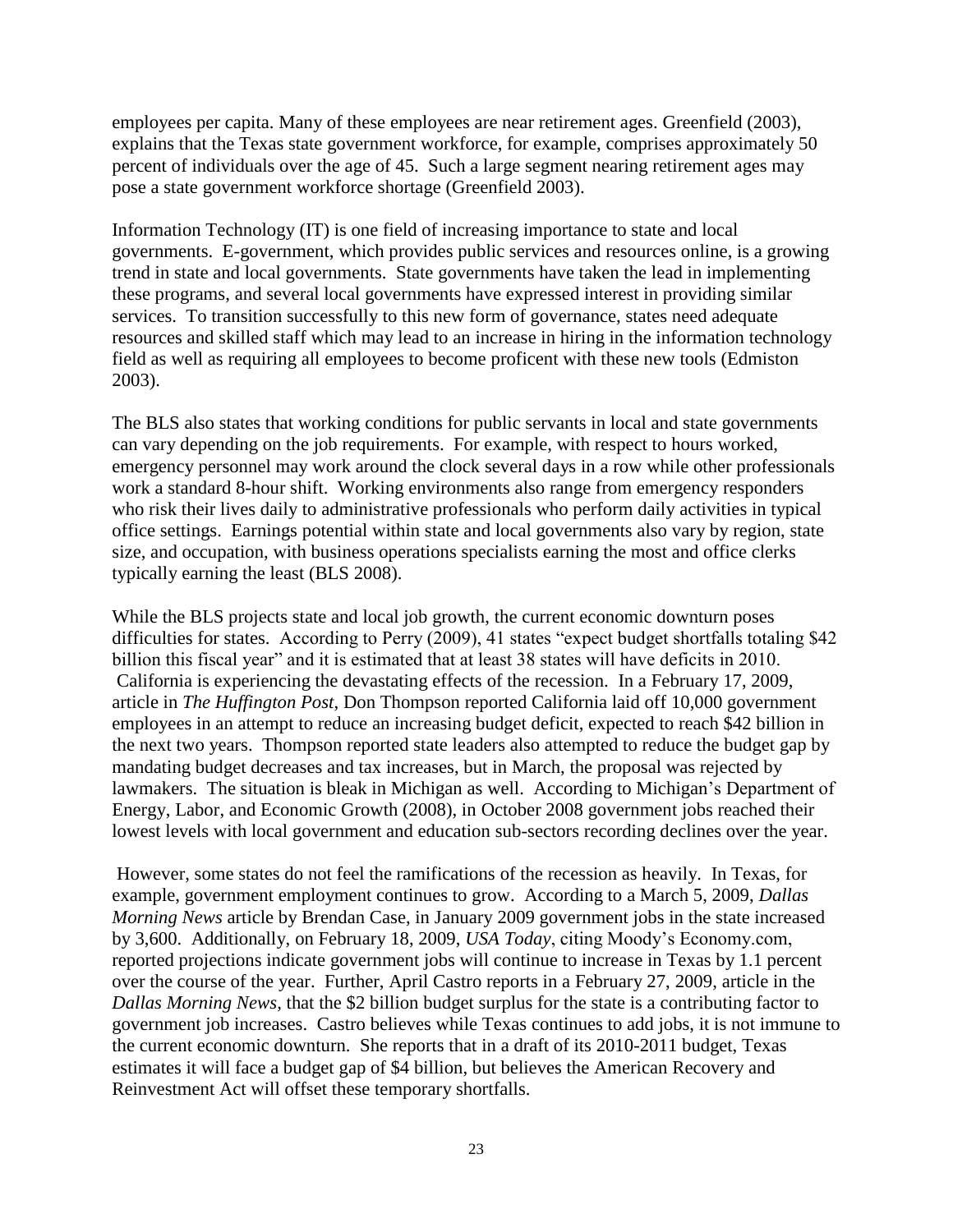#### **Nonprofit Organizations**

Salamon and Sokolowski (2005) suggest that interest in the nonprofit sector increased dramatically in recent years, yet little research, when compared with the public sector, exists, making analysis cumbersome. However, the Quarterly Census of Employment and Wages (QCEW) report provides timely data on the nonprofit sector. Employment trends since 2002 and changes in the sector from 1995 to 2003 indicate in 2002, 8.2 percent of the United States' private employment was in the nonprofit sector, totaling approximately 8.8 million employees and growing. From 1995 to 2003, sector employment increased by 30 percent, and as of 2004, the sector employed 9.4 million paid workers and 4.7 million full-time equivalent volunteer workers. These numbers equate to 10.5 percent of America's total workforce (Salamon and Sokolowski 2005).

A more detailed examination of the workforce presents the nonprofit sector as dynamic and growing. The Middle Atlantic, South Atlantic, and East North Central Census regions comprise over half (52 percent) of the nonprofit workforce. This is understandable as these regions also account for almost half of the nation's total employment. The bulk of nonprofit employment is in the field of human services, specifically health services, with hospitals accounting for over one-third of total nonprofit employment. Following hospitals is education at 14 percent and social assistance at 13 percent. In terms of wage-rate differentials, the lower average wage for nonprofit employees when compared with for-profit employees results from the majority of nonprofits being concentrated in low-wage fields (Salamon and Sokolowski 2005).

Leadership and career growth opportunities in nonprofit organizations differ from those in the for-profit sector. For-profit organizations often have an upward moving career ladder, while nonprofits are characterized by a spiral pattern, moving employees to different positions that involve changes in skills, self-development and creativity. Further, those drawn to the nonprofit sector claim one of the highest motivating factors is commitment to intrinsic values such as the organization's mission or the desire to do meaningful work. Providing adequate resources and opportunities for employees to be challenged and to grow in their careers to keep them committed to the mission long-term are challenges many nonprofit organizations currently face (Ban, Drahnak-Faller, and Towers 2003).

While interest in nonprofit organizations increases and job opportunities expand, these organizations face a common challenge: retaining talented employees and targeting qualified applicants in the sector. These organizations must focus on employee recruitment, growth, and retention. Previously, finding top-quality employees for the nonprofit sector was a challenge, but not a crisis. Senior level management did not think the hiring and retention of these employees greatly affected the overall quality of staff. The problem now lies in recruitment measures to seek quality employees; most nonprofits rely on low-cost, locally focused forms of recruitment such as newspaper advertisements and word-of-mouth, often not reaching a great number of quality applicants (Ban, Drahnak-Faller, and Towers 2003). Therefore, while interested applicants and job openings exist, potential employees may be unaware of current opportunities.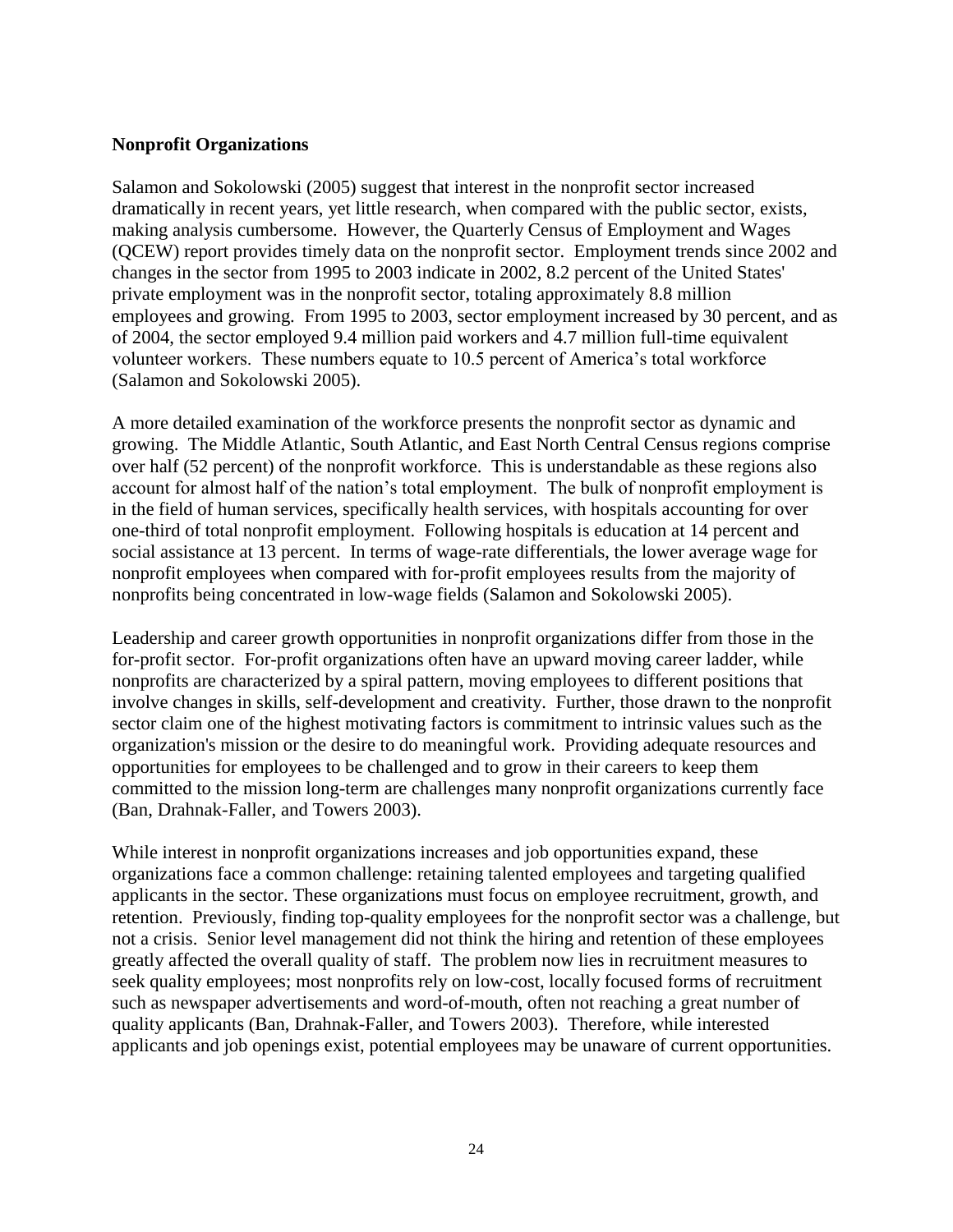#### **Public Sector Consulting**

While many individuals may not associate public sector consulting with a public service career, this field attracts many of the same individuals recruited by federal, state and local governments. This field, much like those previously discussed, is growing, and opportunities for employment appear abundant. As the general consulting field continues to fluctuate between rapid growth and large job cuts, public sector consulting remains one of two segments with steady growth. Both public sector consulting and financial services expect to increase consistently in size; however, public sector consulting growth expects to taper off from its quick rise over the past few years (Top Consultants 2005). Kennedy Information ranks KPMG, Lockheed Martin, Booz Allen Hamilton, Deloitte, and ManTech International as top firms in the public sector consulting industry (Public Sector Consulting Marketplace 2007-2010 2007).

Defense spending and security and demographic shifts over the next several years will serve as primary drivers in the expansion of the public sector consulting field. This field currently comprises approximately 18 percent of the consulting marketplace and includes approximately 40,000 employees contracting with the federal government and thousands more contracting through state and local governments (Public Sector Consulting Marketplace 2007-2010 2007). Revenues continue to rise for public sector firms, with most of this increase from homeland security spending. The public sector consulting field may exceed \$60 billion in revenues by 2010 with IT consultants, operations management, and strategy consulting dominating the contracts. State and local government consulting segments will outpace federal growth over the next three to five years (Public Sector Consulting Marketplace 2007-2010 2007). As previously mentioned, the move of many state governments to an e-government approach will drive this growth in several states and localities (Top Consultants 2005).

Because this market is relatively new, little analysis has been conducted outside of basic market research. This expanding field has grown so significantly, that for the past several years, Kennedy Information—the nation's leading research firm in the consulting profession—has held web-based seminars to discuss the field's future growth and characteristics. With high expectations for further growth, many firms and consulting organizations have shown interest in closely analyzing field drivers, current top firms, and the overall competitive landscape. With the continuing strength of this field, more public-sector-focused research should emerge.

#### **Workforce Summary**

Generation Y has come of age during a time when the size of the government workforce is on the cusp of drastic change. According to Light, (1999) the historical role held by the public sector of supplying goods and services to the citizenry has been tempered by the private and nonprofit sectors becoming increasingly involved in public service. As such, individuals who desire to work in public service find opportunities to do so in all sectors**.** Multiple trends and growth patterns arise in various sectors of the public service marketplace. While the federal government reduces its number of full-time employees, state and local governments, nonprofit organizations, and public sector consulting firms expand their workforces. Even with these different trends,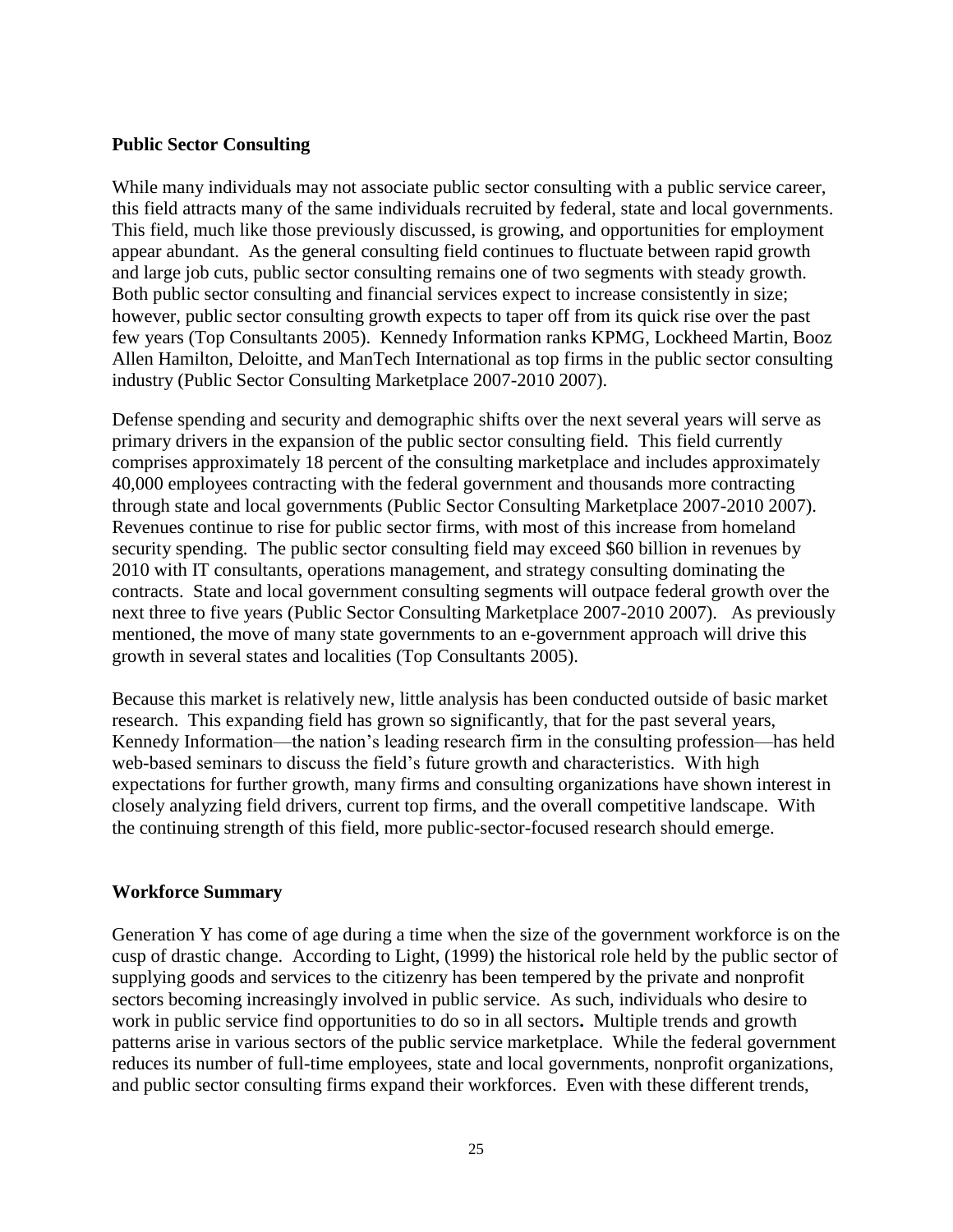common factors such as retirement and movement among sectors mean all segments look for qualified new employees.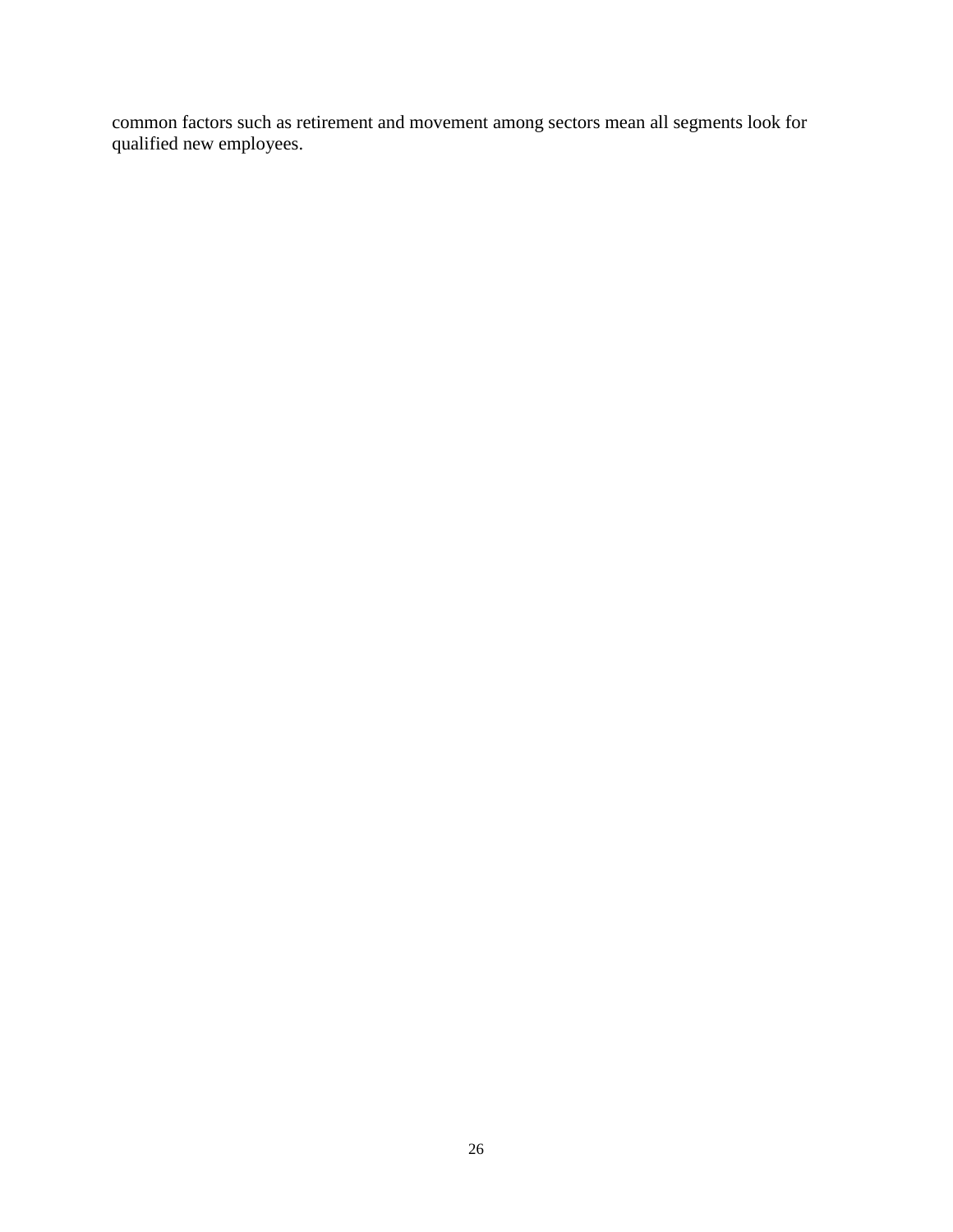# **Literature Review Summary**

With the retirement of the Baby Boomers and a decrease in the number of skilled workers, Generation Y will enter a workforce that is experiencing a shortage of employees in all sectors. With an emphasis on federal government, this literature review also includes a review of state and local governments, nonprofit organizations, and public sector consulting. Although the federal government is currently reducing full-time positions, nearly 40 percent of the federal workforce will retire within the next decade, resulting in a need for qualified new employees. However, the federal government must compete with other sectors as data shows state and local governments currently experience job growth, nonprofits enjoy an increase in job interests, and public consulting encounters an expanding field of work. To address successfully the workforce demand, the federal government must understand Generation Y's characteristics and factors that influence their work attitudes, using this awareness in recruitment and retention efforts.

Literature suggests Generation Y shares characteristics with both Generation X and Baby Boomers, but has its own distinguishing characteristics including cultural tolerance, a willingness to volunteer, and familiarity with technology. As the most diverse generation, Millennials demonstrate a readiness to accept a wide range of cultural differences. In addition to increased levels of tolerance, Generation Y's self-confidence and expectation to quickly move up the career ladder leads some researchers to label them the "entitlement generation." Although the accuracy of the "entitlement" label is unknown, researchers do agree Generation Y's civic minded attitude positively impacts their eagerness to volunteer. Additionally, as a result of growing up in a technologically advanced world, some Millennials exhibit an enhanced ability to use technology compared to previous generations; however, socioeconomic factors limit some groups' access to technology.

In addition to these characteristics, Millennials' workplace attitudes which motivate their career paths include flexibility, team orientation and individualism, and continual learning. To attract and retain top talent, future employers must cater to and adapt recruitment strategies in a way that addresses these characteristics and attitudes of Generation Y. To address Millennials' desire for greater flexibility, employers must provide opportunities for an adequate work-life balance, in addition to flexible schedules and benefit plans. This generation's sense of individualism leads them to prefer utilizing team resources to meet individual needs. Further, Generation Y anticipates continual learning experiences from their superiors and those of other generations. With an understanding of Generation Y's perception of the public service market and their characteristics and workforce attitudes, public sector organizations will more effectively attract prospective employees.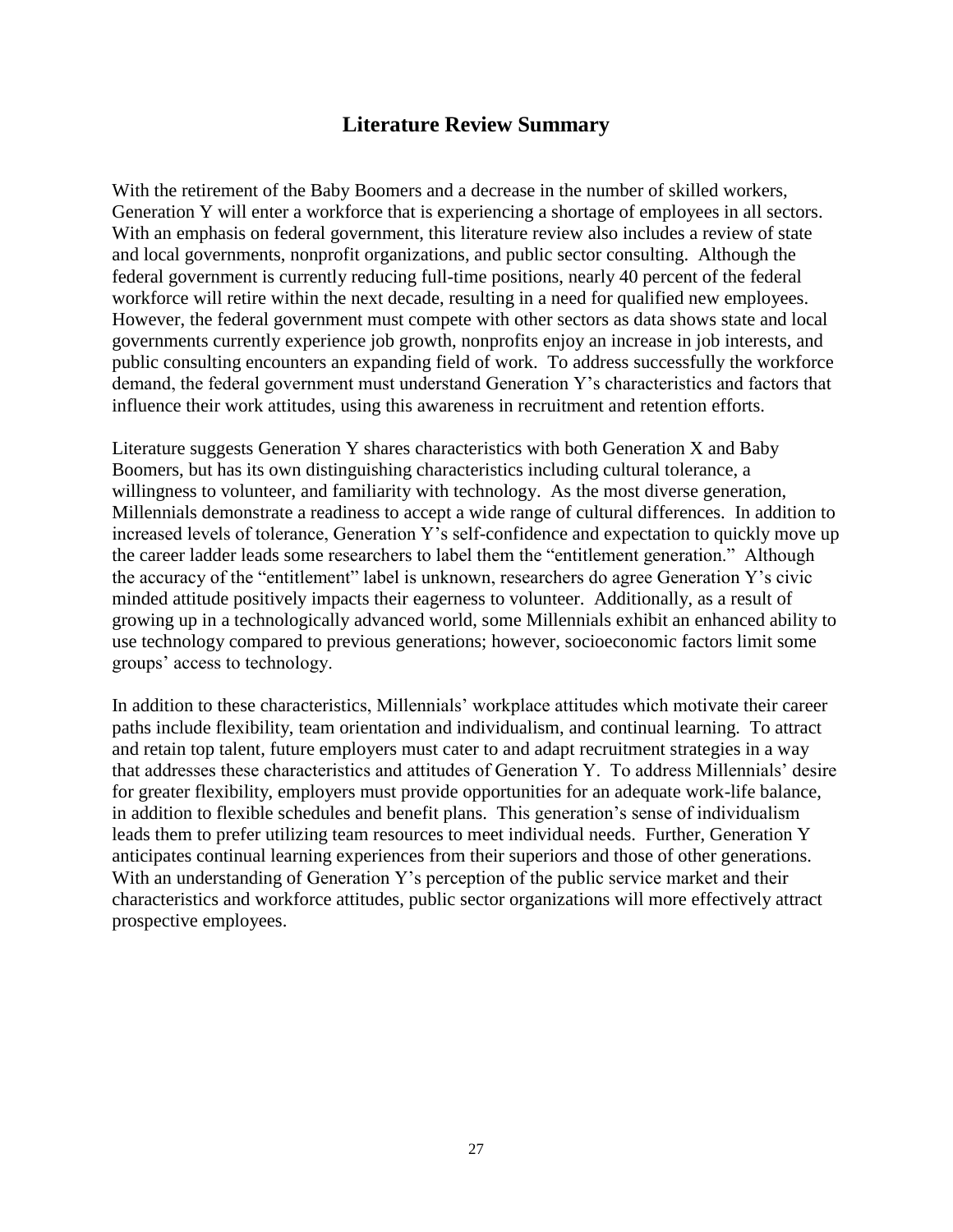# **Methodology**

Based on literature review findings and points of interest to our client, our team constructed a web-based survey assessing Generation Y's work-related preferences such as career fluidity, work-life balance, the need for challenging work, the desire for personal growth, and the balance of extrinsic and intrinsic values.

#### **Survey Development and Instrument**

After reviewing previous literature and surveys, our team drafted nearly 100 questions regarding Generation Y's workplace attitudes, sector preferences, technology uses, and demographics. Specifically, the survey was divided into eight sections:

- 1. General employment
- 2. Public sector perceptions
- 3. Nonprofit sector perceptions
- 4. Public service-related private sector perceptions
- 5. Job search, recruitment, and application
- 6. Employment benefits
- 7. Technology use
- 8. Demographics

Before internally pre-testing a paper version, the survey went through several iterations. The pre-test revealed the survey length to be approximately 15 to 20 minutes and highlighted several comprehension issues. Following edits to the survey, we pre-tested a second, electronic version to ensure proper functionality. The final survey consisted of 78 questions. Upon approval from Texas A&M's Institutional Review Board (IRB), the survey was uploaded to a public domain file making the survey available via Internet link.

Using Adobe LiveCycle – a JavaScript tool which creates interactive Portable Document Formats (PDF) – the team built the survey with assistance from the Bush School's IT department. A previous Bush School capstone project served as a template for formatting, but we created more sophisticated formats to accommodate rank-order and skip-to questions. Because of formatting, the survey required Adobe Reader 8.0 or higher to function properly.

#### **Population and Procedures**

Our study population, based on a list of 274 schools on the National Association of Schools of Public Affairs and Administration (NASPAA) website, represented both a geographically and academically diverse population in the disciplines of public administration and public policy. Initially, we identified 157 schools for sampling. Our team selected these NASPAA member institutions for two reasons: 1) they showed a previous willingness to respond to surveys, including the 2007 Enrollment and Degrees Awarded Survey, and 2) each were NASPAA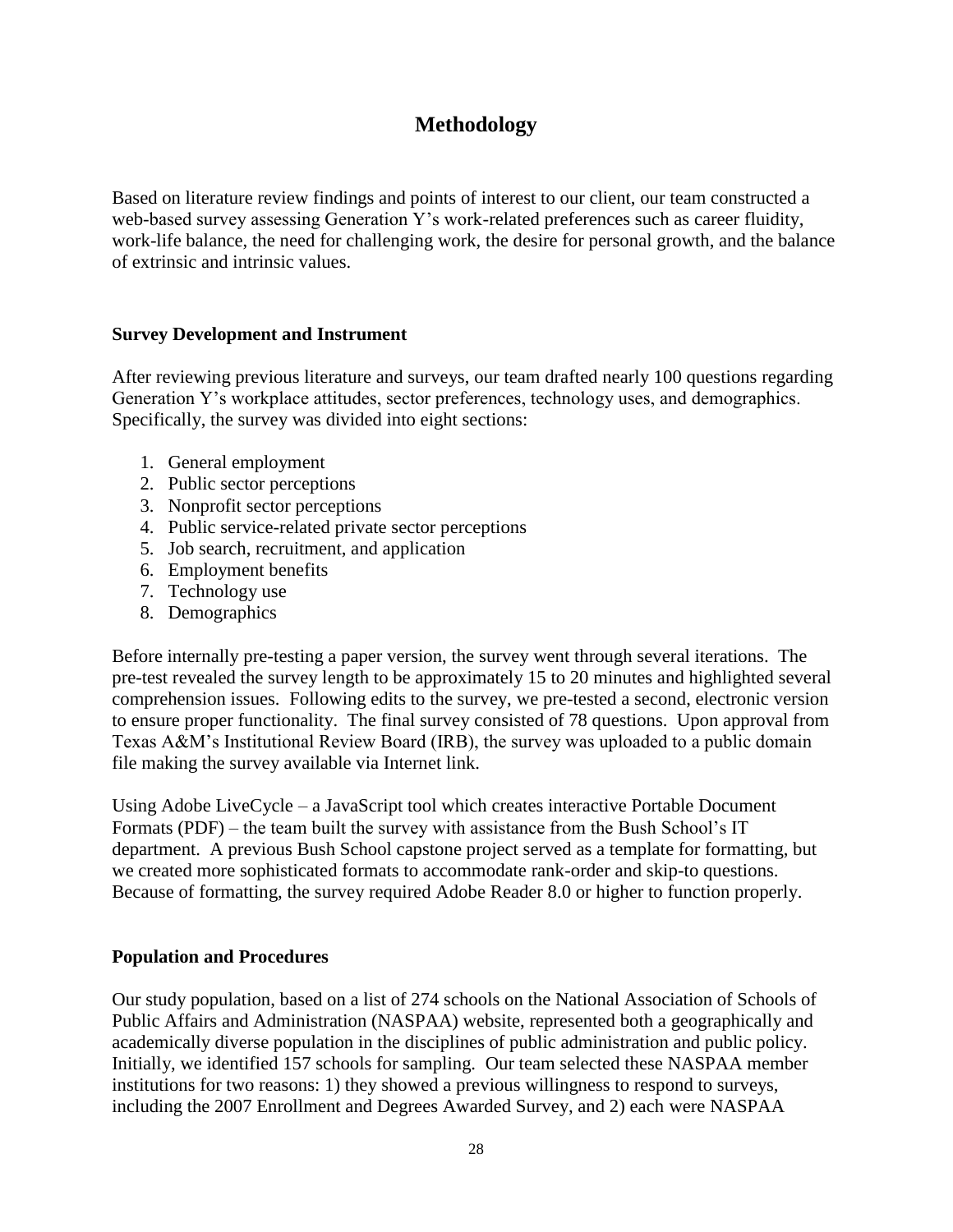accredited. We initially mailed letters to each of these schools, asking for their participation. In contacting schools, we limited our communications to program directors and chairs. Four schools, totaling approximately 300 potential respondents, agreed to participate.

We sent a follow-up e-mail seven weeks later to directors who had not responded to our initial request. This email reminded the directors of our efforts and again requested they participate in the survey. The follow-up resulted in four additional schools agreeing to our request, increasing our potential respondent pool by 484 students. Five weeks following the first reminder, we sent a final email to the remaining program directors. This follow-up further increased our sample by fifteen schools and roughly 2,100 potential respondents. Total, 23 institutions, consisting of approximately 3,000 potential respondents, agreed to participate in the survey.

Concerned we would not have a representative sample, we decided to include all of the NASPAA member institutions. This increased the potential survey population to include students from all 274 member schools.

We e-mailed the survey link to program directors requesting they forward it directly to all graduate students, regardless of whether the director originally agreed to participate. During the first week, we sent the survey link to all 274 schools. One week after all schools received the survey, we placed follow-up phone calls to program directors of schools from which there were no student responses. As a final effort, we re-emailed the original survey link and information letter to program directors that could not be reached. We received responses from 76 of the 274 schools, resulting in an approximate 27.7 percent response rate. From those 76 schools, the potential respondents numbered approximately 7,700. Total, 575 individuals completed the survey resulting in a 7.3 percent response rate.

On March 30, 2009, the survey went live and remained in the field for three-and-a-half weeks, closing April 23, 2009. Minimal errors occurred upon launch. Some students received a corrupted data file, preventing them from opening the link, but this occurred for less than one percent of respondents.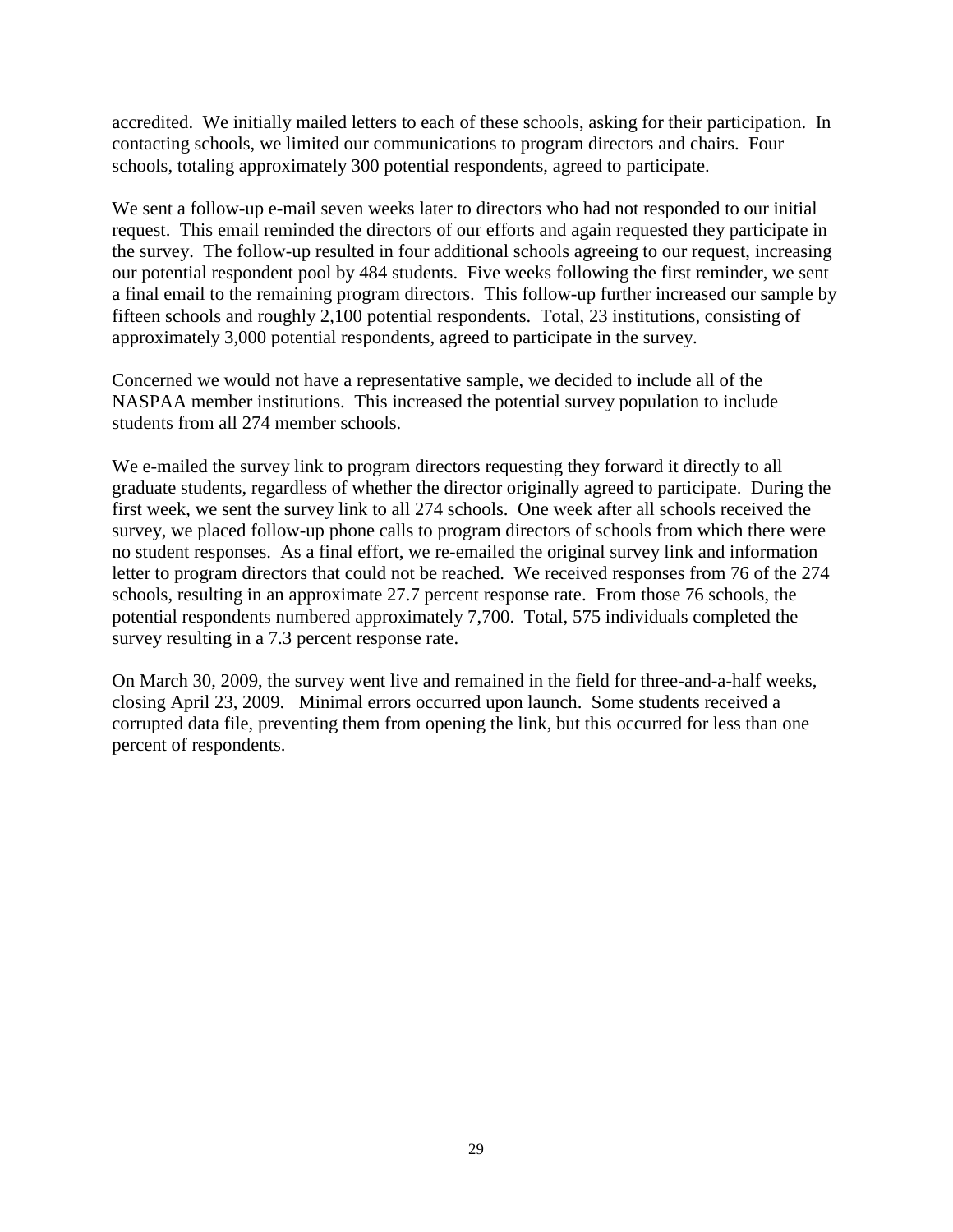# **Limitations**

Surveys are subject to specific limitations such as self-selection bias and positivity bias and they always result in a tradeoff between time and thoroughness. We worked to minimize these issues by allowing equal opportunity for respondents to participate, using a variety of question types, and soliciting the most detailed responses in an acceptable time frame. Most of the limitations discussed were beyond the control of the research team, but are considerations for future researchers.

With little racial and generational diversity, analysis across generations and races is limited. Because the majority of individuals in masters programs are part of Generation Y, there is less representation of other generations and not enough respondents from the other three generations to compare them individually. The majority of respondents were from the Great Plains and Upper Midwest and Southeast regions. In addition to these regions being the largest, geographically, their disproportionate representation is likely because they contain the majority of graduate programs.

As a result of working with the Congressional Research Service (CRS), there were restrictions on the types of questions we were able to ask. Because the CRS provides objective and nonpartisan research and analysis to the Congress, it would be inappropriate to ask potential candidates their political or religious views/affiliation. While we believe this type of information may have yielded interesting results and potential implications regarding some survey questions, their exclusion did not interfere with analysis.

Finally, as previously noted, the changing economic situation during the nine month preparation of this report may have influenced the views and perceptions of survey respondents. Unfortunately, the unpredictable situation was outside the research team's control. Future research on this topic may help determine the extent of the recession's influence on survey responses.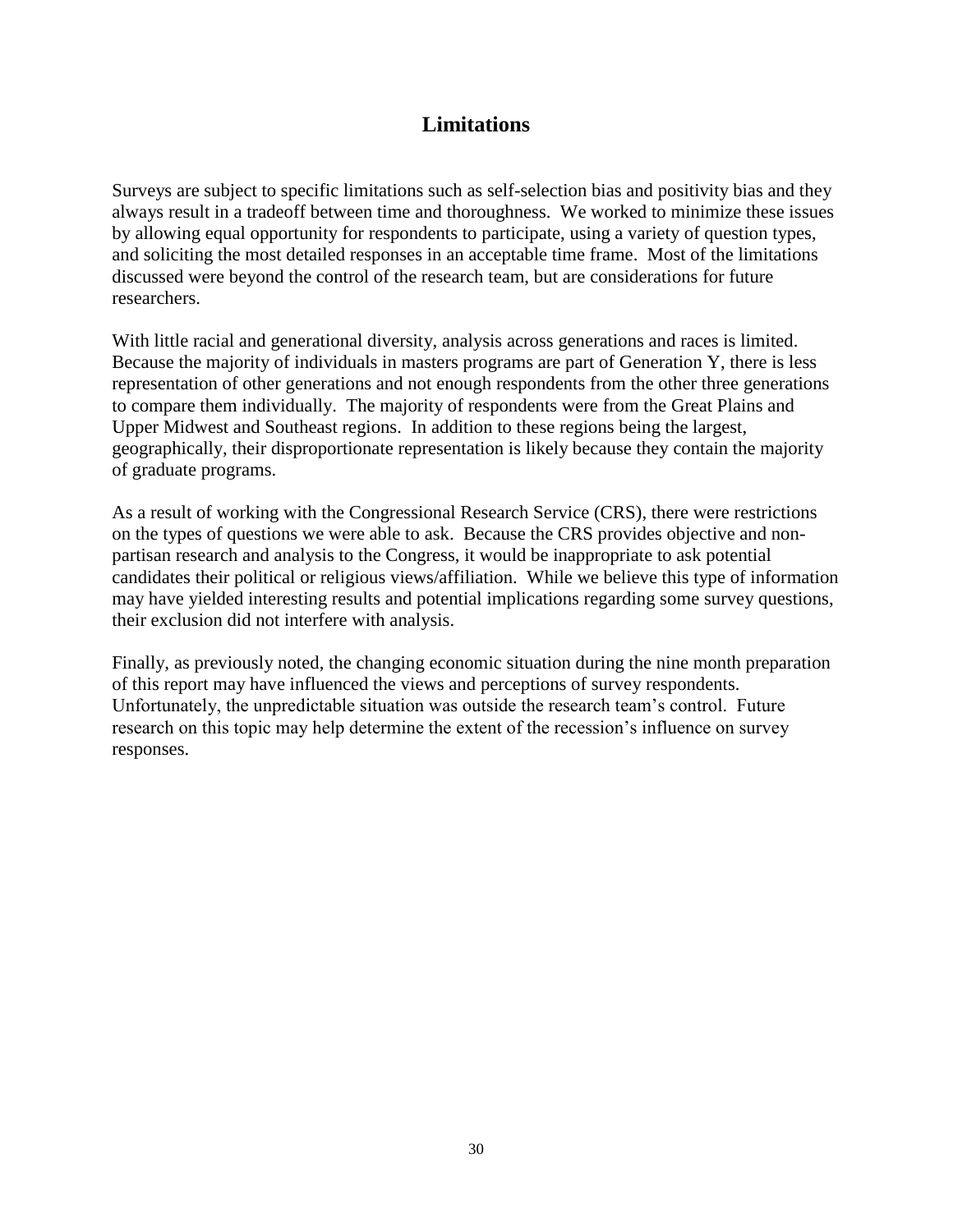## **Results and Discussion**

Of the 575 completed surveys, our team dropped eight from analysis because of failure to complete correctly the survey. Our team compiled descriptive statistics on the remaining 567 surveys. It was not possible to compare the survey results of all four generations who responded to the survey due to the relatively small number of Traditionalists, Baby Boomers, and Generation Xers compared to Generation Y respondents. Thus, our team divided results into two groups: Generation Y and non-Generation Y respondents. While this limited the ability to identify distinctly different preferences between generations, it still allowed for broad comparison and provided interesting insight into the perceptions of Millennials. Following a brief summary of the respondents, the results discussion is divided into four broad categories: sector preference, workplace attitudes, technology, and CRS-specific issues.

#### **Summary Statistics**

Table 1 provides a summary of the 567 survey respondents. Total, nearly 68 percent of respondents were members of Generation Y while the remaining 32 percent were from some other generation. The majority of respondents were full-time students who, not surprisingly given the sample population, received their undergraduate education in political science or liberal arts field. Approximately 54 percent were single, and nearly 75 percent had no children. The population of respondents was limited in racial/ethnic diversity, with 79 percent being white, non-Hispanic. Additionally, almost two-thirds of respondents were female. Because on-line surveys are relatively new, it is not clear whether our high female response rate is abnormal. According to Smith (2008), "Some investigations of online survey response behavior suggest that, in contrast to traditional surveys, men may respond to web-based surveys in greater proportions than women...although other studies report that, similar to traditional survey modes, women respond in greater proportions than men."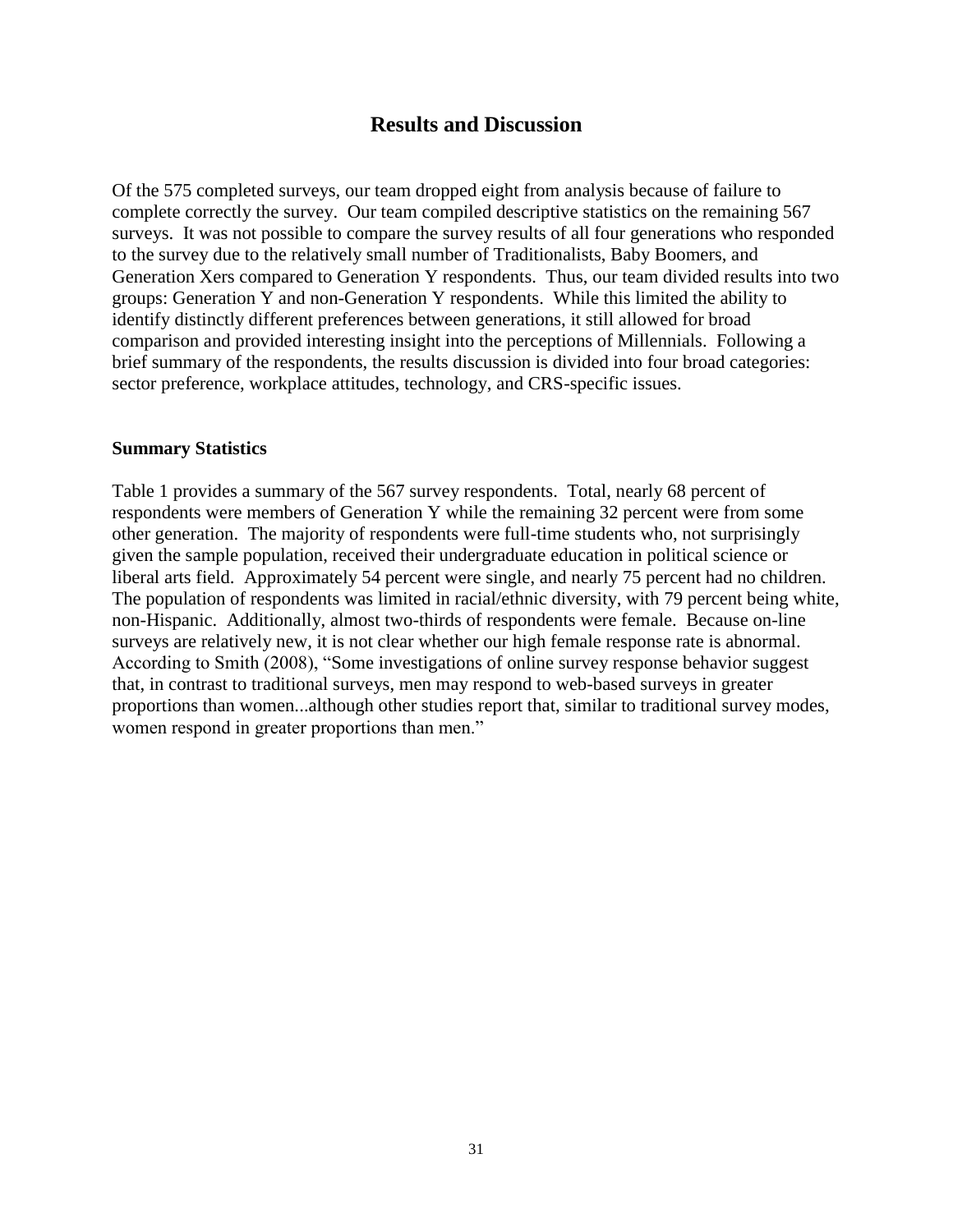|  | <b>Table 1: Summary of Respondents</b> |  |  |
|--|----------------------------------------|--|--|
|--|----------------------------------------|--|--|

|                                                     | <b>Percent</b><br><b>Respondents</b> |                                      | <b>Percent</b><br><b>Respondents</b> |
|-----------------------------------------------------|--------------------------------------|--------------------------------------|--------------------------------------|
| <b>Generation</b>                                   |                                      | <b>Children</b>                      |                                      |
| Gen Y                                               | 67.90                                | Yes                                  | 25.22                                |
| <b>Other Generation</b>                             | 32.10                                | N <sub>o</sub>                       | 74.78                                |
| $n = 567$                                           |                                      | $n = 563$                            |                                      |
|                                                     |                                      |                                      |                                      |
| <b>Gender</b>                                       |                                      | <b>Student Status</b>                |                                      |
| Male                                                | 37.25                                | Full-time                            | 58.82                                |
| Female                                              | 62.75                                | Part-time                            | 41.18                                |
| $n = 561$                                           |                                      | $n = 561$                            |                                      |
|                                                     |                                      |                                      |                                      |
| Race                                                |                                      | <b>Highest Degree Attained</b>       |                                      |
| American Indian                                     | 0.71                                 | Bachelor's                           | 84.40                                |
| Asian                                               | 2.67                                 | Master's                             | 13.30                                |
| <b>Black/African American</b>                       | 6.42                                 | Professional                         | 1.24                                 |
| Native Hawaiian/Pacific Islander                    | 0.18                                 | Doctorate                            | 0.53                                 |
| White                                               | 79.14                                | Other                                | 0.53                                 |
| Hispanic/Latino                                     | 6.24                                 | $n = 564$                            |                                      |
| Two or more races                                   | 3.92                                 |                                      |                                      |
| Some other race                                     | 0.71                                 | <b>Undergraduate Field</b>           |                                      |
| $n = 561$                                           |                                      | <b>Political Science</b>             | 28.22                                |
|                                                     |                                      | Liberal Arts & Humanities*           | 27.16                                |
| <b>Marital Status</b>                               |                                      | <b>Business</b>                      | 11.46                                |
| Single                                              | 54.27                                | Science                              | 3.17                                 |
| Married                                             | 41.28                                | 2.82<br><b>International Affairs</b> |                                      |
| Divorced                                            | 3.74                                 | 2.82<br>History                      |                                      |
| Separated                                           | 0.53                                 | Economics<br>2.65                    |                                      |
| Widowed                                             | 0.18                                 | Other                                | 21.69                                |
| $n = 562$                                           |                                      | $n = 567$                            |                                      |
| Note: percentages may not equal 100 due to rounding |                                      |                                      |                                      |

\*Includes liberal arts, communications, English, fine arts, language studies, philosophy, psychology, and sociology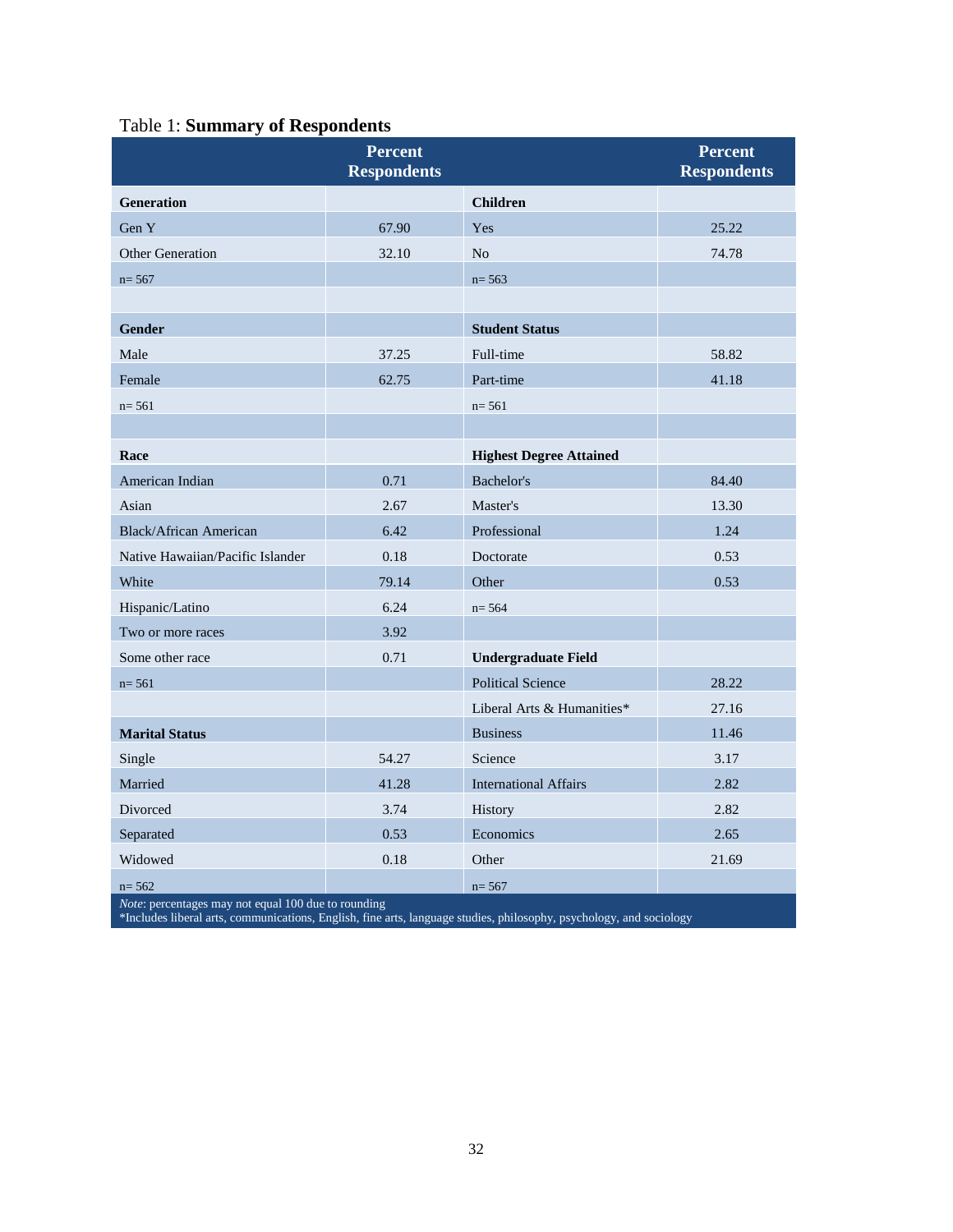Table 2 displays the percent of respondents from each region. The Great Plains/Upper Midwest and Southeast regions contained the majority of respondents - approximately 29 percent and 37 percent, respectively. However, more Generation Y respondents were located in the Northeast and Mid-Atlantic regions than the Southeast, Great Plains, or Far West.

|                                                                     | <b>Northeast</b> | Mid-Atlantic | <b>Southeast</b> | <b>Great Plains</b> | <b>Far West</b> |
|---------------------------------------------------------------------|------------------|--------------|------------------|---------------------|-----------------|
| <b>Total</b>                                                        | 9.52             | 10.23        | 28.75            | 37.21               | 14.29           |
| Gen Y                                                               | 81.48            | 82.76        | 73.01            | 59.24               | 60.49           |
| Non-Gen Y                                                           | 18.52            | 17.24        | 26.99            | 40.76               | 39.51           |
| <i>Note:</i> percentages may not equal 100 due to rounding. $n=567$ |                  |              |                  |                     |                 |

### Table 2: **Respondents by Region**

#### **Sector Preference**

## *Confidence in the Public Sector*

Two-thirds of non-Generation Y and over one-half of Generation Y respondents ranked the public sector first over the nonprofit and private sectors as their preferred sector of work. Additionally, when asked which sector they expected to work in following graduation, 70 percent of non-Generation Y and 60 percent of Generation Y respondents indicated the public sector. The high preference for and expectation toward working in the public sector directly resulted from intentional survey design and population selection. Students enrolled in public policy, administration, and management programs have already shown a preference for work in the public sector.

The majority of all respondents perceived the public sector as being the sector best able to deliver services on the public's behalf. Of non-Generation Y respondents, nearly two-thirds reported they had the most confidence in the public sector to deliver services, compared with just over half of Generation Y respondents. Additionally, approximately 8 percent more Generation Y than non-Generation Y respondents had the most confidence in the nonprofit sector to deliver public services.

The survey asked respondents about their perceptions of the size and availability of jobs within the public sector at the local and national levels. While the current economic downturn may bias the results, the majority of both respondent groups perceived the national job market and the availability of jobs within that market to be fair to good. However, regarding the local level, while market size was consistent with perceptions of the national market size, the perception of job availability dropped to the poor to fair range; approximately 42 percent of Generation Y and 38 percent of non-Generation Y respondents rated the job availability as poor.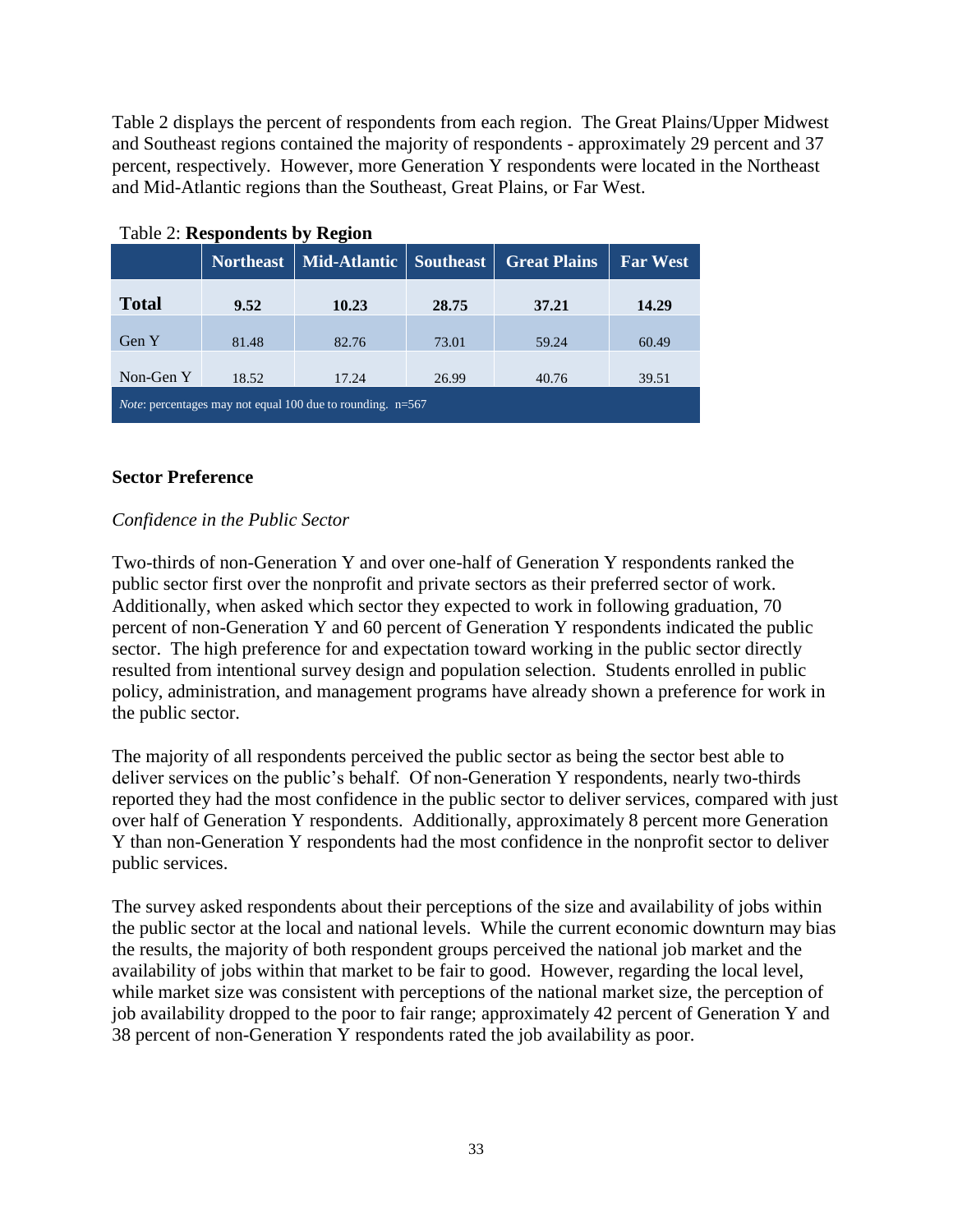#### *Strengths & Weakness of the Sectors*

Given a list of different job factors, the majority of respondents cited benefits, job security, and societal impact as strengths of the public sector. As Figure 1 shows, for each of these characteristics, over 80 percent of individuals from both respondent groups indicated these as either a major strength or somewhat of a strength for the public sector. With the exception of societal impact in the nonprofit sector, these characteristics appeared as strengths unique to the public sector. Job security seemed especially well perceived in the public sector; less than onequarter of all respondents listed job security as a strength of either the nonprofit or private sectors.



Figure 1: Sector Strengths by Generation & Sector

In terms of weaknesses of the public sector, most respondents indicated pay, fostering innovation and creativity, and attracting the best and brightest as weaknesses of the public sector. Most notably, approximately 51 percent of respondents indicated fostering innovation and creativity was a weakness of the public sector compared with just 4 percent in the nonprofit sector and 6 percent in the private sector. Additionally, as Figure 2 displays, neither the nonprofit nor the private sector suffered the same level of negative perception as the public sector in their ability to attract the best and brightest of employees.

Further, Figure 2 demonstrates few respondents identified the perceived weakness of the public sector as being weakness of the private sector. However, societal impact and job security – cited most often by respondents as weaknesses of the private sector – were actually perceived as strengths of the public sector. Additionally, perhaps as a result of most respondents anticipating work in the public sector, many job factors were perceived as neither a strength nor a weakness of the private sector; in some cases, as many as 33 percent of respondents indicated a neutral perception.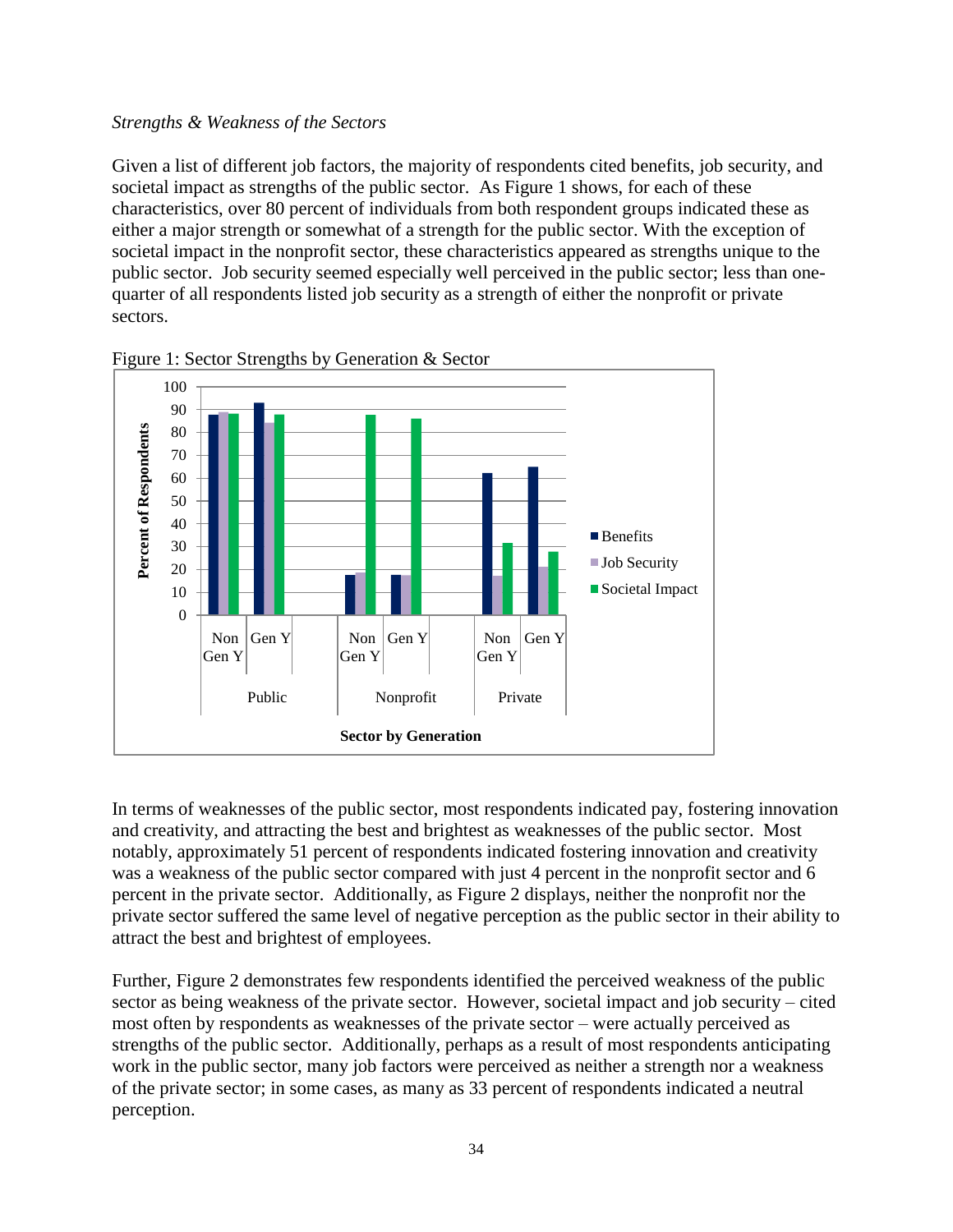Pay was not seen by most respondents as a weakness solely of the public sector. While nearly 30 percent of both Generation Y and non-Generation Y respondents perceived pay as a weakness of the public sector, more respondents ranked it as a weakness of the nonprofit sector. More than 70 percent of Generation Y and 68 percent of non-Generation Y respondents indicated pay as either somewhat of a weakness or a major weakness of the nonprofit sector. Not surprisingly, however, pay was viewed by over four-fifths of respondents as a strength of the private sector; 87 percent of all respondents identified pay as either a major strength or somewhat of a strength.

While the public sector dominated as the preferred sector among those interested in public service, results suggested the nonprofit sector may be an emerging threat. In addition to social impact being a significant strength of both sectors, more individuals across both respondent groups perceived a positive work environment and diversity of assignment as strengths of the nonprofit, rather than the public sector. Further, the public sector's perceived weakness in its ability to foster innovation and creativity was a strength of the nonprofit sector by approximately 71 percent of non-Generation Y and 82 percent of Generation Y respondents.



Figure 2: Sector Weaknesses by Generation & Sector

#### **Workplace Attitudes**

Not all literature agrees on Millennials' workplace attitudes, such as what job benefits they prefer and whether they are the entitled generation. The survey sought to discover what job benefits Generation Y values, whether they feel entitled in the workplace and whether they anticipate having fluid careers. Contrary to the literature, results suggest there are few differences between generations' preferences regarding intrinsic and extrinsic benefits.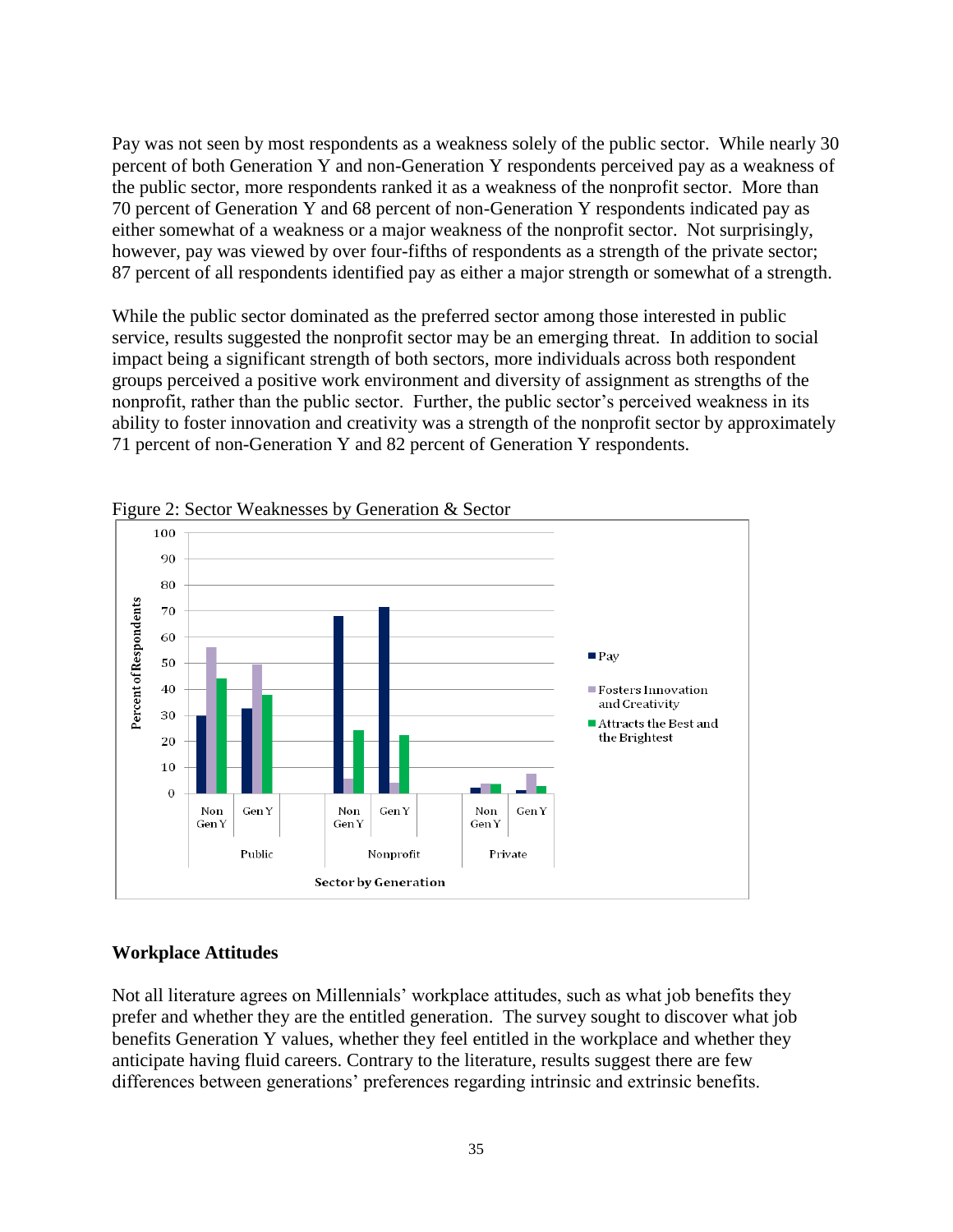However, there is some support for the "entitlement generation" label and Millennials' anticipated career fluidity.

## *Intrinsic vs. Extrinsic Factors*

As discussed in the literature review, Generation Y individuals' desire for flexibility influences a number of their workplace attitudes including their preference for job benefits. Because literature suggests Millennials prefer certain intrinsic values, such as a work/life balance, challenging tasks, and flexible work schedules, respondents measured several intrinsic and extrinsic factors based on level of importance when considering a job offer. These factors included retirement, health insurance, initial salary, vacation time, tuition reimbursement, opportunity for advancement, public respect for the type of work, and opportunity to impact issues.

Results showed little difference between Generation Y and non-Generation Y respondents on most factors. For five of the eight factors, more than 80 percent of both respondent groups indicated the factor was very or somewhat important. Importance of yearly salary increases and public respect for the type of work done were two factors with considerable gaps between respondent groups. Approximately 95 percent of non-Generation Y compared to 87 percent of Generation Y respondents considered yearly salary increases important; the figures for public respect for work were 85 percent and 78 percent, respectively. However, these figures may be inflated due to positivity bias or the tendency by respondents to shy away from the negative end of the response scale.

Suspecting they would likely indicate most job benefits as important, respondents were asked to rank order twelve intrinsic and extrinsic benefits from most important to least. Initial salary and health insurance – traditionally extrinsic benefits – ranked first or second in importance most often. Comparatively, eldercare and childcare subsidies ranked either eleventh or twelfth most often. The other eight values – which included tuition reimbursement and vacation time among other things – were dispersed throughout the middle of the rankings with no one or two other benefits dominating. Thus, there is little support that Millennials value intrinsic over extrinsic benefits more than non-Generation Y individuals.

Because the literature is mixed regarding whether salary is the top priority for Generation Y, the survey asked a series of questions forcing respondents to choose between benefits and salary. As Table 3 shows, for two intrinsic benefits, telecommuting and alternative work schedules, the majority of both respondent groups indicated a preference for higher salary over the stated benefit; in fact, 10 percent more Generation Y than non-Generation Y respondents chose a higher salary with less opportunity for telecommuting. However, respondents showed a preference for a comprehensive benefit plan, with nearly 57 percent of both respondent groups willing to sacrifice salary in exchange such a plan. Though not conclusive, the results suggest Generation Y values pay as much as other generations.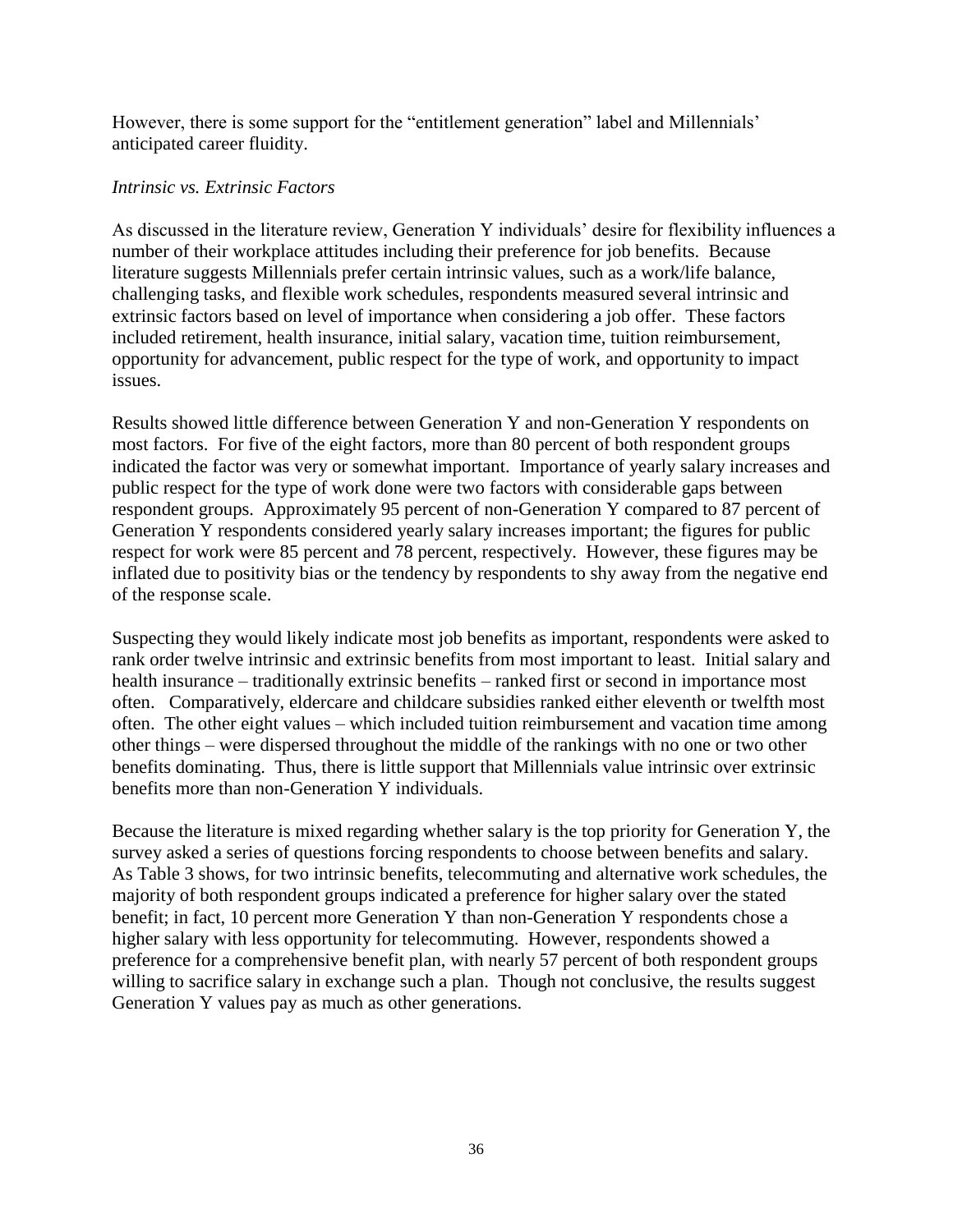|                                                                                   | % Not Gen Y | % Gen Y |
|-----------------------------------------------------------------------------------|-------------|---------|
| Higher salary with less opportunity for telecommuting                             | 69.06       | 78.89   |
| Lower salary with more opportunity for telecommuting                              | 23.20       | 15.30   |
| <b>Unsure</b>                                                                     | 7.73        | 5.80    |
| $n = 560$                                                                         |             |         |
|                                                                                   |             |         |
| Higher salary with less comprehensive benefit plan                                | 32.04       | 37.63   |
| Lower salary with more comprehensive benefit plan                                 | 57.46       | 56.05   |
| <b>Unsure</b>                                                                     | 10.50       | 6.32    |
| $n = 561$                                                                         |             |         |
|                                                                                   |             |         |
| Higher salary with less opportunity for flexible or<br>alternative work schedules | 55.25       | 55.67   |
| Lower salary with more opportunity for flexible or<br>alternative work schedules  | 39.23       | 39.84   |
| <b>Unsure</b>                                                                     | 5.52        | 4.49    |
| $n = 560$                                                                         |             |         |
| <i>Note:</i> percentages may not equal 100 due to rounding                        |             |         |

#### Table 3: **If given the following two employment options, which would you choose??**

Survey results do support the literature's claim regarding career fluidity among members of Generation Y. Nearly 86 percent of Generation Y – compared to only 75 percent of non-Generation Y – respondents believed they would be in their initial position less than three years. Further, more Generation Y than non-Generation Y respondents anticipated a promotion within one year, in addition to switching sectors during their career.

## *Entitlement*

As discussed in the literature review, scholars do not agree whether Generation Y has a sense of entitlement or, if so, how this affects their expectations about work. The survey results, as seen in Table 4, also show mixed evidence regarding entitlement. In terms of salary, Generation Y respondents anticipated making less than their non-Generation Y counterparts; however, given the current state of the economy, these data may not reflect any true generational difference. Additionally, salary anticipation may differ by respondent group due to experience disparities, job location, or sector expectation.

Supporting the notion of entitlement, Generation Y respondents indicated being less likely than non-Generation Y respondents to accept a job requiring them to work more than 40 hours per week, take work home, or work on weekends. Respondents were also asked if they would apply for a job for which they did not meet all minimum requirements; approximately 56 percent of Generation Y respondents agreed they would apply for such a job, compared to only 45 percent of non-Generation Y respondents. However, some results refute the idea of an entitlement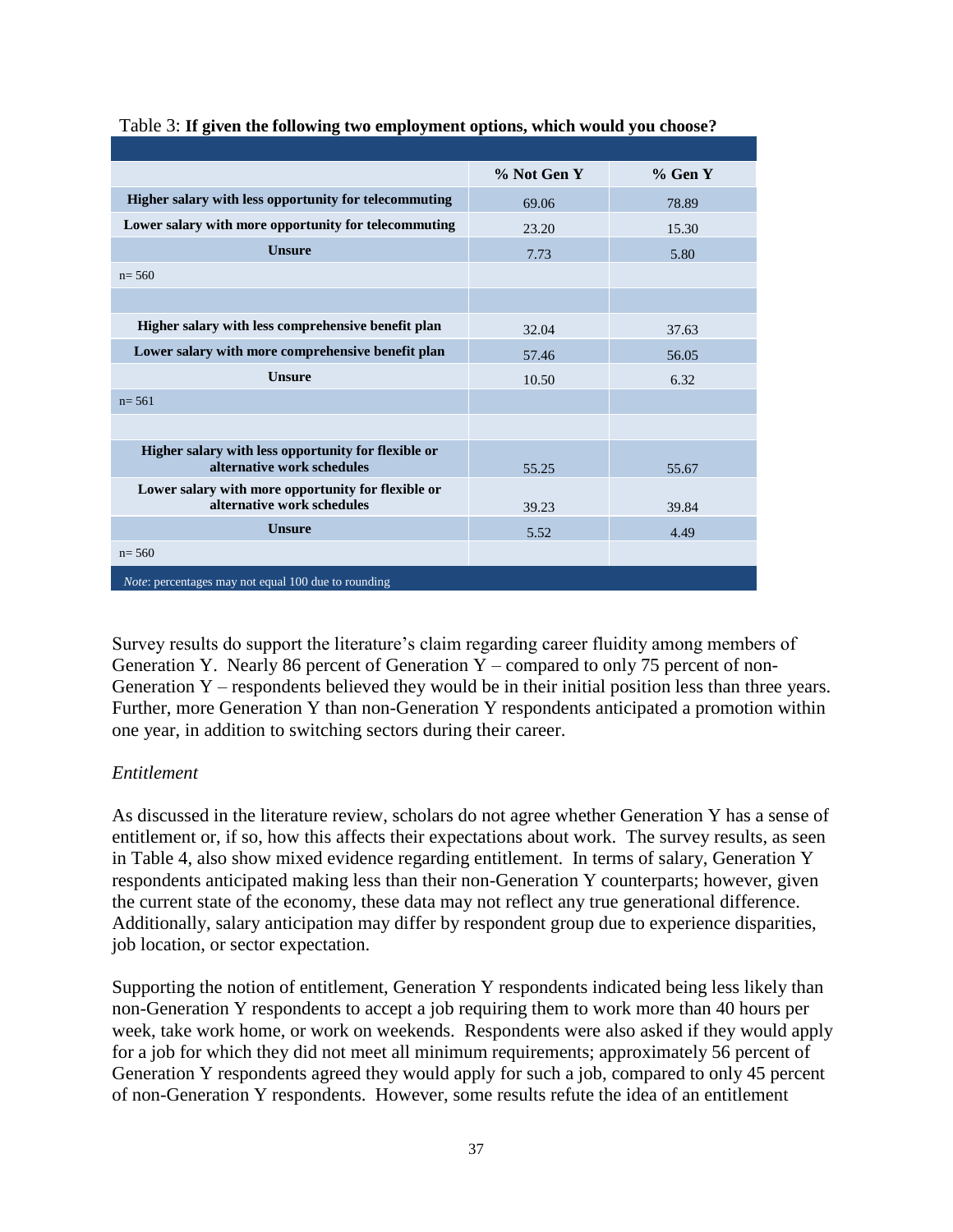generation. Generation Y respondents appeared less concerned about relocation distance than other generations, as they indicated being more inclined than non-Generation Y respondents to accept a position requiring excessive commuting or travel. Further, of respondents who indicated they would apply for a position for which they do not meet minimum qualifications, approximately 58 percent of both respondent groups indicated they did not necessarily *expect* to get such a job. When examined by whether respondent's had family obligations, few differences existed between respondents with children or a spouse and those without. The only differences observed were that respondents with children or a spouse were less likely to accept a job that required excessive travel or work on the weekends than those with no such family obligations.

|                                                                         |             | Likely* | Unlikely** | <b>Unsure</b> |
|-------------------------------------------------------------------------|-------------|---------|------------|---------------|
|                                                                         |             |         |            |               |
| You to work more than 40hrs/wk                                          | % Non Gen Y | 84.53   | 14.92      | 0.55          |
| $n = 559$                                                               | % Gen Y     | 79.36   | 19.84      | 0.79          |
|                                                                         |             |         |            |               |
| You to take work home                                                   | % Non Gen Y | 75.69   | 22.65      | 1.66          |
| $n = 558$                                                               | $%$ Gen Y   | 64.99   | 33.95      | 1.06          |
|                                                                         |             |         |            |               |
| Minimal vacation time                                                   | % Non Gen Y | 24.31   | 75.13      | 0.55          |
| $n = 558$                                                               | % Gen Y     | 27.85   | 70.56      | 1.59          |
|                                                                         |             |         |            |               |
| High stress environment                                                 | % Non Gen Y | 46.96   | 51.94      | 1.10          |
| $n = 558$                                                               | $%$ Gen Y   | 48.81   | 49.07      | 2.12          |
|                                                                         |             |         |            |               |
| Work on weekends                                                        | % Non Gen Y | 25.41   | 72.38      | 2.21          |
| $n = 558$                                                               | $%$ Gen Y   | 23.61   | 75.33      | 1.06          |
|                                                                         |             |         |            |               |
| Excessive travel                                                        | % Non Gen Y | 38.88   | 60.56      | 0.56          |
| $n = 557$                                                               | % Gen Y     | 55.44   | 42.44      | 2.12          |
|                                                                         |             |         |            |               |
| Availability beyond normal work                                         |             |         |            |               |
| hours                                                                   | % Non Gen Y | 75.14   | 23.21      | 1.66          |
| $n = 558$                                                               | % Gen Y     | 70.03   | 29.18      | 0.80          |
|                                                                         |             |         |            |               |
| Excessive commute                                                       | % Non Gen Y | 10.00   | 88.89      | 1.11          |
| $n = 557$<br><i>Note:</i> percentages may not equal 100 due to rounding | % Gen Y     | 15.12   | 83.29      | 1.59          |

## Table 4: **How inclined would you be to accept a job offer that requires...**

*Note*: percentages may not equal 100 due to rounding

\*Consists of respondents answering either "Highly likely" or "Somewhat likely"

\*\*Consists of respondents answering either "Highly unlikely or "Somewhat unlikely"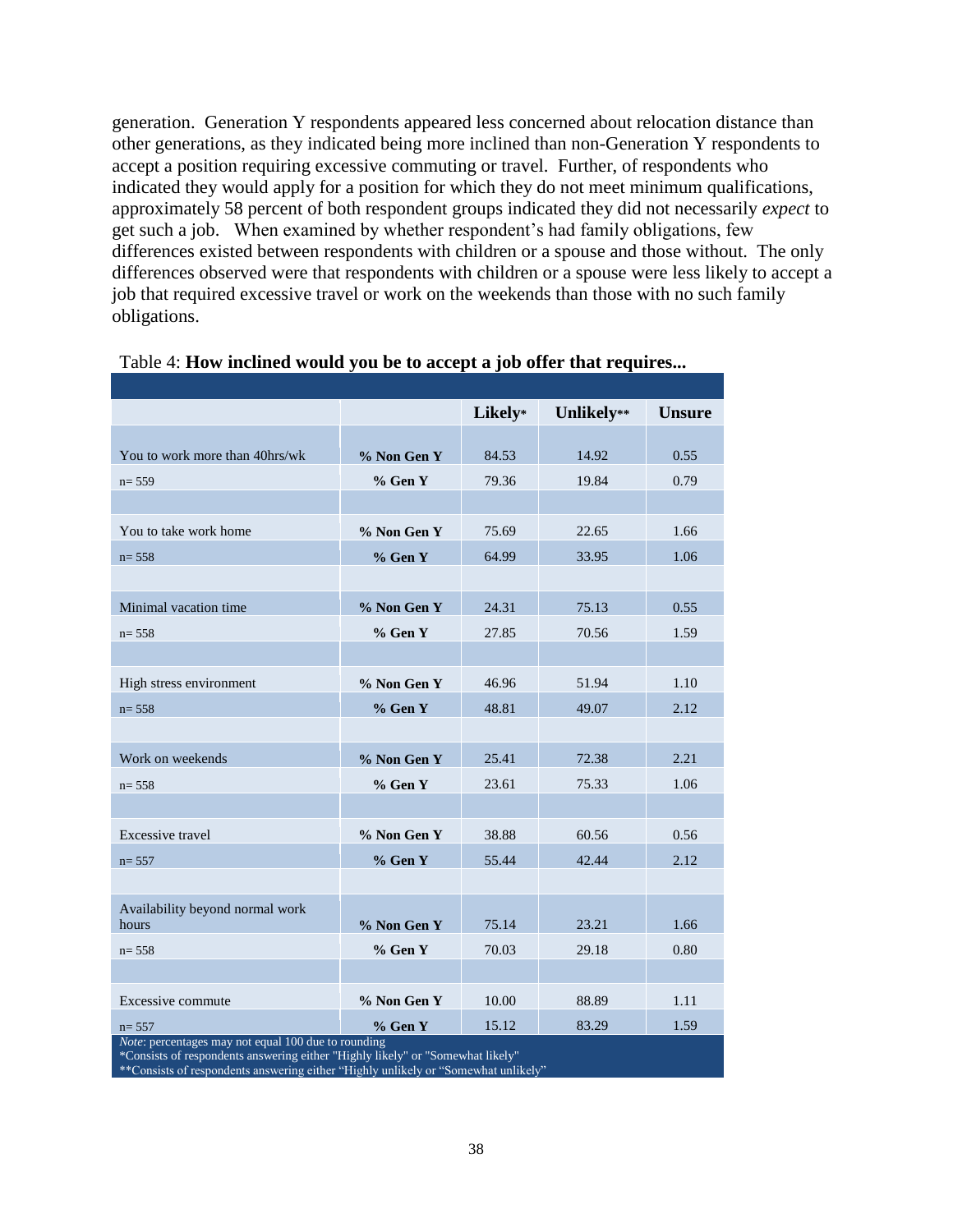## **Technology**

Because there are other surveys focusing specifically on technology use among generations and the existence, or lack thereof, of a digital divide and due to the general length constraints of the survey, our survey did not seek to explore in-depth the use of technology among Millennials. Instead, the survey results provided insight into differences between the generations in their use of technology for mostly job-related functions; Table 5 provides a summary of the results. For a general idea of computer use, respondents were asked whether they had a computer in their home ten years ago. Not surprisingly, more than 80 percent of both respondent groups reported having a computer in their home, but a larger proportion of Generation Y respondents reported using the Internet regularly for communication other than e-mail. However, when broken down by race, the results are not consistent. Approximately 74 percent of non-Generation Y and 80 percent of Generation Y minority respondents reported having a computer in their home ten years ago, compared to approximately 87 percent and 90 percent of white respondents, respectively. Conversely, a greater proportion of minority respondents – especially among Generation  $Y$ reported using the Internet for communication other than e-mail. This gap may be representative of different methods of socializing between minorities and whites. For example, because African Americans typically have smaller social networks than whites (Ajrouch, Antonucci, and Janevic, 2001), results may indicate they are attempting to expand their social networks through the Internet whereas white students may tap into more traditional methods of networking such as club organizations and associations.

| <b>Question</b>                                                                  | <b>Respondents</b> |                |             |         |  |  |
|----------------------------------------------------------------------------------|--------------------|----------------|-------------|---------|--|--|
|                                                                                  |                    |                | % Not Gen Y | % Gen Y |  |  |
| Ten years ago, did you have a computer in<br>your home?                          |                    | <b>Yes</b>     | 83.89       | 88.19   |  |  |
| $n = 561$                                                                        |                    | No             | 16.11       | 11.02   |  |  |
|                                                                                  |                    |                |             |         |  |  |
|                                                                                  | White              | <b>Yes</b>     | 86.86       | 90.46   |  |  |
|                                                                                  |                    | N <sub>0</sub> | 13.14       | 8.55    |  |  |
|                                                                                  | Non-White*         | Yes            | 74.42       | 79.78   |  |  |
|                                                                                  |                    | N <sub>0</sub> | 25.58       | 20.78   |  |  |
|                                                                                  |                    |                |             |         |  |  |
| Do you use the Internet on a daily basis for<br>communication other than e-mail? |                    | Yes            | 73.74       | 86.58   |  |  |
| $n = 559$                                                                        |                    | No             | 26.26       | 13.42   |  |  |
|                                                                                  |                    |                |             |         |  |  |
|                                                                                  | White              | Yes            | 73.53       | 85.15   |  |  |
|                                                                                  |                    | N <sub>0</sub> | 26.47       | 14.85   |  |  |
|                                                                                  | Non-White*         | Yes            | 74.42       | 92.21   |  |  |
| 1.1001                                                                           |                    | N <sub>0</sub> | 25.58       | 7.79    |  |  |

#### Table 5: **Technology Use**

*s* may not equal 100 due to rounding

\*Non-White includes American Indian/Alaskan Native, Asian, Black, Native Hawaiian, Hispanic, and other or multiple races/ethnic groups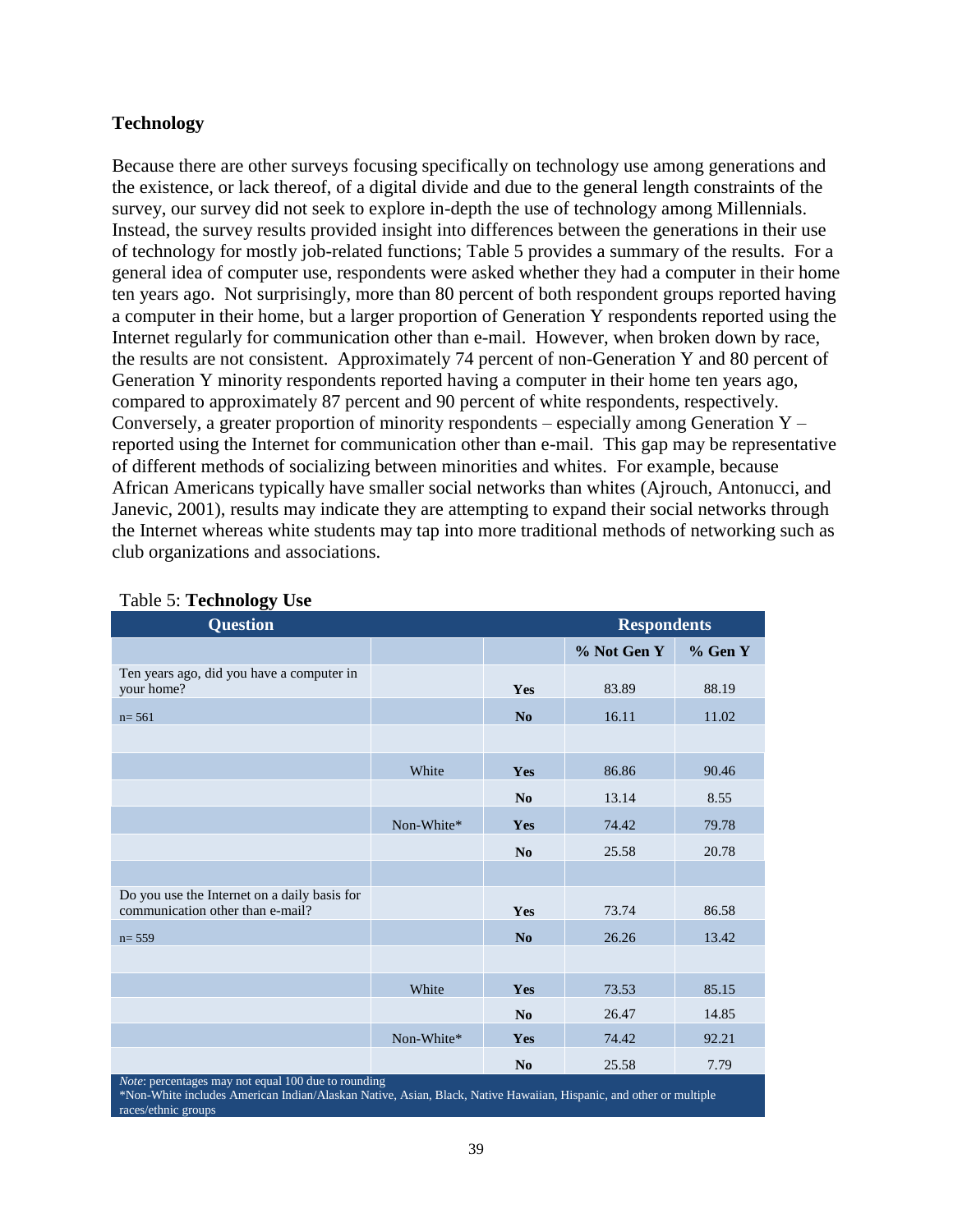#### *Communications Tool*

When asked if they used the Internet on a daily basis for communication means other than email, more than 70 percent of both respondent groups answered affirmatively. However, roughly 13 percent more Generation Y than non-Generation Y respondents stated they used the Internet regularly for non-email communication. This gap suggests Generation Y may be more versatile in their use of the Internet to communicate.

As literature suggests, Generation Y respondents reported using social networking websites more frequently than non-Generation Y respondents. As Table 6 shows, roughly 75 percent of both respondent groups indicated using some social networking websites at least weekly. However, three-fifths of Generation Y respondents reported using such websites daily, compared to less than one-third of non-Generation Y respondents. Further, survey results suggest the two respondent groups use different types of networking websites. For example, over 85 percent of Generation Y respondents reported using the personal, social website, Facebook, compared to nearly 65 percent of non-Generation Y respondents. Yet, when looking at the more businessoriented website, LinkedIn, approximately 40 percent of non-Generation Y respondents reported using the website, compared to 30 percent of Generation Y respondents.

| <b>Question</b>                                                                         |                           | <b>Respondents</b> |         |  |
|-----------------------------------------------------------------------------------------|---------------------------|--------------------|---------|--|
|                                                                                         |                           | % Not Gen Y        | % Gen Y |  |
| How often do you use social networking sites?                                           | <b>Daily</b>              | 31.64              | 59.21   |  |
| $n = 557$                                                                               | Weekly                    | 24.86              | 25.53   |  |
|                                                                                         | <b>Monthly</b>            | 6.78               | 4.21    |  |
|                                                                                         | Less than once<br>a month | 36.72              | 11.05   |  |
|                                                                                         |                           |                    |         |  |
| In the last month, have you used Facebook?                                              | Yes                       | 64.84              | 85.71   |  |
| $n = 567$                                                                               | No                        | 35.16              | 14.29   |  |
|                                                                                         |                           |                    |         |  |
| In the last month, have you used Myspace?                                               | Yes                       | 12.09              | 33.77   |  |
| $n = 567$                                                                               | No                        | 87.91              | 66.23   |  |
|                                                                                         |                           |                    |         |  |
| In the last month, have you used LinkedIn?                                              | Yes                       | 40.66              | 30.65   |  |
| $n = 567$                                                                               | $\mathbf{N}\mathbf{0}$    | 59.34              | 69.35   |  |
|                                                                                         |                           |                    |         |  |
| Have you ever used the Internet to look for a job?                                      | <b>Yes</b>                | 93.37              | 99.47   |  |
| $n = 560$                                                                               | No                        | 6.63               | 0.53    |  |
|                                                                                         |                           |                    |         |  |
| When looking for jobs on the Internet, have you<br>used USA Jobs?                       | Yes                       | 57.69              | 63.38   |  |
| $n = 567$                                                                               | $\mathbf{N}\mathbf{0}$    | 42.31              | 36.62   |  |
|                                                                                         |                           |                    |         |  |
| When looking for jobs on the Internet, have you<br>used professional association sites? | Yes                       | 43.41              | 37.14   |  |
| $n = 567$                                                                               | No                        | 56.59              | 62.86   |  |
| Note: percentages may not equal 100 due to rounding                                     |                           |                    |         |  |

# Table 6: **Social Network & Website Use**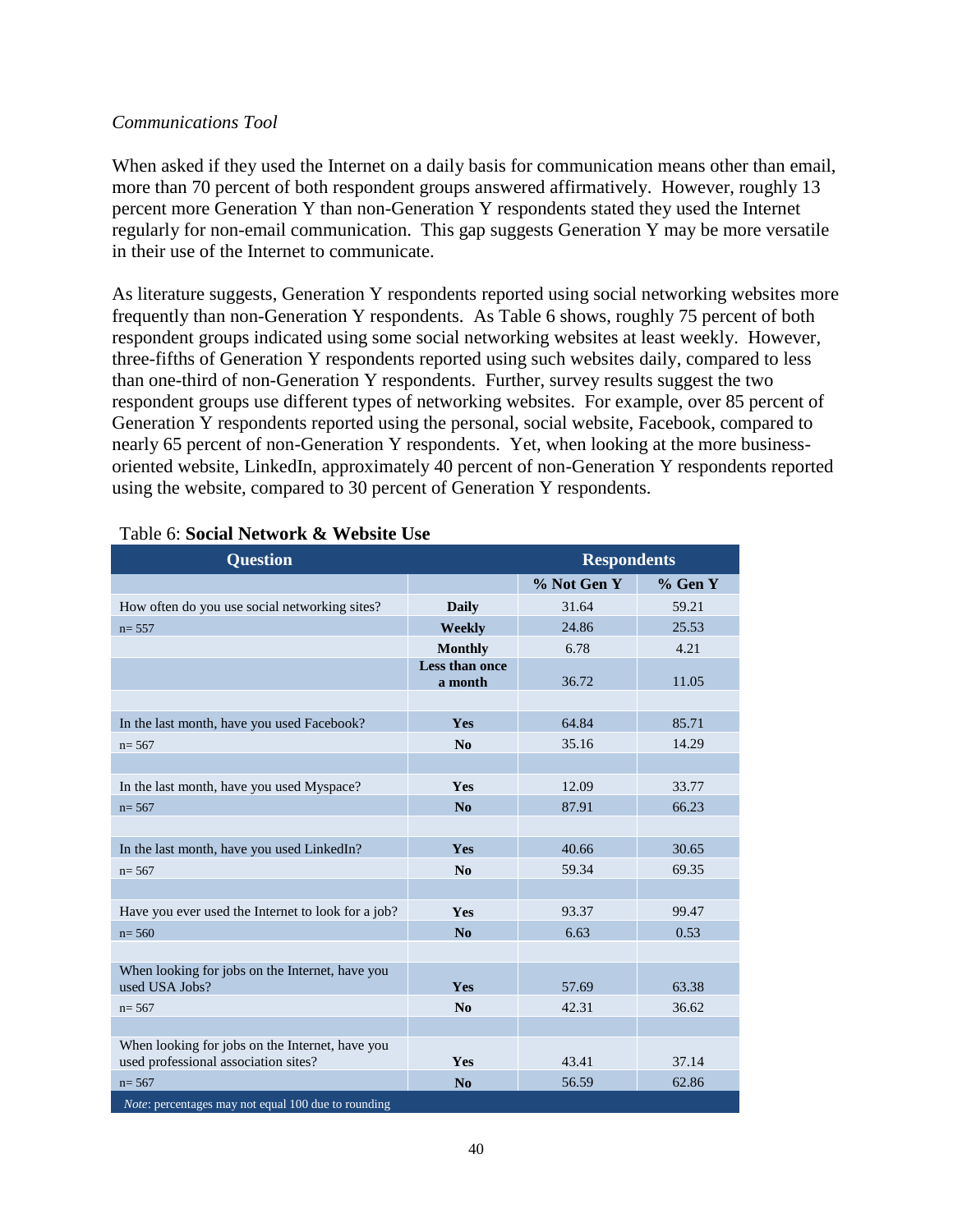## *Job Searching*

To learn about how technology intersects with recruitment efforts, respondents were asked whether they ever used the Internet to search for jobs; not surprisingly, more than 90 percent indicated they had.

More than two-thirds of Generation Y and three-fifths of non-Generation Y respondents preferred either e-mail or employer websites as their method of job application submission. While some form of technology is the preferred application method by both generational response groups, 5 percent more non-Generation Y than Generation Y respondents preferred to apply in person. Similar trends exist regarding the preferred method of contact during the recruitment process. Both respondent groups – approximately 42 percent of non-Generation Y and 53 percent of Generation Y respondents – preferred email as method of contact; yet 9 percent more non-Generation Y than Generation Y respondents preferred a recruiter.

As Figure 3 depicts, respondents reported using primarily employer-specific websites Monster.com and USAJobs.com for job searching. Less cited websites included HotJobs.com, Craigslist.com, and PublicServiceCareers.com. Additionally, Generation Y respondents appeared more apt to use websites aimed at nonprofit groups; 33 percent of Generation Y respondents reported using Idealist.org, compared to only 17 percent of other respondents. In line with previous results regarding business-oriented social websites, more non-Generation Y respondents reported using professional association sites for job searching. Looking at the federal government specifically, nearly two-thirds of Generation Y and over half of non-Generation Y respondents reported using USAJobs.com. Further, 75 percent of Generation Y respondents from the Mid-Atlantic and 81 percent from the Northeast reported using USAJobs.gov; it is possible this results from their proximity to Washington, D.C.



Figure 3: Internet Job Site Use by Generation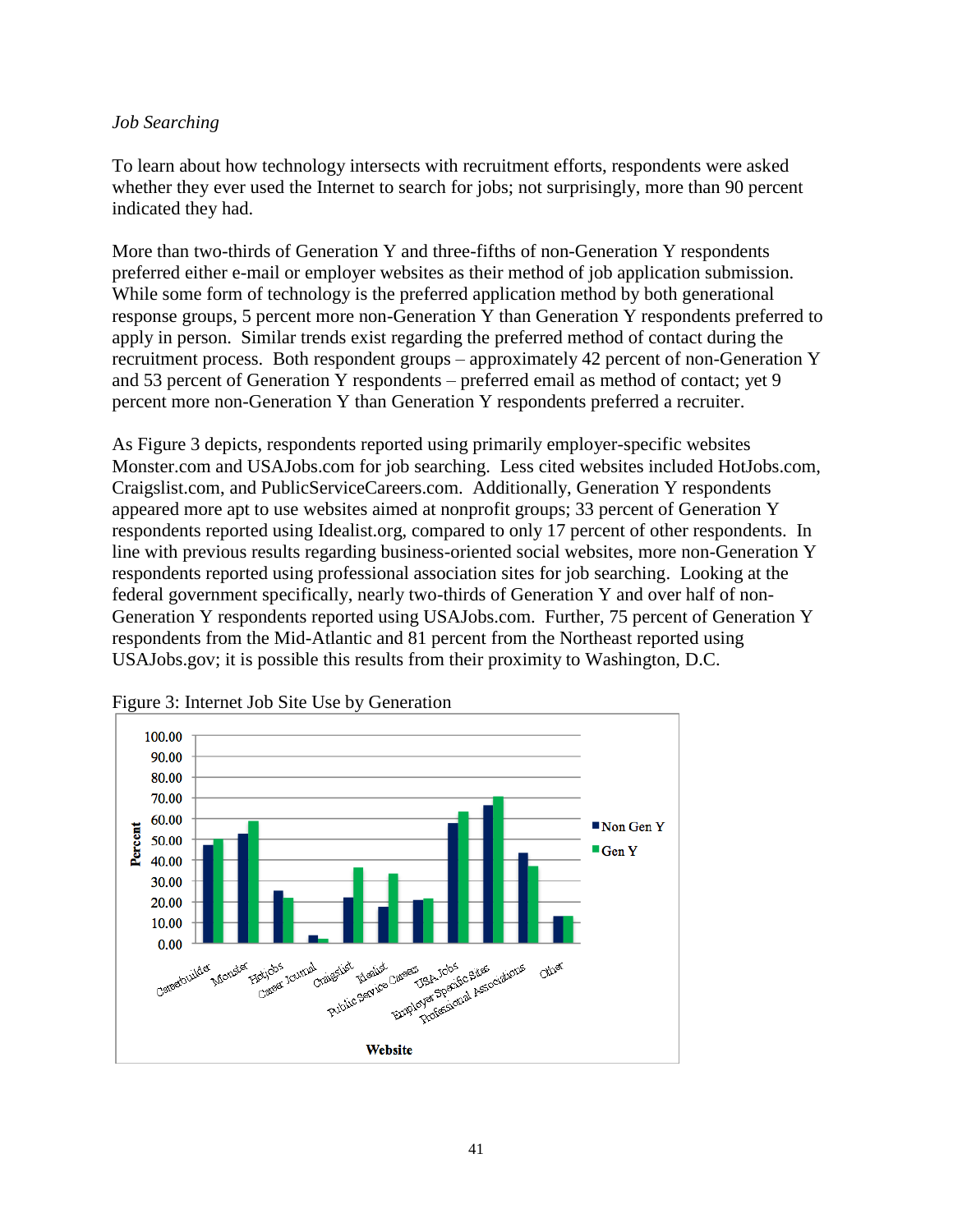## **Federal Government and CRS-Specific Concerns**

Three areas of special interest to the federal government, and CRS specifically, included: 1) perceptions of the federal application process via USAJobs.com, 2) relocation preferences of respondents, and 3) the professional skills of respondents. Designed to offer insight into potential recruitment efforts, these CRS-specific results indicated Generation Y respondents were willing to relocate, but the decision was dependent on family considerations. Results also suggested Generation Y found USAJobs.com at least somewhat difficult to use as a search tool despite the fact a majority indicated they had applied for a job using the website.

### *Federal Application Process*

USAJobs.com is the only means of employment application with the federal government; thus the perception of the process is essential to CRS and other federal agencies' recruitment efforts. When asked to rank their perception of difficulty of the application process associated to each sector, 75 percent of Generation Y and 78 percent of non-Generation Y respondents ranked the public sector as having the most difficult application process. Not surprisingly, over 70 percent of both respondent groups were familiar with USAJobs.com. Roughly 54 percent of Generation Y and 47 percent of non-Generation Y respondents reported they had actually applied for a job through USAJobs.com. Of the respondents that indicated using USAJobs.com to apply for a job, over two-thirds of Generation Y and three-fifths of non-Generation Y respondents reported the process was either difficult or somewhat difficult. Additionally, 44 percent of Generation Y and 34 percent of non-Generation Y respondents reported the website difficult to use as a job search tool. While it seems counterintuitive that tech-savvy Generation Y respondents more often found USAJobs.com difficult to use than non-Generation Y respondents, this may be relative to how they determine difficulty. Non-generation Y respondents may view USAJobs.com as very easy compared to a previously non-web based application whereas Generation Y respondents are likely fluent with multiple web-based systems which may be easier to use than USAJobs.com. Finally, when asked to provide explanations of why they believed the website was or was not difficult to use as a search tool, respondents indicated the ability to narrow the search by a specific criterion made USAJobs.com easy to use, but there were too many and too broad of search options.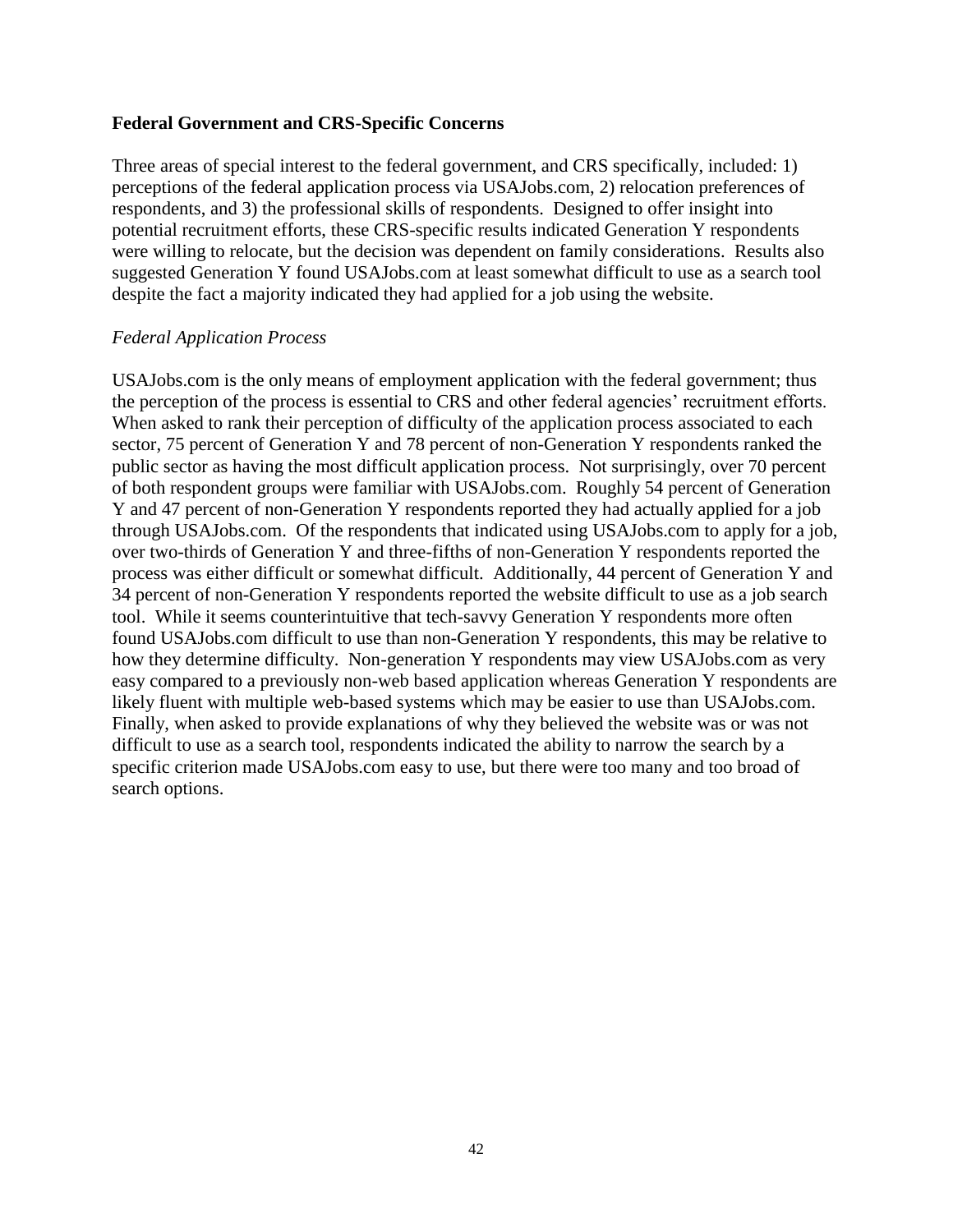## Table 7: **USAJobs.com Use**

| <b>Question</b>                                                                                            | <b>Respondents</b>   |             |           |  |
|------------------------------------------------------------------------------------------------------------|----------------------|-------------|-----------|--|
|                                                                                                            |                      | % Non Gen Y | $%$ Gen Y |  |
| Are you familiar with the federal government's<br>recruitment website USAJobs.com?                         | <b>Yes</b>           | 71.43       | 72.85     |  |
| $n = 565$                                                                                                  | No                   | 28.57       | 27.15     |  |
|                                                                                                            |                      |             |           |  |
| When searching for jobs in the federal<br>government, is USAJobs.com difficult to use as a<br>search tool? | <b>Yes</b>           | 34.38       | 44.00     |  |
| Observation: 403                                                                                           | No                   | 65.63       | 56.00     |  |
|                                                                                                            |                      |             |           |  |
| Have you ever applied for a position with the<br>Federal Government using USAJobs.com?                     | <b>Yes</b>           | 46.92       | 54.12     |  |
| $n = 409$                                                                                                  | No                   | 53.08       | 45.88     |  |
|                                                                                                            |                      |             |           |  |
| How difficult is the application process through<br>USAJobs.com?                                           | Not at all difficult | 14.75       | 4.58      |  |
| $n = 214$                                                                                                  | Not too difficult    | 24.59       | 25.49     |  |
|                                                                                                            | Somewhat difficult   | 27.87       | 41.18     |  |
|                                                                                                            | <b>Difficult</b>     | 32.79       | 27.45     |  |
|                                                                                                            | <b>Unsure</b>        | 0.00        | 1.31      |  |
| Note: percentages may not equal 100 due to rounding                                                        |                      |             |           |  |

# *Relocation for Employment*

Because CRS offices are located only in Washington D.C., respondents' relocation preferences provide the client with insight into whether this will be cause for concern during the recruiting process. Looking at generational differences on willingness to move, results suggest Generation Y is not simply more willing to relocate, but willing to move farther than other generations. Whereas only 4 percent of Generation Y respondents expressed an unwillingness to relocate, 28 percent of non-Generation Y respondents were averse to relocating; similarly, 38 percent of Generation Y respondents expressed a willingness to relocate within the U.S., compared to 10 percent of non-Generation Y respondents. However, because non-Generation Y respondents are more likely to be married and/or have children, it is necessary to evaluate this question considering these potential point-of-life differences.

When taking into account whether a respondent had some sort of family obligation – either being married or having children – results suggest being married decreases the willingness of both Generation Y and non-Generation Y respondents to relocate. Specifically, 15 percent of married non-Generation Y respondents and 7 percent of married Generation Y respondents stated they would not relocate, compared to 3 percent and 2 percent of their unmarried counterparts, respectively. Similarly, respondents with children were less willing to relocate; 12 percent of non-Generation Y and 5 percent of Generation Y parents stated they would not relocate,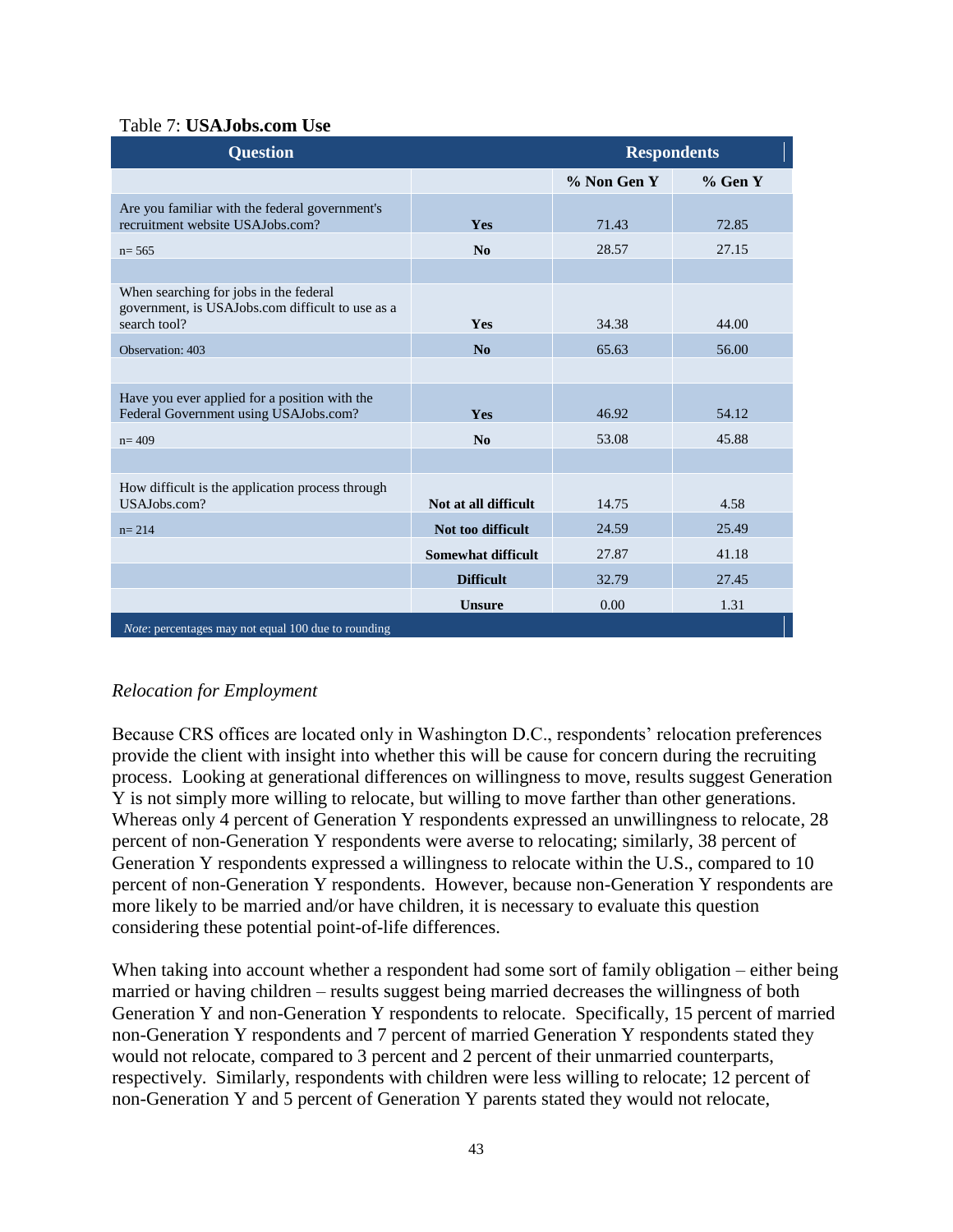compared to 8 percent and 4 percent of their non-parent counterparts, respectively. While having children may seem to have a smaller impact than being married on the overall desire to relocate, the data suggests children limit the distance a respondent is willing to relocate. For example, 25 percent of Generation Y respondents with children expressed they would be willing to relocate only as far as within the city, compared to 9 percent of Generation Y respondents without children.

|                                                                       | <b>Within the</b><br><b>City</b> | <b>Within the</b><br><b>State</b> | <b>Within the</b><br>U.S. | <b>Outside the</b><br>U.S. | Not willing to<br>relocate | <b>Unsure</b> |
|-----------------------------------------------------------------------|----------------------------------|-----------------------------------|---------------------------|----------------------------|----------------------------|---------------|
| $%$ Gen Y<br>(Married)                                                | 19.13                            | 16.52                             | 30.43                     | 19.13                      | 6.96                       | 7.83          |
|                                                                       |                                  |                                   |                           |                            |                            |               |
| % Non-Gen Y<br>(Married)                                              | 14.53                            | 17.09                             | 23.93                     | 18.80                      | 14.53                      | 11.11         |
|                                                                       |                                  |                                   |                           |                            |                            |               |
| % Gen Y<br>(Single)                                                   | 7.12                             | 15.73                             | 41.57                     | 26.59                      | 2.25                       | 6.75          |
|                                                                       |                                  |                                   |                           |                            |                            |               |
| % Non-Gen Y<br>(Single)                                               | 16.92                            | 9.23                              | 35.38                     | 29.23                      | 3.08                       | 6.15          |
|                                                                       |                                  |                                   |                           |                            |                            |               |
| $%$ Gen Y<br>(w/ Children)                                            | 25.00                            | 12.50                             | 45.00                     | 7.50                       | 5.00                       | 5.00          |
|                                                                       |                                  |                                   |                           |                            |                            |               |
| % Non-Gen Y<br>(w/ Children)                                          | 18.63                            | 19.61                             | 20.59                     | 17.65                      | 12.75                      | 10.78         |
|                                                                       |                                  |                                   |                           |                            |                            |               |
| $%$ Gen Y<br>(w/o Children)                                           | 9.14                             | 16.22                             | 37.46                     | 26.25                      | 3.54                       | 7.37          |
|                                                                       |                                  |                                   |                           |                            |                            |               |
| % Non-Gen Y<br>$(w/o$ Children)                                       | 11.39                            | 7.59                              | 37.97                     | 27.85                      | 7.59                       | 7.59          |
| <i>Note:</i> percentages may not equal 100 due to rounding. $n = 564$ |                                  |                                   |                           |                            |                            |               |

|  | Table 8: When accepting a job offer after graduation, how far are you willing to relocate? |  |
|--|--------------------------------------------------------------------------------------------|--|
|  |                                                                                            |  |

Finally, respondents identified reasons they may be willing to relocate. Both respondent groups primarily indicated they would relocate, not for family or personal reasons, but for a better job or due to a lack of job opportunities. For example, two-thirds of non-Generation Y respondents and four-fifths of Generation Y respondents indicated they would relocate for a better job, while only 14 percent of non-Generation Y respondents and 20 percent of Generation Y respondents would relocate to move back home.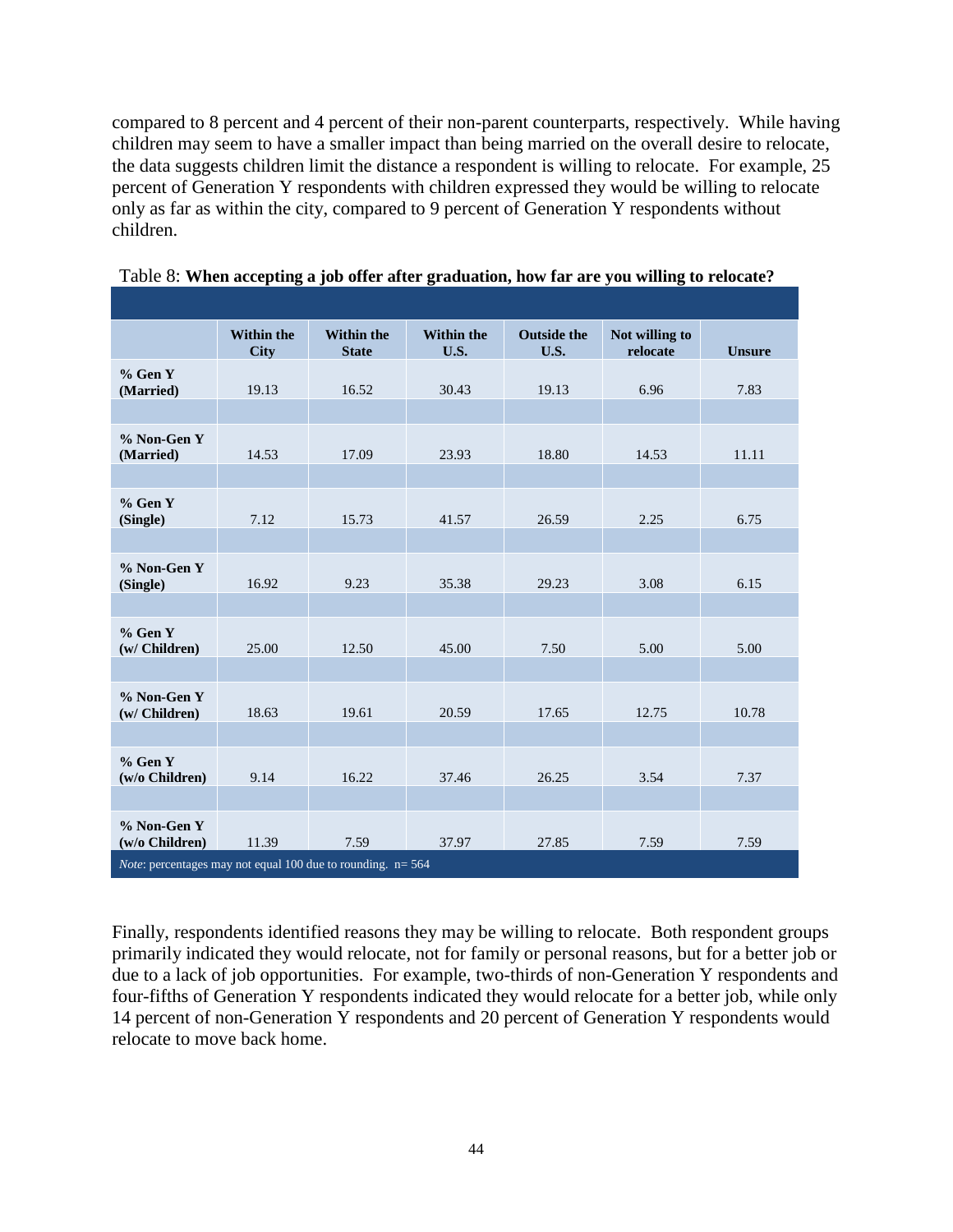## *Professional Strengths/Weaknesses*

Respondents' self-assessment of a variety of skills was the final area of interest to the client. These skills included: policy analysis, ability to make recommendations, conducting research, writing, project management, ability to exercise discretion, and data collection and analysis. Respondents overwhelmingly ranked themselves positively on all skill sets, but as previously mentioned, positivity bias is not uncommon in self-assessment surveys. However, with the exception of the ability to communicate in writing, Generation Y respondents were less willing than non-Generation Y respondents to rate a skill as a major strength. While no definite conclusions are drawn from the positively-skewed responses, the results may shed light on master's-level students' general self-assessment of skills and abilities.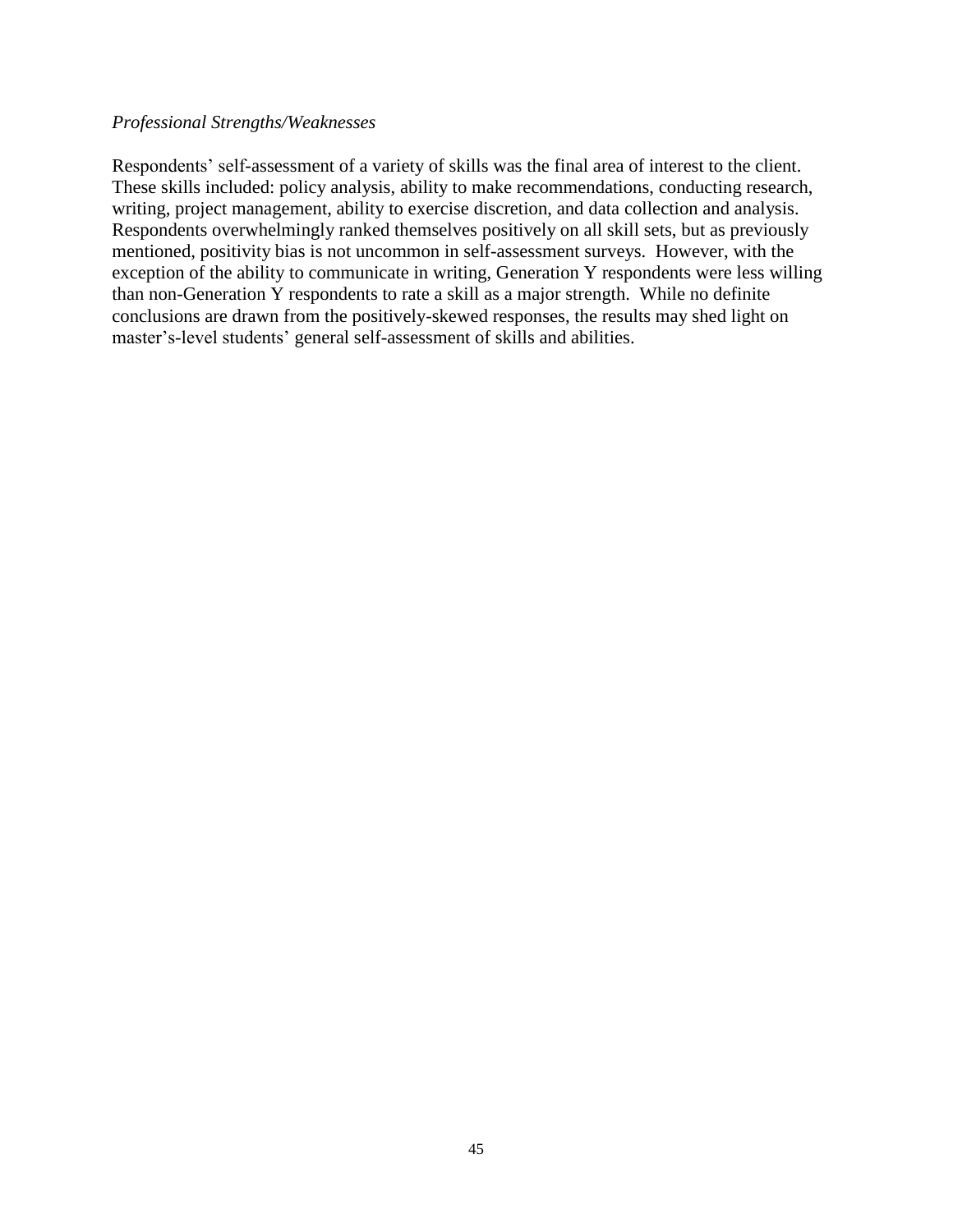# **Future Research: Hypotheses**

While analysis of the survey results for this report was strictly descriptive, the team also developed several hypotheses which could be tested as part of future research on this topic. Seven hypotheses, which would provide more in-depth analysis, were categorized into three broad groups: sector preferences, workplace attitudes, and technology.

## **Sector Preference**

While it has long been assumed that graduates from master's programs in public policy and public administration will seek jobs in the public sector, Light (1999) explains that students are now being recruited by nonprofit organizations and private contractors. With potentially negative views regarding the public sector recruiting process, as well as their desire for flexibility, it is believed, as the literature review suggests, Generation Y will not only look to work in other sectors, but that they expect to change jobs frequently throughout their careers.

Thus, the following three hypotheses identify Millennials' sector preference decisions.

### *Hypothesis 1:*

Members of Generation Y express a higher preference to work in the private or nonprofit sector relative to those of other generations.

## *Hypothesis 2:*

Members of Generation Y express a more negative perception of public sector recruitment and hiring processes than those of other generations.

#### *Hypothesis 3:*

Members of Generation Y expect to change sectors during their career more often than those of other generations.

#### **Workplace Attitudes**

Millennials do not define themselves by their employment, but rather by who they are outside their organization (Paul 2001). Additionally, literature suggests Generation Y values an adequate work-life balance, seeking flexible work schedules that allow them to fulfill other nonwork obligations. Beyond flexible hours, intrinsic work values such as diverse environments, challenging projects, and collaborative atmospheres are important to Generation Y. However, research is not conclusive on Generation Y's preference for substituting intrinsic values for extrinsic rewards. Further, no consensus exists on whether Millennials' feel entitled or are simply self-confident.

Thus, the following hypotheses measure which workplace attitudes accurately characterize Generation Y.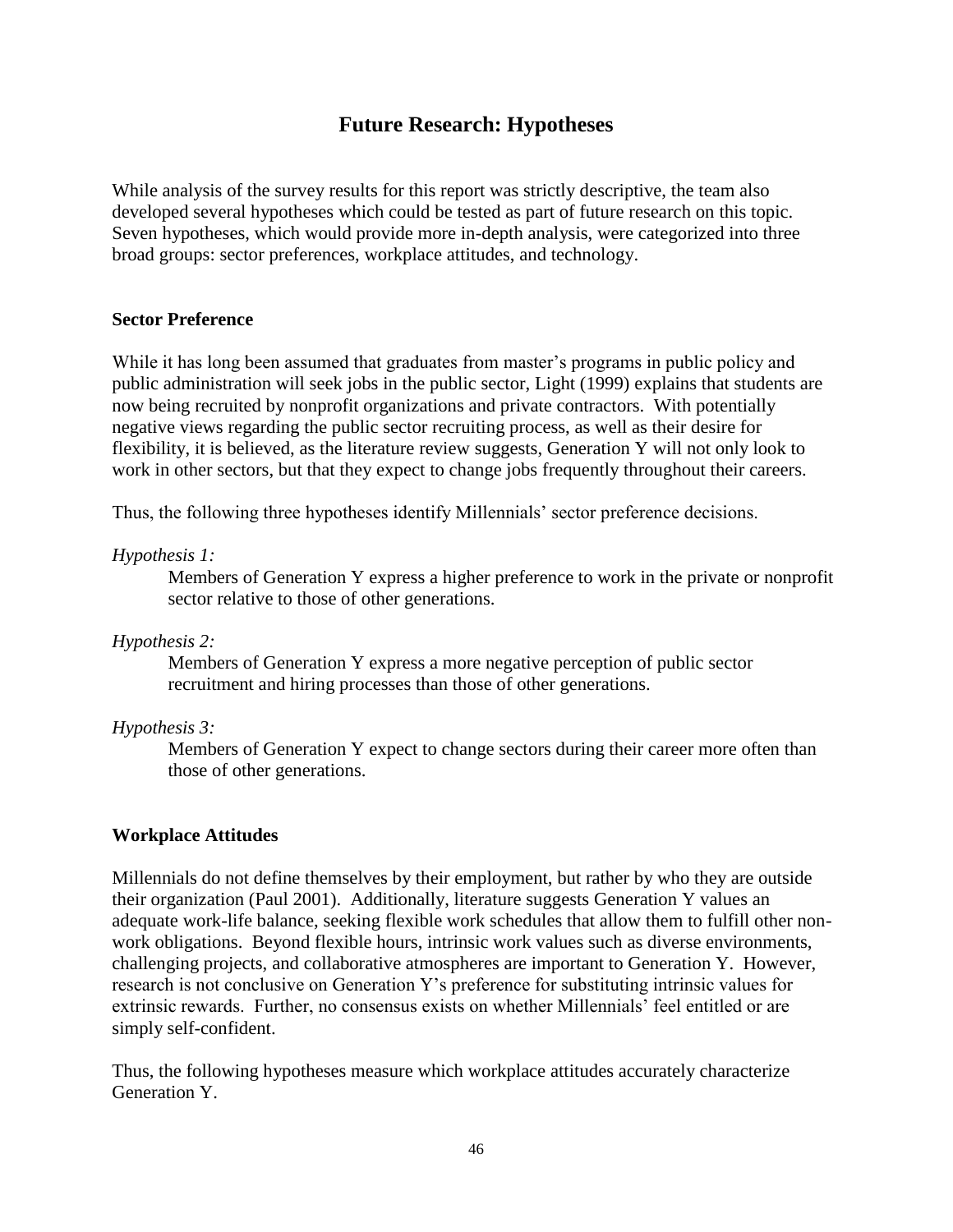## *Hypothesis 4:*

Members of Generation Y will express a higher preference for work-life balance than those of other generations.

## *Hypothesis 5:*

Members of Generation Y will rank intrinsic work values, such as challenging work, potential for personal growth, and the ability to see results of work, higher than extrinsic rewards, such as pay and traditional benefits.

## *Hypothesis 6:*

Members of Generation Y will express a higher level of entitlement concerning entrylevel employment (regarding expectations of starting pay and opportunities for advancement) relative to those of other generations.

## **Technology**

Generation Y is the most interconnected and technologically friendly generation to date (Bassett 2008). Because of this familiarity with technology, Generation Y is accustomed to having instantaneous access to information and communication (Cruz 2007). Additionally, Millennials increasingly utilize social networking instruments to accomplish various tasks (Flanigan 2008).

Thus, the following hypothesis compares generational differences in technology use.

## *Hypothesis 7:*

Members of Generation Y are more likely than those of other generations to rely heavily on the Internet and other technology and communication devices, not only for information, but also for various daily tasks and interactions.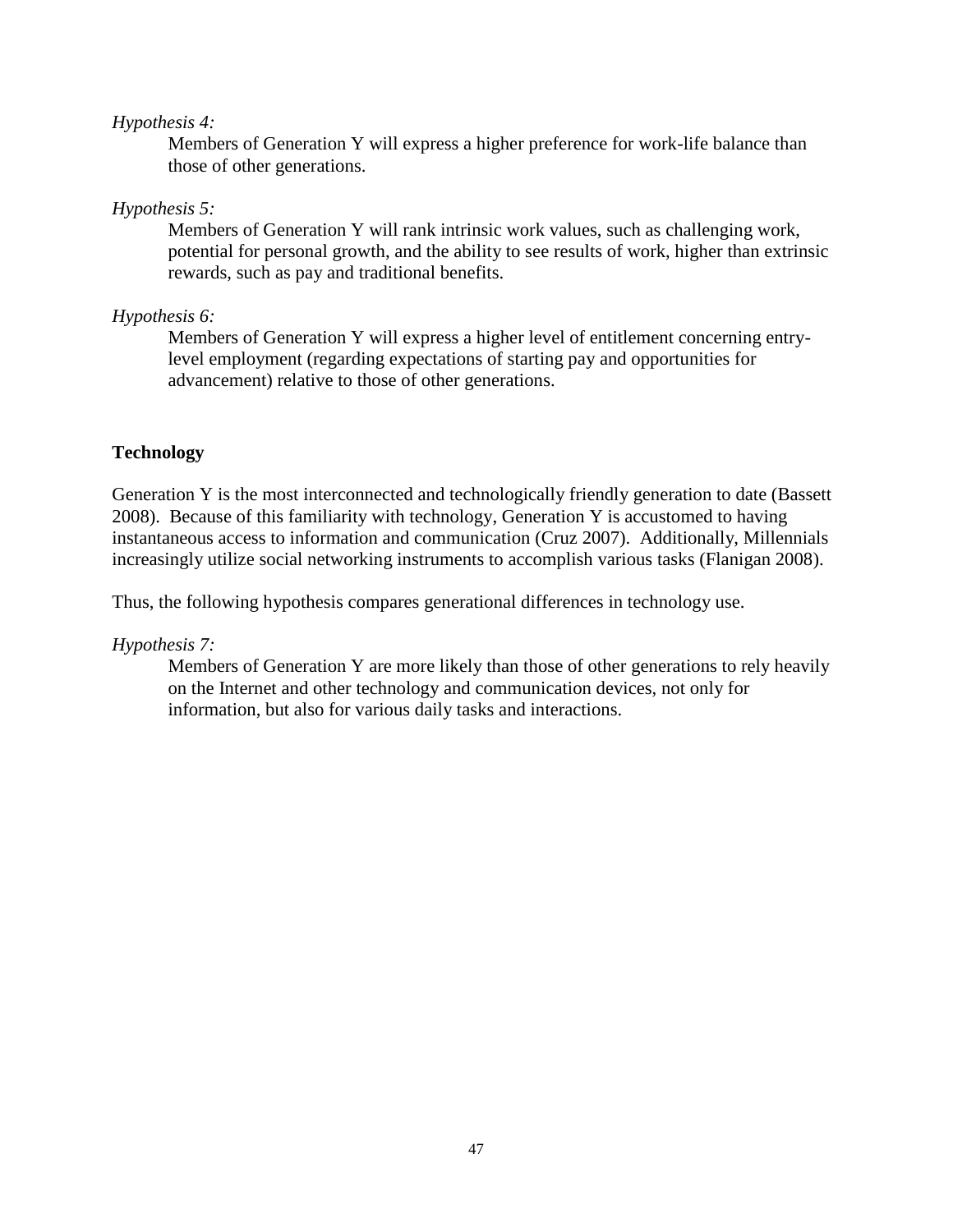# **Conclusion**

Who is Generation Y and how will the federal government attract the generation to its workforce? As Baby Boomers prepare to retire, the federal government must understand the characteristics of this generation and their perceptions and desires regarding work and career. While not prescriptive, survey results from graduate students interested in public service, provide insight into the preferences, perceptions, and attitudes of potential Generation Y employees.

Survey results both support and refute literature regarding some of the workplace attitudes of Generation Y. Results support literature indicating salary and health insurance rank most important among Millennials' considerations of a job, but also suggest the importance of familyfriendly benefits may be overstated. Additionally, survey results were mixed regarding whether Millennials hold a sense of entitlement.

Regardless of the current economic downturn, the Bureau of Labor Statistics anticipates job openings in the federal government as Baby Boomers retire in mass. Survey results suggest, although the nonprofit sector may be an emerging competitor, among public administration, policy, and management graduate students, the public sector is the preferred place to work. So, what can the public sector offer these potential employees? Survey respondents perceived benefits, job security, and societal impact as almost exclusive strengths of the public sector. However, the public sector may have competition from the nonprofit sector which has similar strengths. Furthermore, the private sector may be appealing in terms of pay, innovation and creativity, and the ability to attract the best and the brightest as these were perceived weaknesses of the public, but not the private sector. Survey results confirm literature stating employers should consider social networks a viable recruitment tool, especially among Generation Y; while both respondent groups generally preferred electronic methods of application and recruitment, results indicate Generation Y respondents use social networking websites more often than non-Generation Y respondents.

Additional research on Millennials' career-related attitudes is necessary to provide a clear understanding of what they bring to the workplace, what they expect from employers, and how this is different from previous generations. This study, along with the suggested hypotheses, provides a strong foundation for future researchers.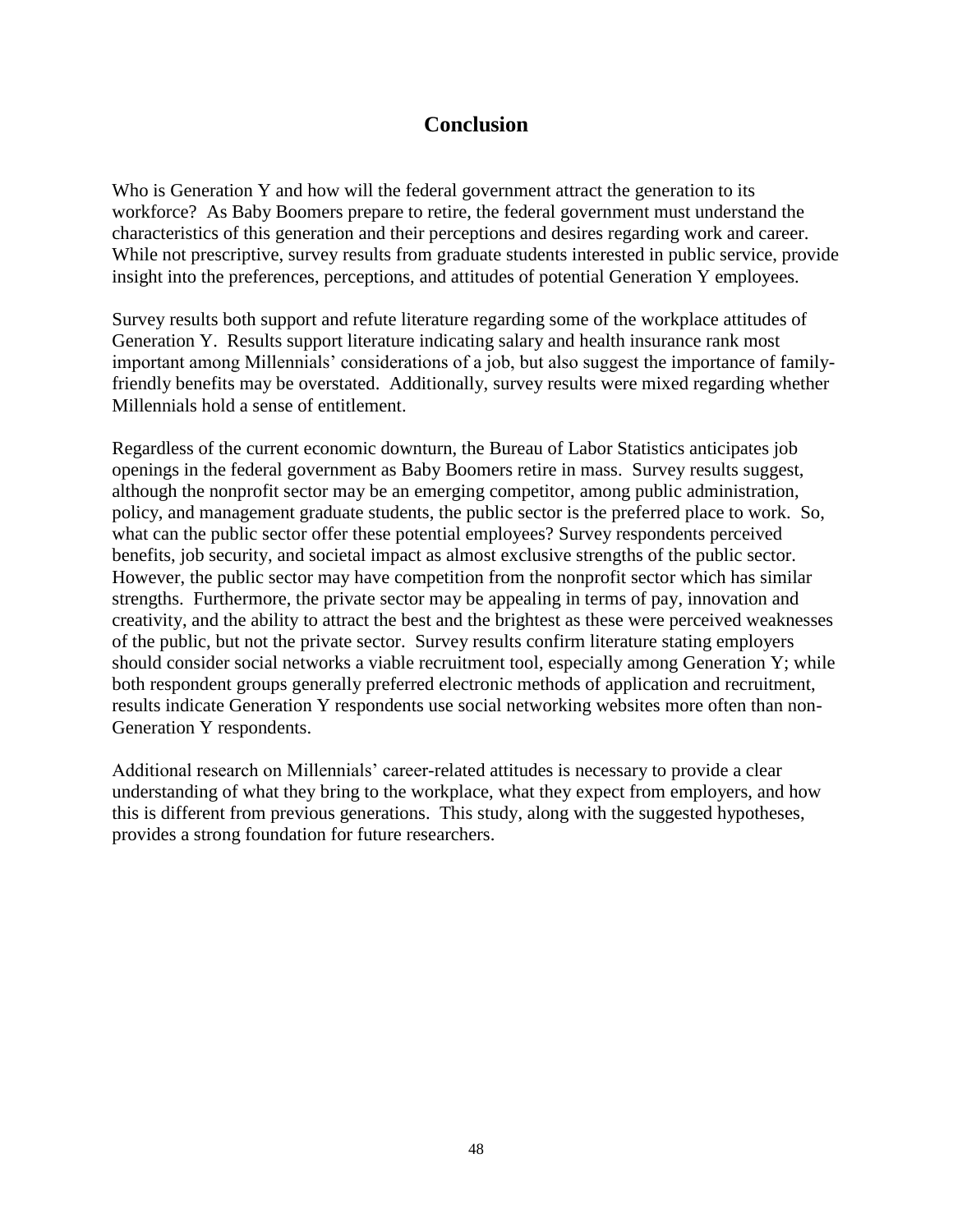# **Works Cited**

- "A Global Generation Gap: Adapting to a New World." 2004. Pew Research Center. Accessed: 24 March 2009. < http://people-press.org/commentary/?analysisid=86>.
- Ajrouch, Kristine, Toni Antonucci and Mary Janevic. 2001. "Social Networks Among Blacks and Whites: The Interaction Between Race and Age." The Journal of Gerontology Series B: *Psychological Sciences and Social Sciences* 56 (2): 112-118.
- Alonso, Pablo and Gregory Lewis. 2001. "Public Service Motivation and Job Performance: Evidence From the Federal Sector.‖ *American Review of Public Administration* 31 (4): 363- 380.
- Alvarez, Anthony Steven. 2003. "Behavioral and Environmental Correlates of Digital Inequality.‖ *IT & Society.* 1 (5): 97-140.
- Ballenstedt, Brittany and Alyssa Rosenberg. 2008. "De-Generation." *Government Executive* 40 (8): 18-23.
- Ban, Carolyn, Alexis Drahnak-Faller and Marcia Towers. 2003. "Human Resource Challenges in Human Service and Community Development Organizations." *Review of Public Personnel Administration* 23 (2): 133-153.
- Bassett, Barbara. 2008. "Working With Generation Y." *Office Pro* 68 (2): 16-19.
- Benest, Frank. 2008. "The Role of Benefits in Winning the War for Talent." *Benefits & Compensation Digest* 45 (6): 42-45.
- Blain, Alicia. 2008. "The Millennial Tidal Wave: Five Elements That Will Change The Workplace of Tomorrow.‖ *Journal of the Quality Assurance Institute* (22) 2: 11-13.
- Boswell, Wendy, et al. 2003. "Individual job-choice decisions and the impact of job attributes and recruitment practices: A longitudinal field study." *Human Resource Management* 42 (1): 23-37.
- Brewer, Gene, Sally Selden, and Rex Facer. 2000. "Individual Conceptions of Public Service Motivation.‖ *Public Administration Review* 60 (3): 254-264.
- Bright, Leonard. 2008. "Does Public Service Motivation Really Make a Difference on the Job Satisfaction and Turnover Intentions of Public Employees?" The American Review of Public *Administration* 38 (2): 149-166.
- Brownstein, Andrew. 2000. "The Next Great Generation?" *The Chronicle of Higher Education* 47 (7): A71.
- BSG Concours. 2007. "Engaging Today's Young Employees." Re.sults Research Project YE.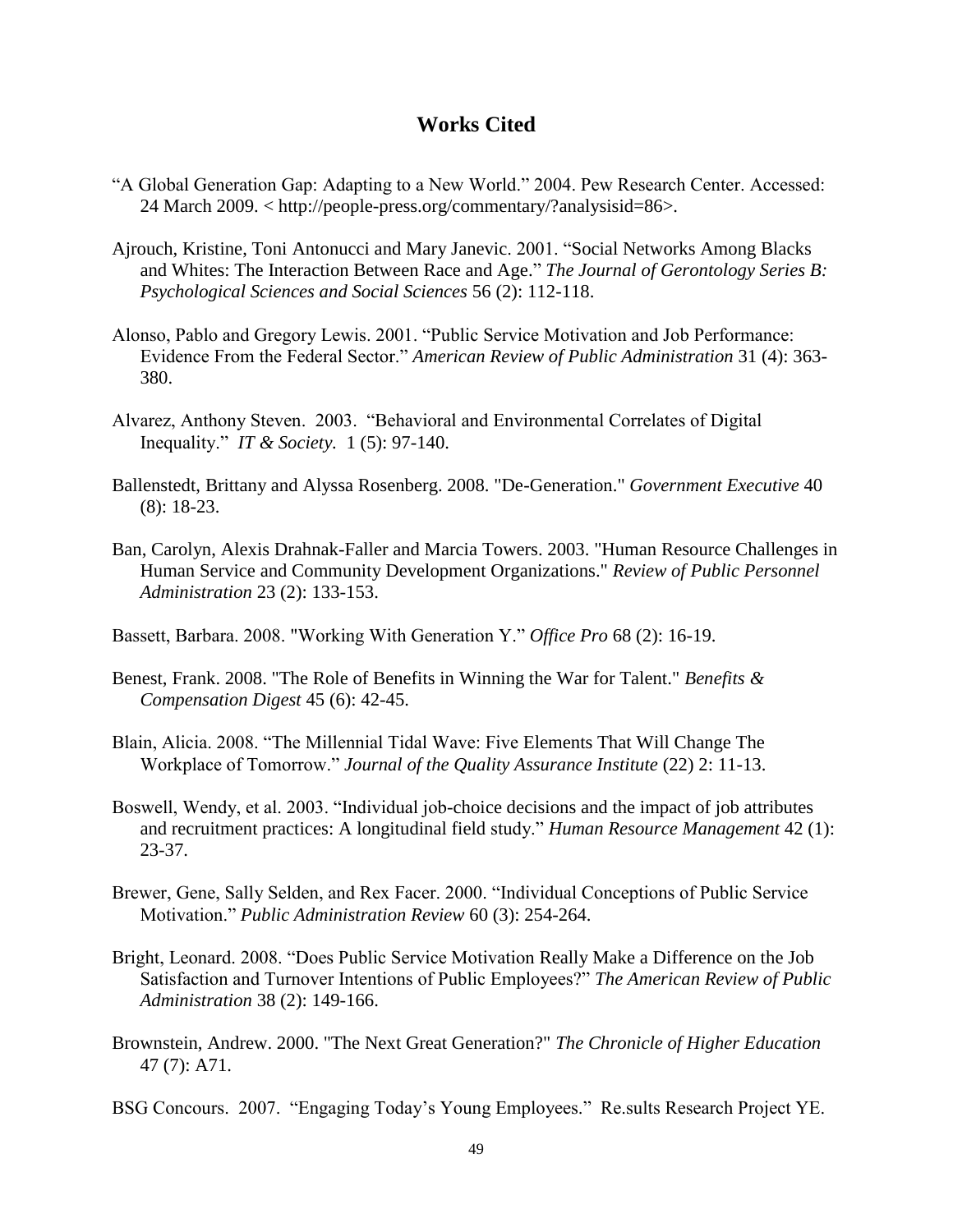- Buahene, Adwoa K and Giselle Kovary. 2003. "The Road to Performance Success: Understanding and Managing the Generational Divide." n-gen People Performance Inc.
- Bureau of Labor Statistics. 2008. Federal Government, Excluding the Postal Service. March 12. U.S. Department of Labor. Accessed: 28 September 2008 <http://www.bls.gov/oco/cg/cgs041.htm>.
- Bureau of Labor Statistics. 2008. State and Local Government, Excluding Education and Hospitals. March 12. U.S. Department of Labor. Accessed: 8 September 2008 < http://www.bls.gov/oco/cg/cgs042.htm >.
- Bureau of Labor Statistics. 2009. Volunteering in the United States. January 23. U.S. Department of Labor. Accessed: 30 March 2009 <http://www.bls.gov/news.release/volun.nr0.htm>.
- Cole, Gene, Richard Smith, and Laurie Lucas. 2002. "The Debut of Generation Y in the American Workforce.‖ *Journal of Business Administration Online* 1 (2).
- Cone Inc. 2006. "The Millennial Generation: Pro-Social and Empowered to Change the World." The 2006 Cone Millennial Cause Study. <http://www.solsustainability.org/documents/toolkit/2006%20Cone%20Millennial%20Cause %20Study.pdf>.
- Congressional Research Service. 2008. The Federal Workforce: Characteristics and Trends. September 30. CRS Report for Congress.
- Cruz, Cathy S. 2007. "Gen Y: How Boomer Babies are Changing the Workplace." *Hawaii Business* 52 (11): 38.
- Deloitte Development LLC. 2005. "Who Are the Millennials?: A.k.a Generation Y."<http://www.deloitte.com/dtt/cda/doc/content/us\_consulting\_millennialfactsheet\_080606. pdf>.
- Edmiston, Kelly. 2003. "State and Local E-Government: Prospects and Challenges." *American Review of Public Administration 33* (1): 20-45.
- Emanuele, Rosemarie and Susan H. Higgins. 2000. "Corporate Culture in the Nonprofit Sector: A Comparison of Fringe Benefits with the For-profit Sector." *Journal of Business Ethics* 24 (1): 87-93.
- Employee Benefit Research Institute. 2009. Fundamentals of Employee Benefit Programs. Accessed: 21 September 2008.<http://www.ebri.org/publications/books/index.cf m?fa=fundamentals>.
- Erickson, Tamara J. 2008. *Plugged In: The Generation Y Guide to Thriving at Work.* Harvard Business Press: Boston, MA.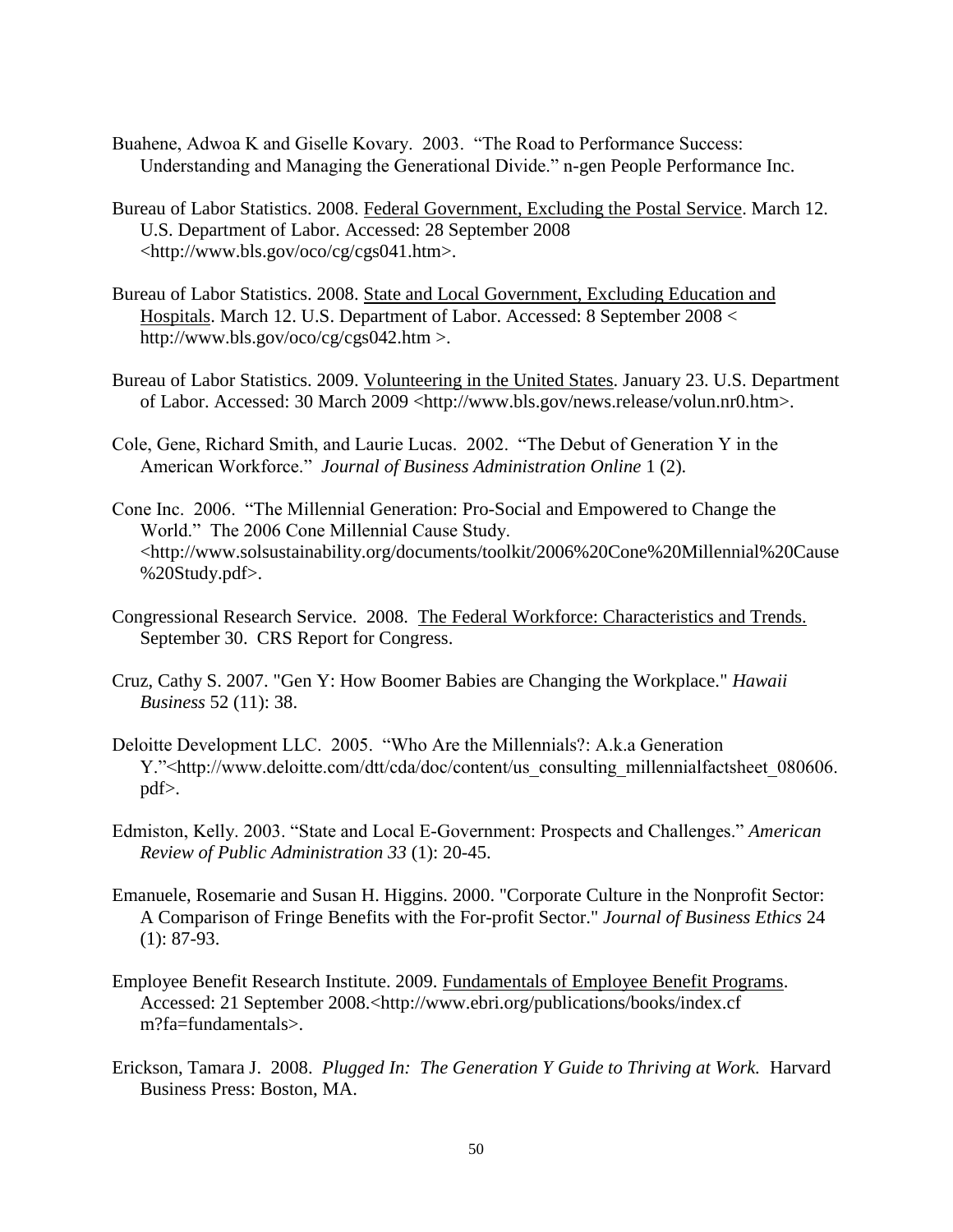Felix, Sonya. 2007. "A Flexible Workplace". *Benefits Canada*. 31 (6): 16-20.

- Flanigan, John. 2008. "Capturing & Captivating the Passive Job Seeker." *Workforce Management* 87 (12): S3
- Geraci, John and Lisa Chen. 2007. "Meet the Global Net Generation." New Paradigm Learning Corporation. Last accessed: 16 April 2009 < http://66.102.1.104/scholar?hl=en&lr=&q=cache:lvVR3cQ996cJ:www.newtmn.com/sitebuil dercontent/sitebuilderfiles/meet\_the\_global\_net\_generation.pdf+related:lvVR3cQ996cJ:scho lar.google.com/>.
- Gordo, Blanca. 2003. "Overcoming Digital Deprivation." *IT & Society.* 1 (5): 166-180.
- Greenfield, Stuart. 2003. "Personnel Predicament: The Coming Human Resource Crisis in Texas State Government." Texas Business Review.
- Hagevik, Sandra. 1999. "From Ozzie and Harriet to the Simpsons, generations in the workplace." *Environmental Health* 61 (9): 39.
- Hatch, Julie. 2004. "Employment in the Public Sector: Two Recessions' Impact on Jobs." *Monthly Labor Review* 127 (10): 38-47.
- Hira, Nadira. (2007). "You raised them, now manage them." *Fortune* 155 (9): 38-48.
- Jackson, Linda A., et al. 2003. "Internet Use in Low-Income Families: Implications for the Digital Divide.‖ *IT & Society.* 1 (5): 141-165.
- JBHE Foundation. 2004. "The Racial Digital Divide: A Narrowing Rift in the Classroom but Still a Chasm in the American Home." *The Journal of Blacks in Higher Education*. <sup>44: 34-</sup> 35.
- Jurkiewicz, Carole. 2000. "Generation X and the Public Employee." *Public Personnel Management* 29 (1): 55-74.
- Kaleba, Kermit. 2008. "U.S. Government Seeks Next Generation of Leaders."  $T+D$  62 (4): 14.
- Karefalk, Aroonwan, Maria Pettersson, and Yeqing Zhu. 2007. "How to Motivate Generation Y with Different Cultural Backgrounds: A Cross-Cultural Comparison between China and Sweden". PhD. diss. Kristianstad University.
- Kaye, Beverly and Joyce Cohen. 2008. "Safe Guarding The intellectual Capital of Baby Boomers: When Transitioning Boomers into Retirement, Loyalty Begets Loyalty."  $T+D$  62 (4)30-33.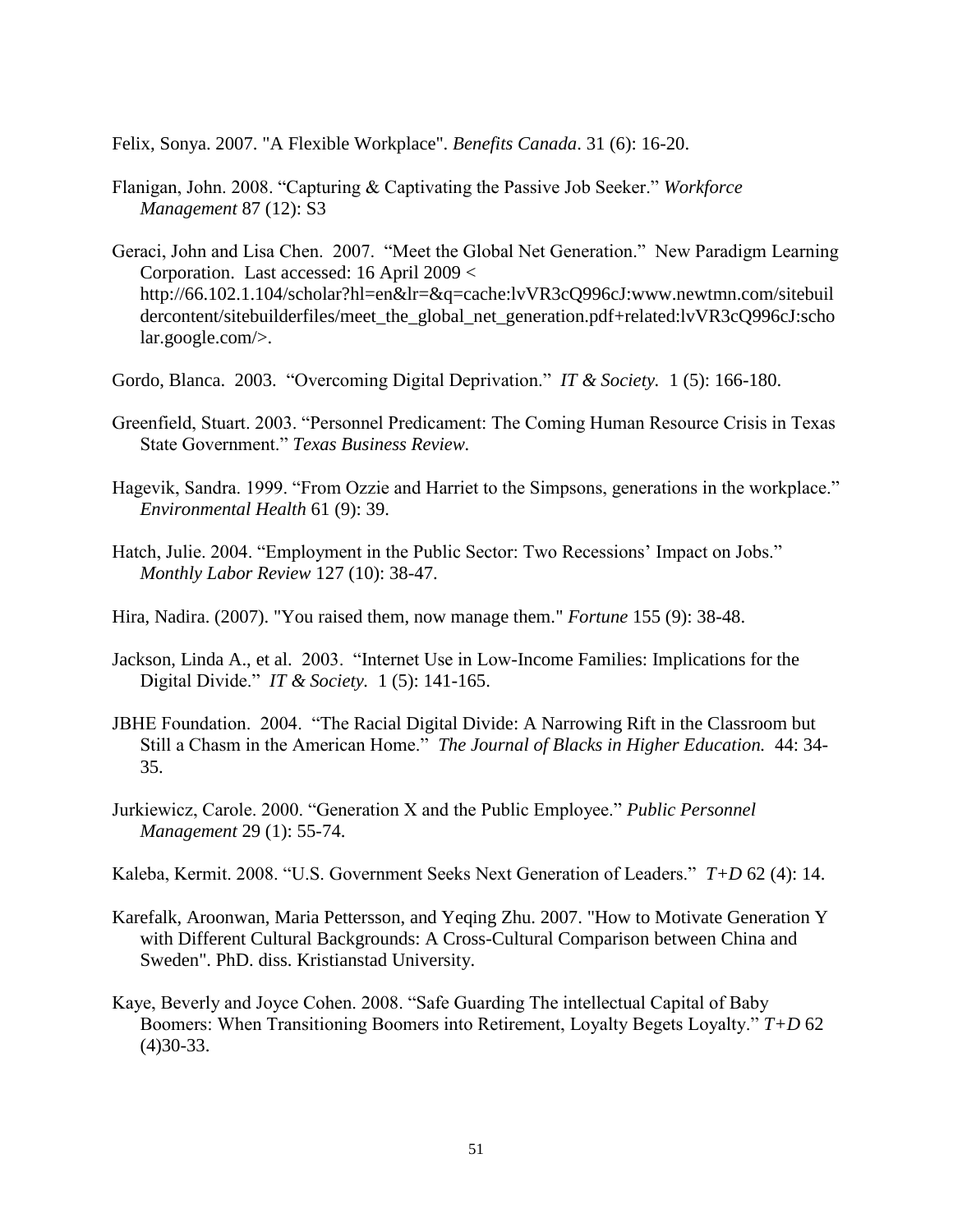- Kearney, Richard C. 2003. "Determinants of State Employee Compensation." *Review of Public Personnel Administration* 23 (4): 305-322.
- Kennedy, Tracy, Barry Wellman and Kristine Klement. 2003. "Gendering the Digital Divide." *IT & Society.* 1 (5): 72-96.
- Kristof, Amy L. 1996. "Person Organization Fit: An Integrative Review of its Conceptualizations, Measurement, Implications.‖ *Personnel Psychology* 49 (1): 1-49.
- Lenhart, Amanda and John B. Horrigan. 2003. "Re-Visualizing the Digital Divide as a Digital Spectrum.‖ *IT & Society.* 1 (5): 22-39.
- Light, Paul C. 1999. The New Public Service. Washington D.C.: Brooking Institution Press.
- Lloyd, Jeromy. 2007. "The Truth About Gen Y." *Marketing Magazine* 112 (19): 12-22
- Marquis, Susan M. and Stephen H. Long. 1999. "Who Helps Employers Design Their Health Insurance Benefits?‖ *Health Affairs*. 19 (1): 133-138.
- Mason, Shana M. and Keeneth L. Hacker. 2003. "Applying Communication Theory to Digital Divide Research.‖ *IT & Society.* 1 (5): 40-55.
- Michigan Department of Energy, Labor & Economic Growth. 2008. Michigan's October Jobless Rate Increases. Accessed: 11 March 2009. <http://www.michigan.gov/dleg/0,1607,7-154- 10573\_11472-203653--,00.html>.
- Musick, Marc, John Wilson, and William B. Bynum Jr. 2000. "Race and Formal Volunteering: The Differential Effects of Class and Religion.‖ *Social Forces* 78(4): 1539-1570.
- Naff, Katherine and John Crum. 1999. "Working for America: Does Public Service Motivation Make a Difference?" *Review of Public Personnel Administration* 19 (4): 5-16.

NAS. 2006. "Generation Y: The Millennials – Ready or Not, Here They Come." < http://www.nasrecruitment.com/talenttips/NASinsights/GenerationY.pdf>.

- National Center for Education Statistics. 2007. Status and Trends in the Education of Racial and Ethnic Minorities. U.S. Department of Education. < http://nces.ed.gov/pubs2007/ minoritytrends/index.asp>.
- National Telecommunications and Information Administration. 2004. "A Nation Online: Entering the Broadband Age." < http://www.ntia.doc.gov/reports/anol/index.html>.
- Office of Personnel Management. 2007. "USA Jobs: Working for America Federal Employment Information Face Sheets."  $\leq$ http://media.newjobs.com/opm/www/usajobs/pdf/ei-61.pdf>.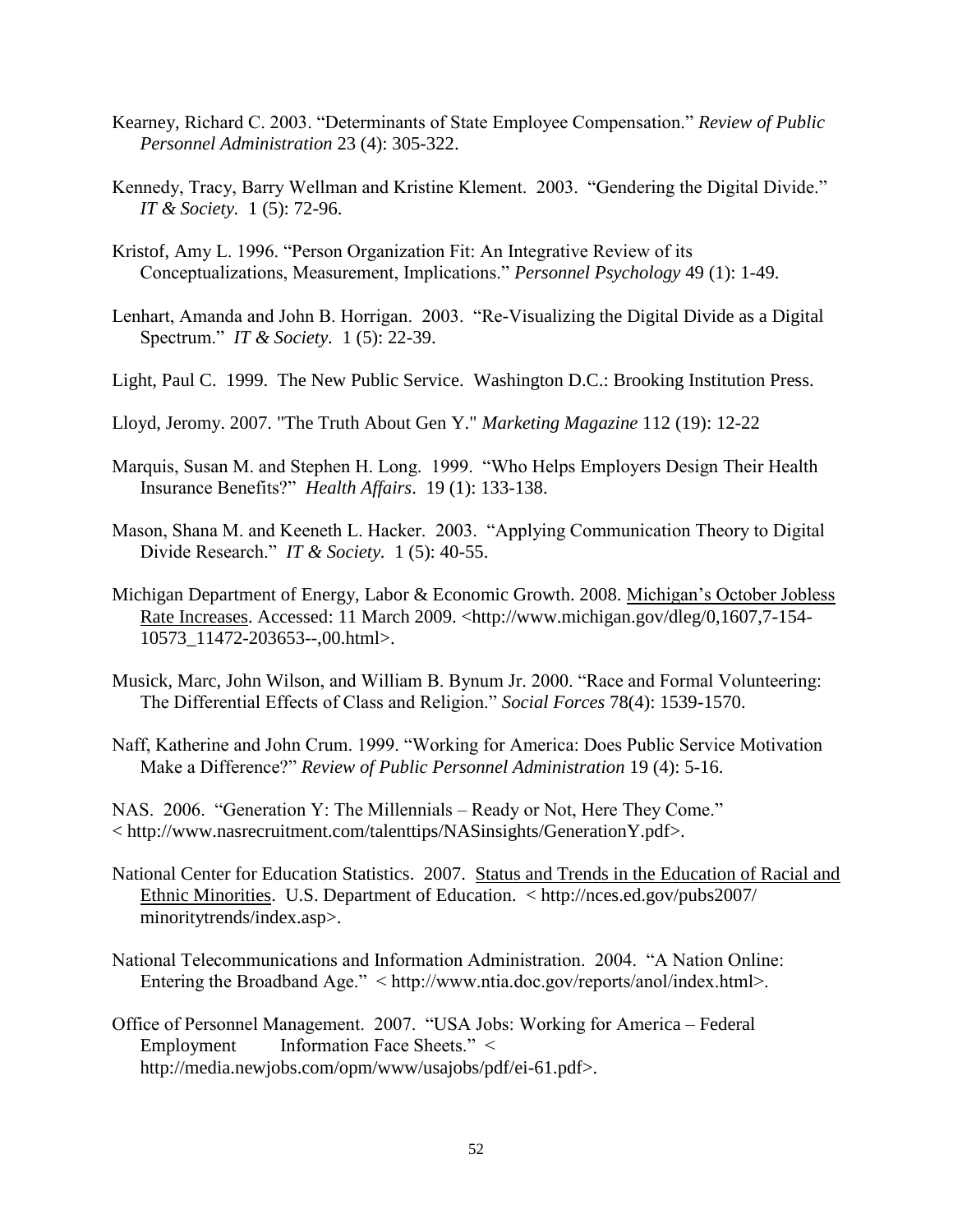- Partnership for Public Service. 2001. "The Quest for Talent: Recruitment Strategies for Federal Agencies." October. Partnership for Public Service Database. <http://www.ourpublicservice.org/OPS/publications/download.php?id=102>.
- Partnership for Public Service. 2007. "State of the Public Service Conference: Report of Proceedings." June. Partnership for Public Service Database. <http://www.ourpublicservice.org/OPS/publications/download.php?id=116>.
- Partnership for Public Service. 2007. Federal Human Capital: The Perfect Storm. Partnership for Public Service and Grant Thornton.
- Patalano, Carla. 2008. "A Study of the Relationship Between Generational Group Identification and Organizational Commitment: Generation  $X$  vs. Generation  $Y$ ." Ph.D. diss. Nova Southeastern University.
- Paul, Pamela. 2001. "Millennium Morals." *American Demographics* 23 (8): 17-19.
- Perry, James. 1996. "Measuring Public Service Motivation: An Assessment of Construct Reliability and Validity." Journal of Public Administration Research & Theory (Transaction) *6* (1): 5-22.
- Perry, Suzanne. 2009. "A Precarious State: As More States Slash Their Budgets Charities Fear Financial Fallout.‖ *The Chronicle of Philanthropy*, 15 January.

Pooley, Erin (2005). "Kids These Days." *Canadian Business.* 78 (12).

- Public Sector Consulting Marketplace 2007-2010: Key Trends, Profiles and Forecasts. 2007. ConsultingCentral.com. Accessed: 31 August 2008 <http://www.consultingcentral.com/ research-report/public-sector?C=o37TBPVuau7xjNBX&G=4t4MKUq3MoJuYoQ>.
- Putnam, Robert D. 2000. *Bowling Alone: the Collapse and Revival of American Community*. Simon & Schuster: New York, NY.
- Reddick, Christopher. 2007. "Comparing Public and Private Choices of Managed Health Care Plans: Rhetoric versus Reality." *Public Personnel Management* 36 (3): 223-245.
- Redman-Simmons, Lois. 2008. "Graduate Students Attraction to Government Public Service Professions." Ph.D. diss. Rutgers University–Newark Campus.
- Riley, Thom, Shaun Schoener, and Alice Bolin. 2007. "Public Sector Compensation in Local Government: An Analysis." *Review of Public Personnel Administration 27* (1): 39-58.
- Roberts, Gary. 2004. "Municipal Government Benefits Practices and Personnel Outcomes: Results from a National Survey." *Public Personnel Management* 33 (1): 1-22.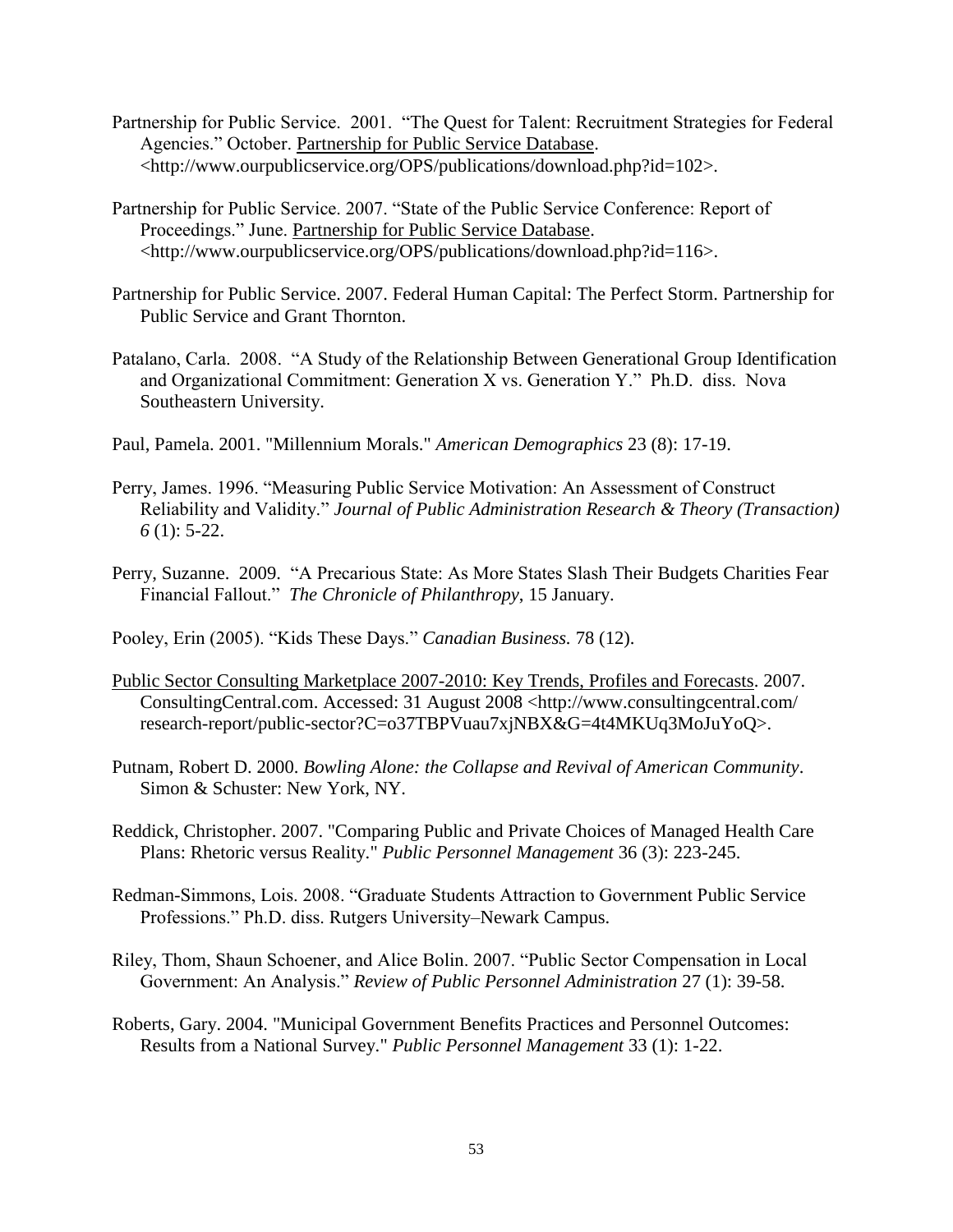- Robert Half International and Yahoo!HotJobs. 2008. *What Millennial Workers Want: How to Attract and Retain Gen Y Employees.*  <http://www.hotjobsresources.com/pdfs/MillennialWorkers.pdf>.
- Salamon, Lester and Wojciech Sokolowski. 2005. "Nonprofit Organizations: new insights from QCEW data." *Monthly Labor Review* 128 (9): 19-26.
- Sekiguchi, Tomoki. 2004. "Person-Organization Fit and Person-Job Fit in Employee Selection: A Review of the Literature.‖ *Osaka Keidai Ronshu.* 54(6), 179-196.
- Shin, Annys. 2009. College Degree No Shield as More Jobs are Slashed; In Far-Reaching Recession, Few are Immune. The Washington Post, 4 January.

Smith, William. 2008. "Does Gender Influence Online Survey Participation?: A Record-linkage Analysis of University Faculty Online Survey Response Behavior." <http://www.eric.ed.gov/ERICDocs/data/ericdocs2sql/content\_storage\_01/0000019b/80/3e/06/1f .pdf>.

- Spiro, Cara. 2006. "Generation Y in the Workplace." *Defense AT&L*. November-December.
- The New Strategist, ed. 2006. *The Millennials: Americans Born 1977-1994.* New Strategist Publications, Inc.: New York.
- Top-Consultant.com. "Consulting Prospects, Q4 2005 Update: Prospects for the global consulting market." 2005. Top-Consultant.com. Accessed: 31 August 2008 <http://www.topconsultant.com/top-consultant\_q4\_2005.pdf>
- Trunk, Penelope. 2007. "What Gen Y Really Wants". *Time South Pacific* 27: 57.
- Turetsky, David. 2006. "Generations at Work: New Expectations and Incentive Requirements." The Magazine of WorldatWork. <http://www.workscape.com/uploadedFiles/Workscape/News\_and\_Events/In\_the\_News/200 6/Workspan%20-%20Generations%20at%20Work%20Article%20-%20Dec%202006.pdf>.
- U.S. Office of Personnel Management. 2008. *Federal Human Capital Survey 2008*. Washington DC: GPO.
- Vogel, Steve. 2009. Federal Workers Delaying Retirement Because of Economic Crisis. The Washington Post, 12 January.
- Wells, John and Laurie Lewis. 2006. "Internet Access in Us Public Schools and Classrooms: 1994-2005.‖ *National Center for Education Statistics* 2007-020.
- Wilson, John and Marc Musnick. 1998. "The Contribution of Social Resources to Volunteering." *Social Science Quarterly* 79 (4): 799-814.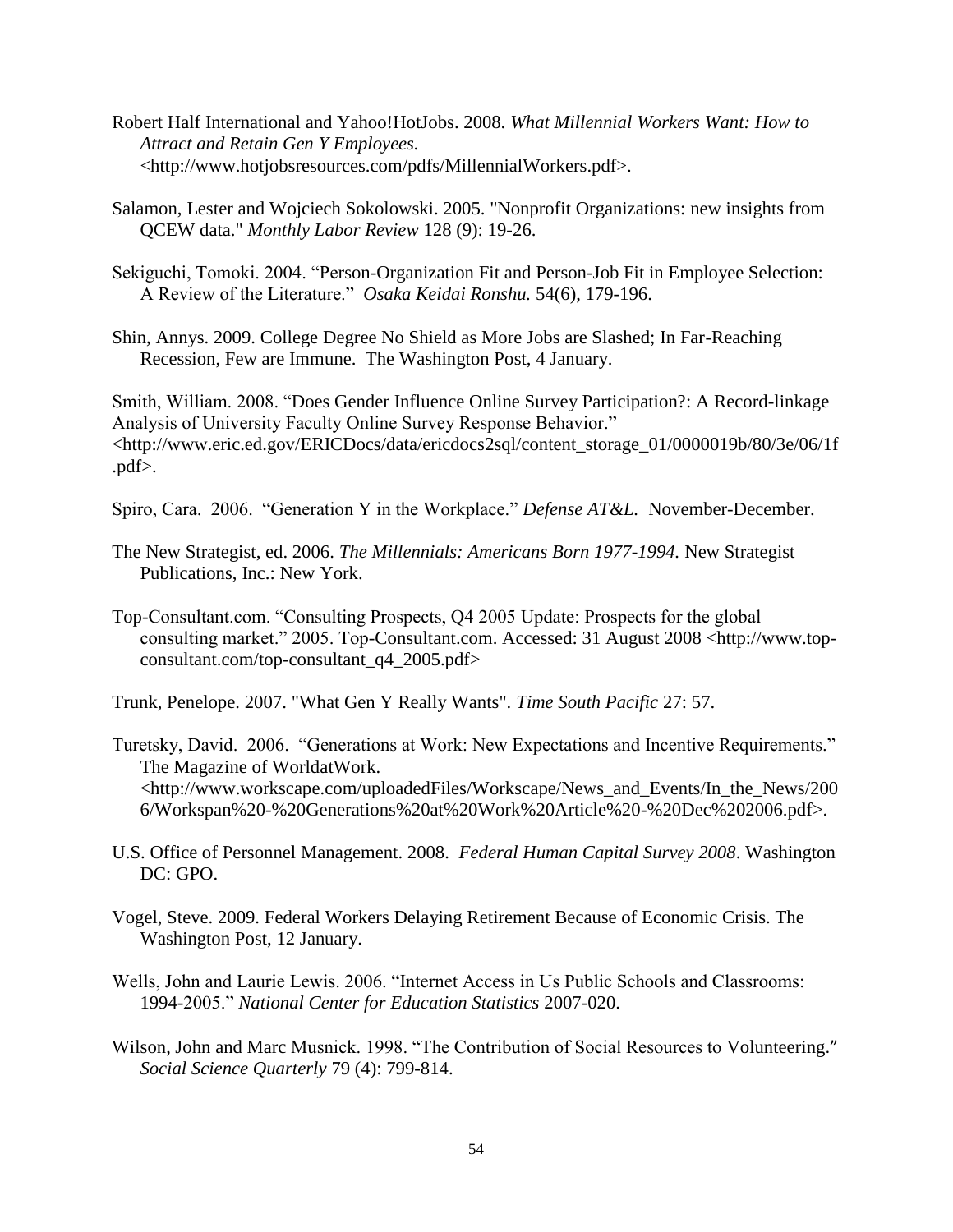Yan, Sophia. 2006. "Understanding Generation Y." The Oberlin Review, 8 December.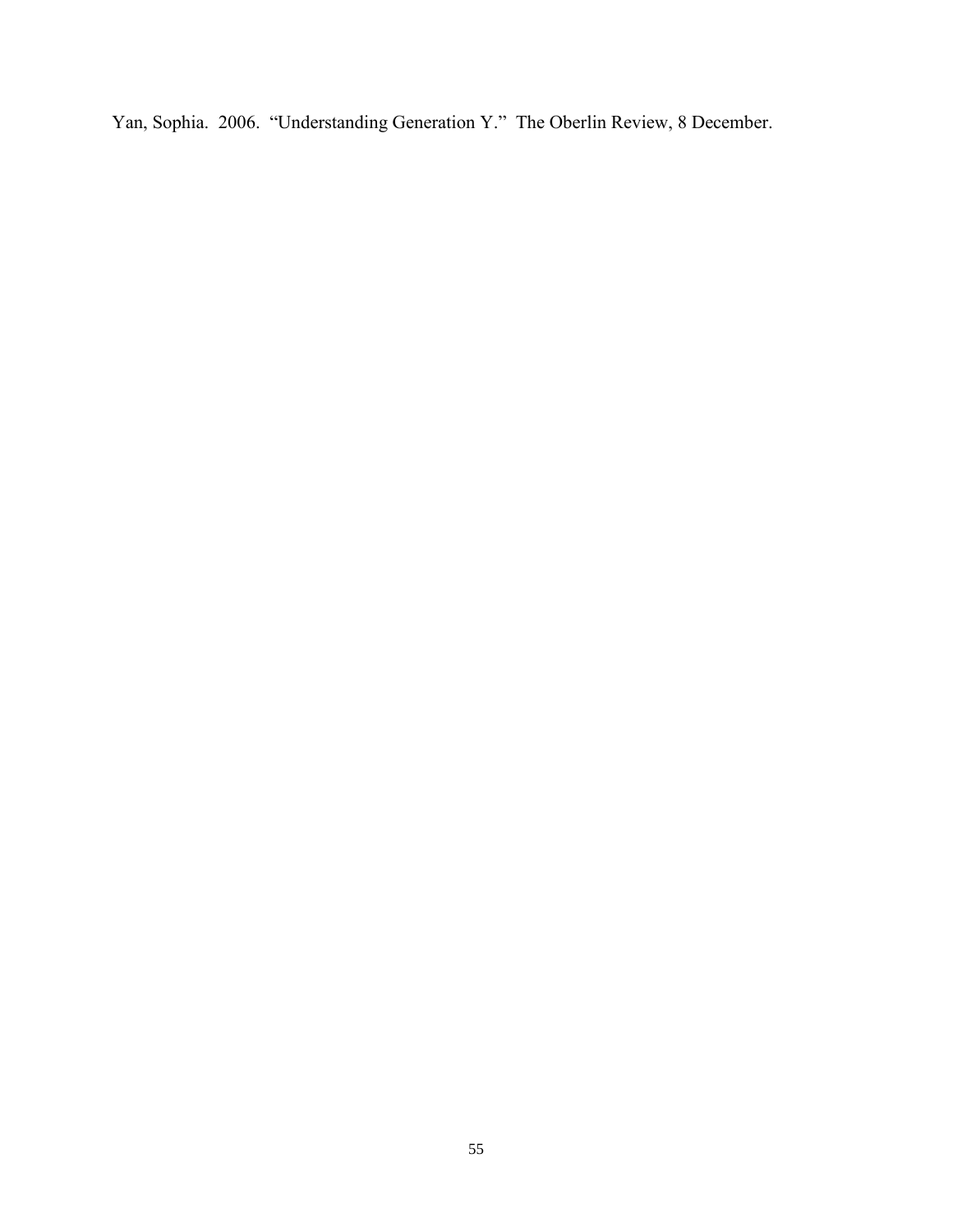# **Appendix A: Survey**

# **Bush School of Government and Public Service**

Dear Participant:

Thank you for participating in this survey. This survey is part of a study examining the factors that individuals in MPP or MPA programs consider, or will consider, when making career choices. We are specifically interested in how individuals considered Generation Y make their career choices compared to those of other generations. The Congressional Research Service (CRS) commissioned this study to understand better individuals' perceptions and expectations of career-related issues, particularly related to service in the federal government. This survey asks general questions about recruitment and job search processes as well as questions about your perceptions of the public sector, the nonprofit sector, and public service-related private sector organizations. **This survey will take approximately 15 minutes to complete.**

To complete our project before the end of the school year, we would appreciate a response before Fore . However, we would gratefully receive your response at any time before \_\_\_\_\_\_\_\_\_\_. This survey is confidential. Please be assured that your survey responses will not be made available to any other parties outside of CRS and this research group. The Institutional Review Board at Texas A&M University reviewed and approved this survey.

# **Additional Information**

If you have questions regarding this study, you may contact Jon Greer, 214.676.3416, jgreer@bushschool.tamu.edu or Britt Carter, 979.574.7407, bcarter@bushschool.tamu.edu.

Regards,

Domonic A. Bearfield and Generation Y in the Workplace Capstone Seminar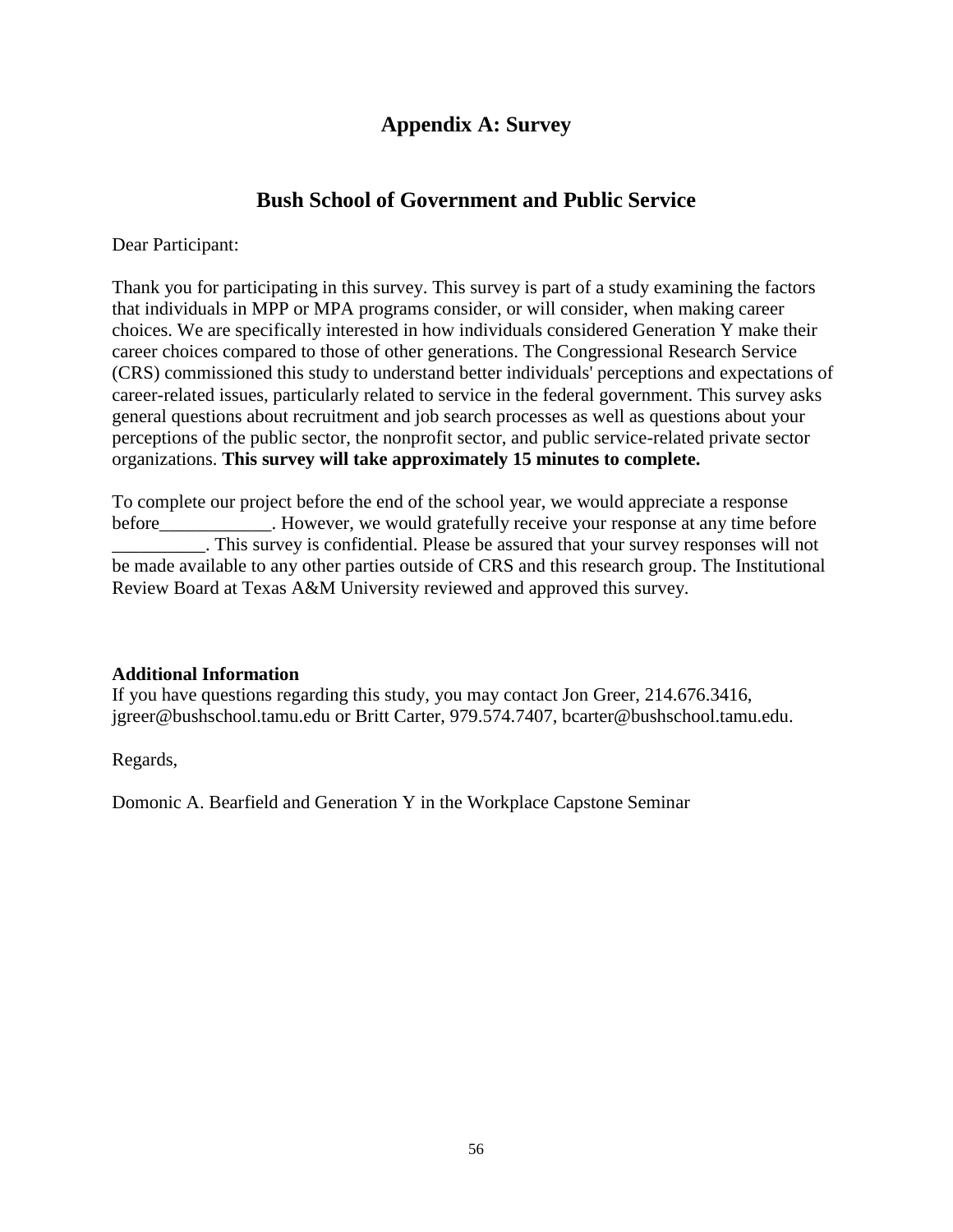**In this survey, you may move forward at any time using the "next" button. Also, you may use the "previous" button to go back to previous questions and change answers if necessary. Please press "submit" at the end of the survey. Remember, all information is confidential. Thank you for your time.**

**The changing landscape of public service now includes positions in the public and nonprofit sectors as well as in the private sector. For example, private sector employees are serving as consultants and contractors where they provide public services to other organizations. The survey defines these positions in the private sector as public servicerelated positions.**

1. Have you ever worked in one of the following sectors?

|                                | Yes | Nο |
|--------------------------------|-----|----|
| Public                         |     |    |
|                                |     |    |
| Nonprofit                      |     |    |
|                                |     |    |
| Private (organizations related |     |    |
| to public service)             |     |    |
|                                |     |    |

- 2. What is your current employment status?
	- o Unemployed
	- o Employed part-time
	- o Employed full-time
	- o Self-employed

3. Do you plan to keep your current employment upon graduation?

- o Yes
- o No

4. Do you anticipate a promotion within your current organization upon receiving your Master's degree?

- o Yes
- o No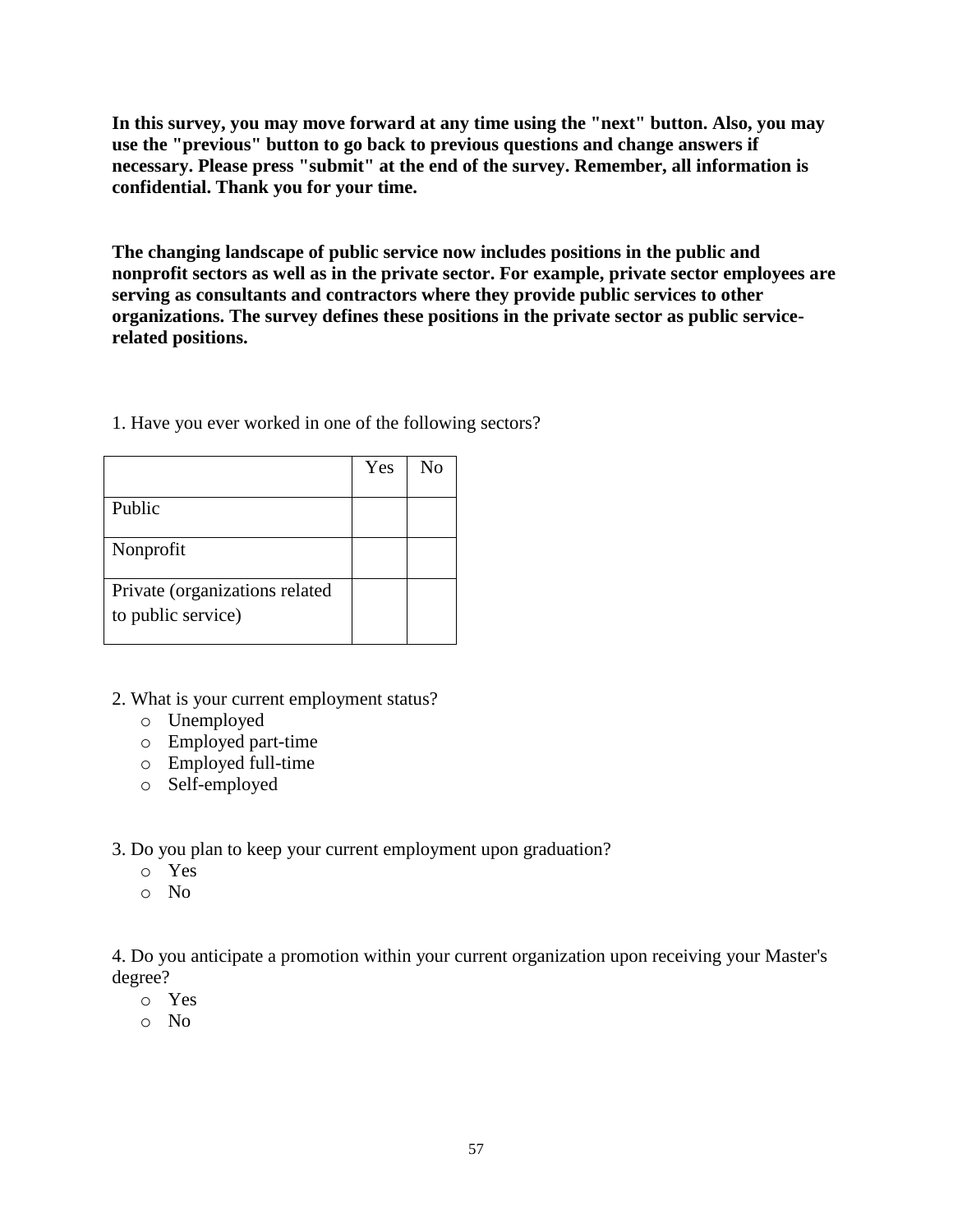- 5. How long do you anticipate it will take you to be promoted?
	- o Immediately
	- o Within 1 year
	- $\circ$  1 3 years
	- o 3 or more years
	- o I do not anticipate a promotion with this organization
- 6. Upon graduation, what do you anticipate your initial salary to be?
	- o Less than \$30,000
	- $\circ$  \$30,000 \$40,000
	- $\circ$  \$40,000 \$50,000
	- $\circ$  \$50,000 \$60,000
	- $\circ$  \$60,000 \$70,000
	- $\circ$  \$70,000 \$80,000
	- $\circ$  \$80,000 \$90,000
	- $\circ$  \$90,000 \$100,000
	- o Over \$100,000
- 7. How long do you anticipate working in your first position after graduation before advancing?
	- o Less than 1 year
	- $\circ$  1 3 years
	- $\circ$  4 6 years
	- $\circ$  7 10 years
	- o More than 10 years

8. Thinking about the first place you PREFER to work after graduation, rank the following sectors (Public, Nonprofit, Private) according to your PREFERENCE from most preferred to least preferred:

Public Nonprofit Private (organizations related to public service) Private (organizations not related to public service)

9. Thinking about the first place you EXPECT to work after graduation, rank the following sectors (Public, Nonprofit, Private) according to your EXPECTATION from most likely to least likely:

Public Nonprofit Private (organizations related to public service) Private (organizations not related to public service)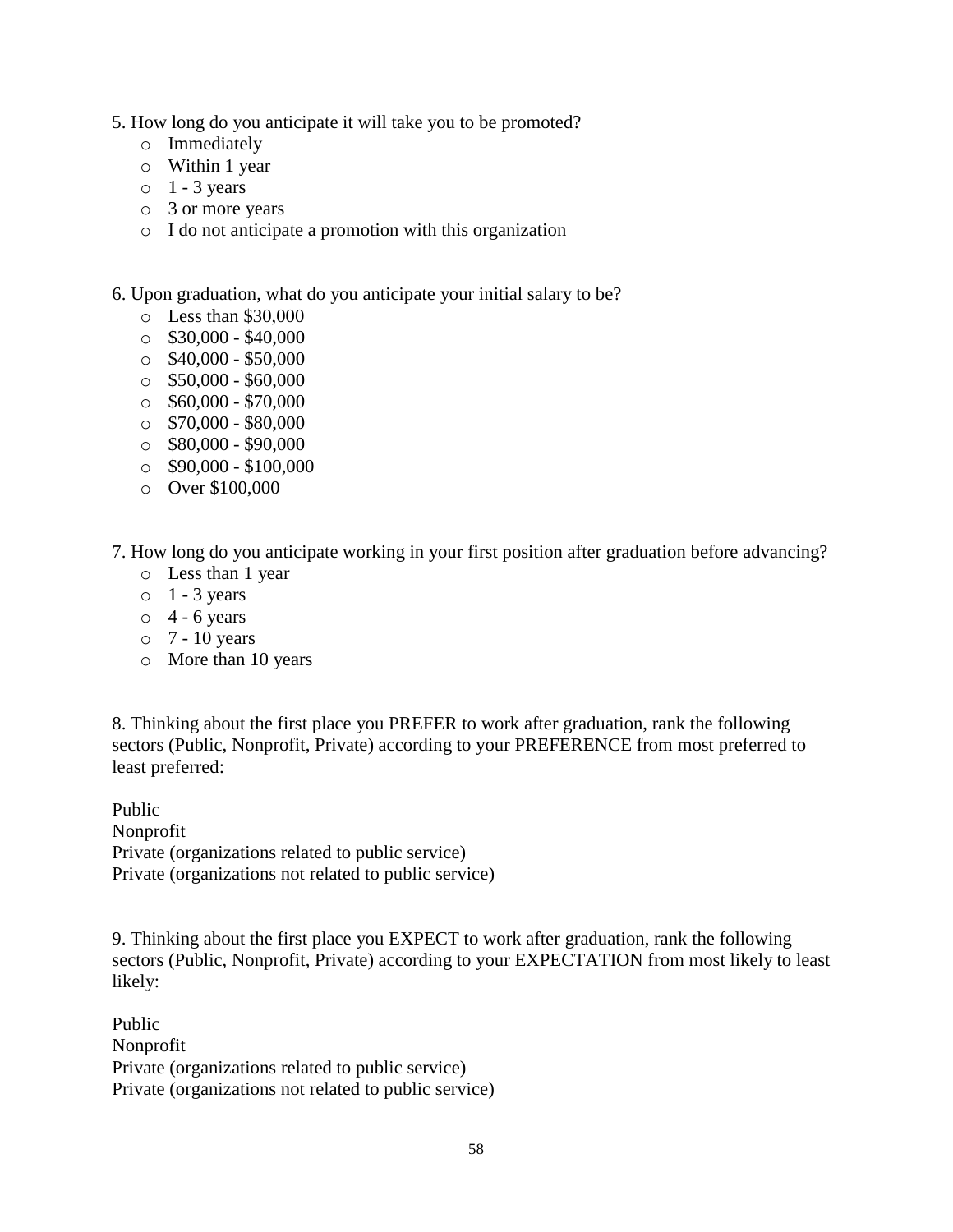10. Based on the sector you ranked as MOST LIKELY in the previous question, do you think you will remain in that sector for the entirety of your career or do you anticipate switching sectors at some point?

- o Stay in same sector
- o Switch sectors
- o Unsure

11. If you think you will switch sectors, which sectors do you anticipate working in during your career? Check all that apply.

- $\n **P while**\n$
- **Nonprofit**
- **Private (organizations related to public service)**
- **Private (organizations not related to public service)**

12. Which sector do you have the most confidence in to deliver services on the public's behalf?

- o Public
- o Nonprofit
- o Private
- o Unsure

13. When applying for jobs, which sector (Public, Nonprofit, Private) do you perceive to have the least difficult application process? (Rank the following from least difficult to most difficult):

Public Nonprofit Private

**Now, we would like to ask you questions about your perceptions of the public sector. We are defining the public sector as the federal government along with state and local governments.**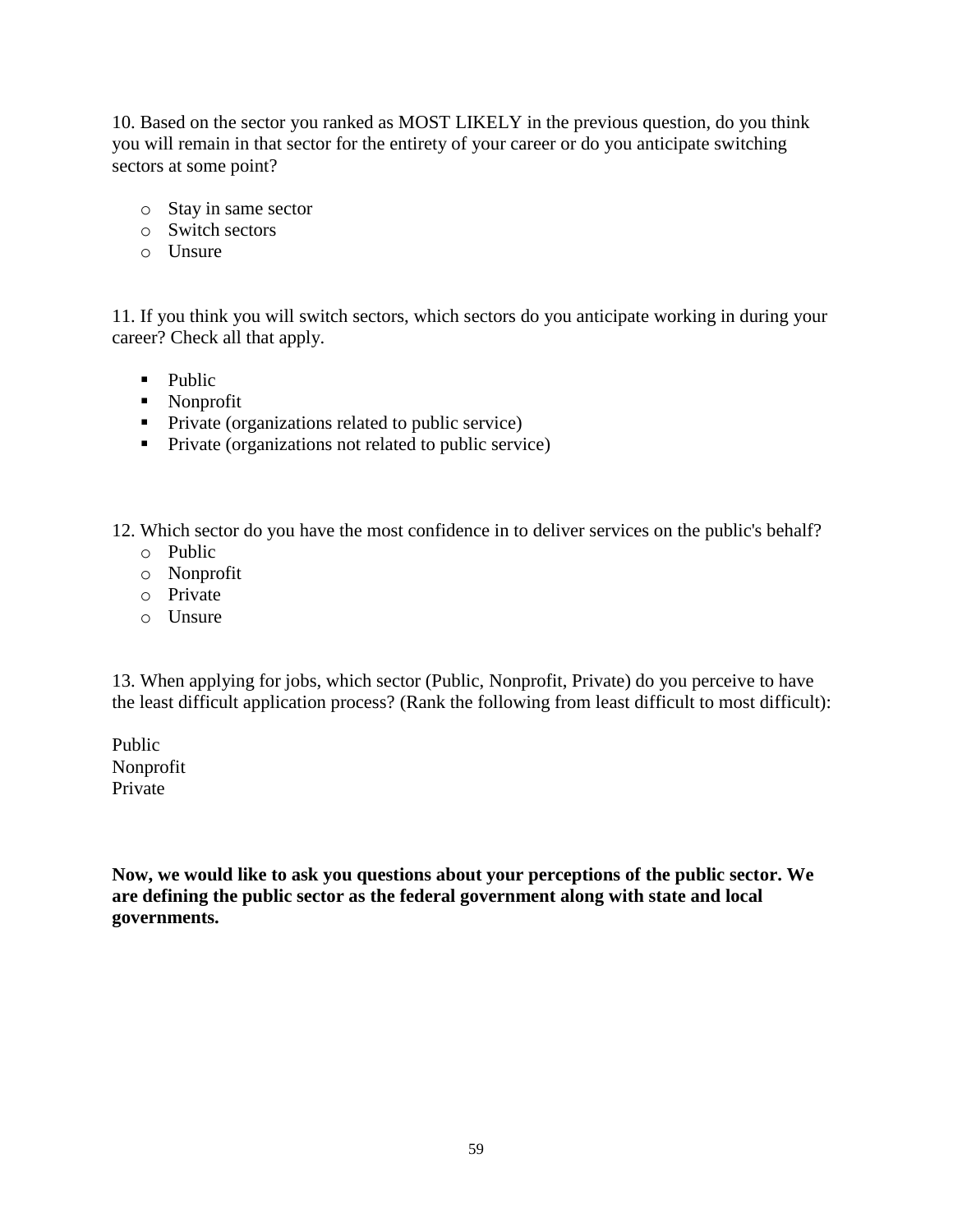14. In general, how would you describe the SIZE of the public sector labor market on the national level? (question one of two on this page)

- o Excellent
- o Good
- o Fair
- o Poor
- o Unsure

15. In general, how would you describe the AVAILABILITY of public sector jobs on the national level?

- o Excellent
- o Good
- o Fair
- o Poor
- o Unsure

16. How would you describe the SIZE of your local public sector labor market? (question one of two on this page)

- o Excellent
- o Good
- o Fair
- o Poor
- o Unsure

17. How would you describe the AVAILABILITY of jobs within the public sector labor market on the local level?

- o Excellent
- o Good
- o Fair
- o Poor
- o Unsure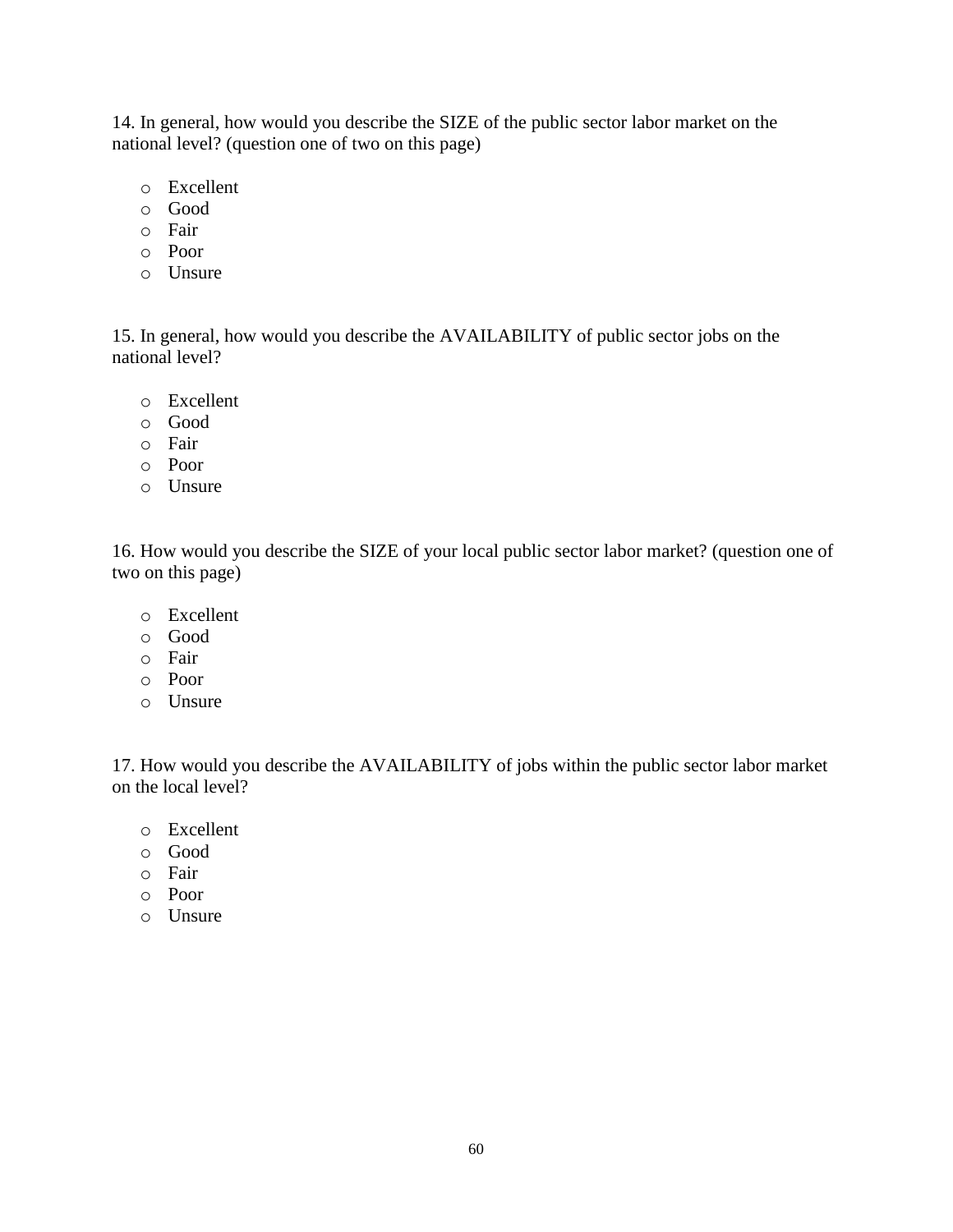18. Would you describe the following factors as strengths or weaknesses of employment in the public sector?

|                                                           | Major<br>strength | Somewhat of<br>a strength | Neither a<br>strength nor a<br>weakness | Somewhat of<br>a weakness | Major<br>weakness | Unsure |
|-----------------------------------------------------------|-------------------|---------------------------|-----------------------------------------|---------------------------|-------------------|--------|
| Pay                                                       |                   |                           |                                         |                           |                   |        |
| <b>Benefits</b>                                           |                   |                           |                                         |                           |                   |        |
| Job security                                              |                   |                           |                                         |                           |                   |        |
| Opportunity for<br>advancement                            |                   |                           |                                         |                           |                   |        |
| Competitive work<br>environment                           |                   |                           |                                         |                           |                   |        |
| Fosters innovation and<br>creativity                      |                   |                           |                                         |                           |                   |        |
| Positive work<br>environment                              |                   |                           |                                         |                           |                   |        |
| Diversity of<br>assignment                                |                   |                           |                                         |                           |                   |        |
| Opportunity for<br>professional growth<br>and development |                   |                           |                                         |                           |                   |        |
| Societal impact of<br>organization's work                 |                   |                           |                                         |                           |                   |        |
| Reputation of<br>employer                                 |                   |                           |                                         |                           |                   |        |
| Work/life balance                                         |                   |                           |                                         |                           |                   |        |
| Attracts the best and<br>brightest                        |                   |                           |                                         |                           |                   |        |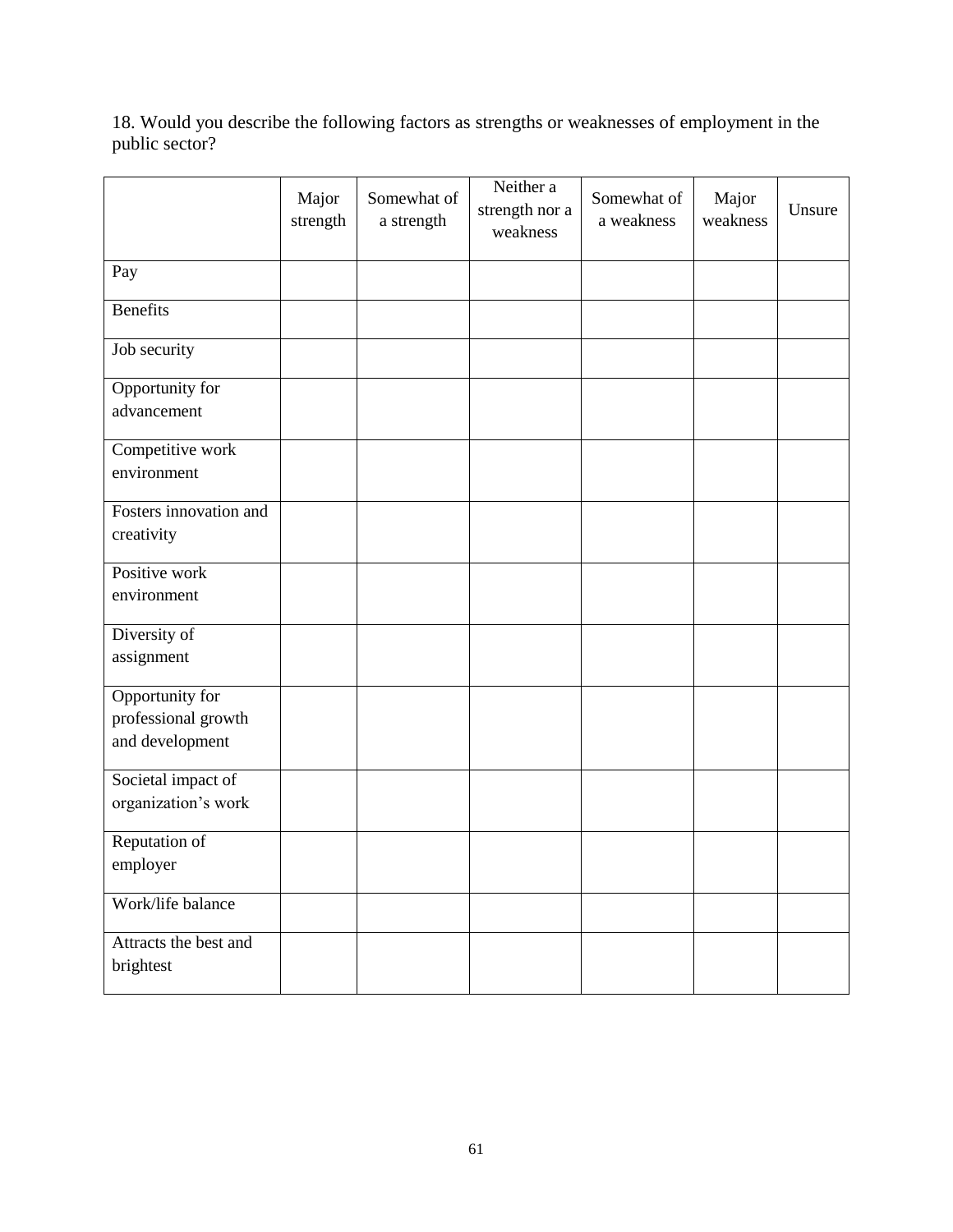19. Are you familiar with the federal government's recruitment website USAJobs.com?

o Yes

o No

20. When searching for jobs in the federal government, is USAJobs.com difficult to use as a search tool?

- o Yes
- o No

# PLEASE EXPLAIN WHY OR WHY NOT:

21. Have you ever applied for a position with the federal government through USAJobs.com?

- o Yes
- o No

22. How difficult is the APPLICATION PROCESS through USAJobs.com?

- o Not at all difficult
- o Not too difficult
- o Somewhat difficult
- o Difficult
- o Unsure

# **Now, we would like to ask you questions about your perceptions of the nonprofit sector.**

23. In general, how would you describe the SIZE of the nonprofit sector labor market on the national level? (question one of two on this page)

- o Excellent
- o Good
- o Fair
- o Poor
- o Unsure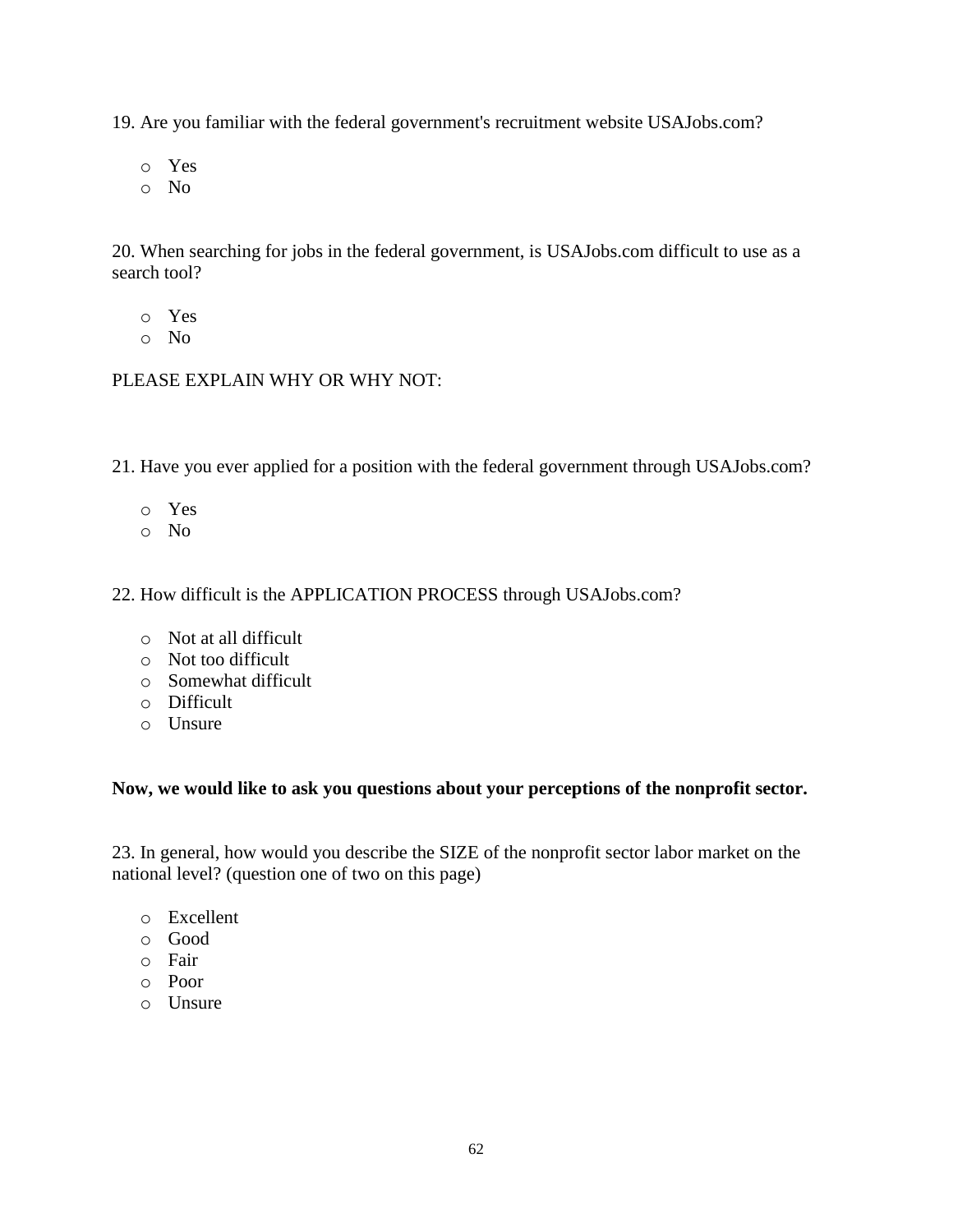24. In general, how would you describe the AVAILABILITY of jobs within the nonprofit sector labor market on the national level?

- o Excellent
- o Good
- o Fair
- o Poor
- o Unsure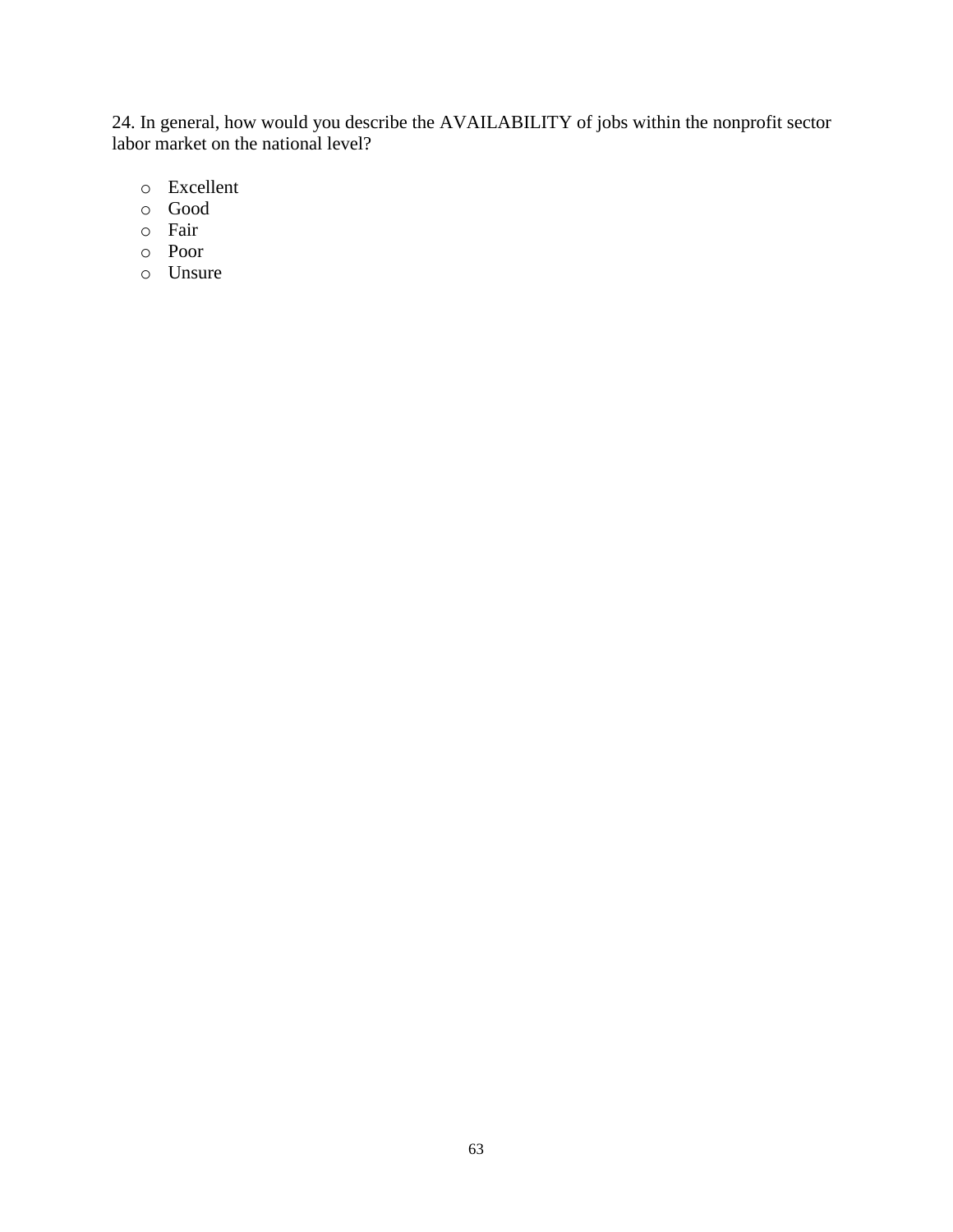25. Would you describe the following factors as strengths or weaknesses of employment in the nonprofit sector?

|                                           | Major<br>strength | Somewhat of<br>a strength | Neither a<br>strength nor a<br>weakness | Somewhat of<br>a weakness | Major<br>weakness | Unsure |
|-------------------------------------------|-------------------|---------------------------|-----------------------------------------|---------------------------|-------------------|--------|
| Pay                                       |                   |                           |                                         |                           |                   |        |
| <b>Benefits</b>                           |                   |                           |                                         |                           |                   |        |
| Job security                              |                   |                           |                                         |                           |                   |        |
| Opportunity for<br>advancement            |                   |                           |                                         |                           |                   |        |
|                                           |                   |                           |                                         |                           |                   |        |
| Competitive work<br>environment           |                   |                           |                                         |                           |                   |        |
| Fosters innovation and                    |                   |                           |                                         |                           |                   |        |
| creativity                                |                   |                           |                                         |                           |                   |        |
| Positive work<br>environment              |                   |                           |                                         |                           |                   |        |
|                                           |                   |                           |                                         |                           |                   |        |
| Diversity of<br>assignment                |                   |                           |                                         |                           |                   |        |
| Opportunity for                           |                   |                           |                                         |                           |                   |        |
| professional growth<br>and development    |                   |                           |                                         |                           |                   |        |
| Societal impact of<br>organization's work |                   |                           |                                         |                           |                   |        |
| Reputation of<br>employer                 |                   |                           |                                         |                           |                   |        |
| Work/life balance                         |                   |                           |                                         |                           |                   |        |
| Attracts the best and<br>brightest        |                   |                           |                                         |                           |                   |        |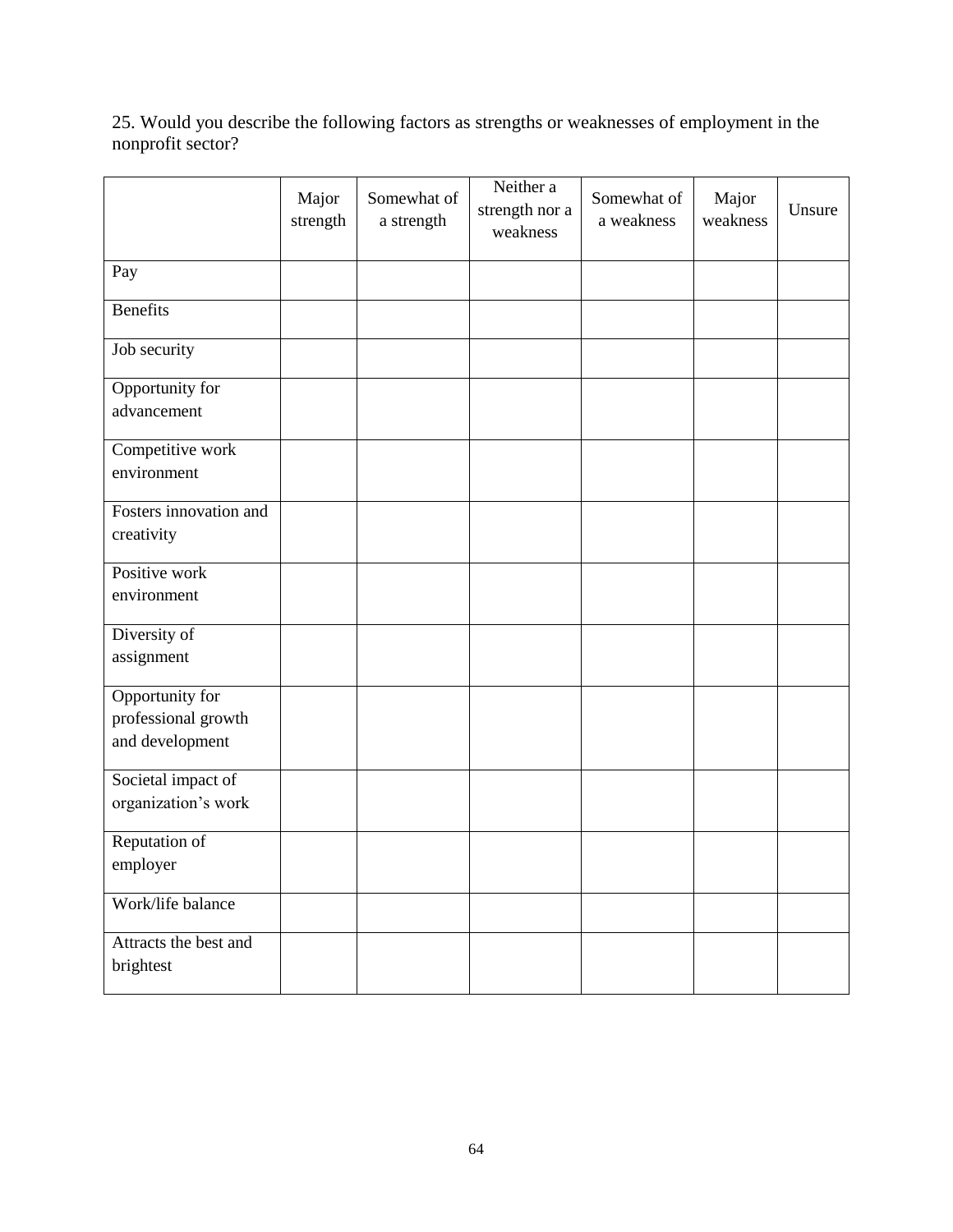26. Have you ever applied for a position in the nonprofit sector?

o Yes

o No

**Now we would like to ask you questions about your perceptions of the private sector. The changing landscape of public service now includes positions in the public and nonprofit sectors as well as in the private sector. For example, private sector employees are serving as consultants and contractors where they provide public services to other organizations. The survey defines these positions in the private sector as public service-related positions.**

27. In general, how would you describe the SIZE of the public service-related private sector labor market on the national level?

- o Excellent
- o Good
- o Fair
- o Poor
- o Unsure

28. In general, how would you describe the AVAILABILITY of jobs within the public servicerelated private sector labor market on the national level?

- o Excellent
- o Good
- o Fair
- o Poor
- o Unsure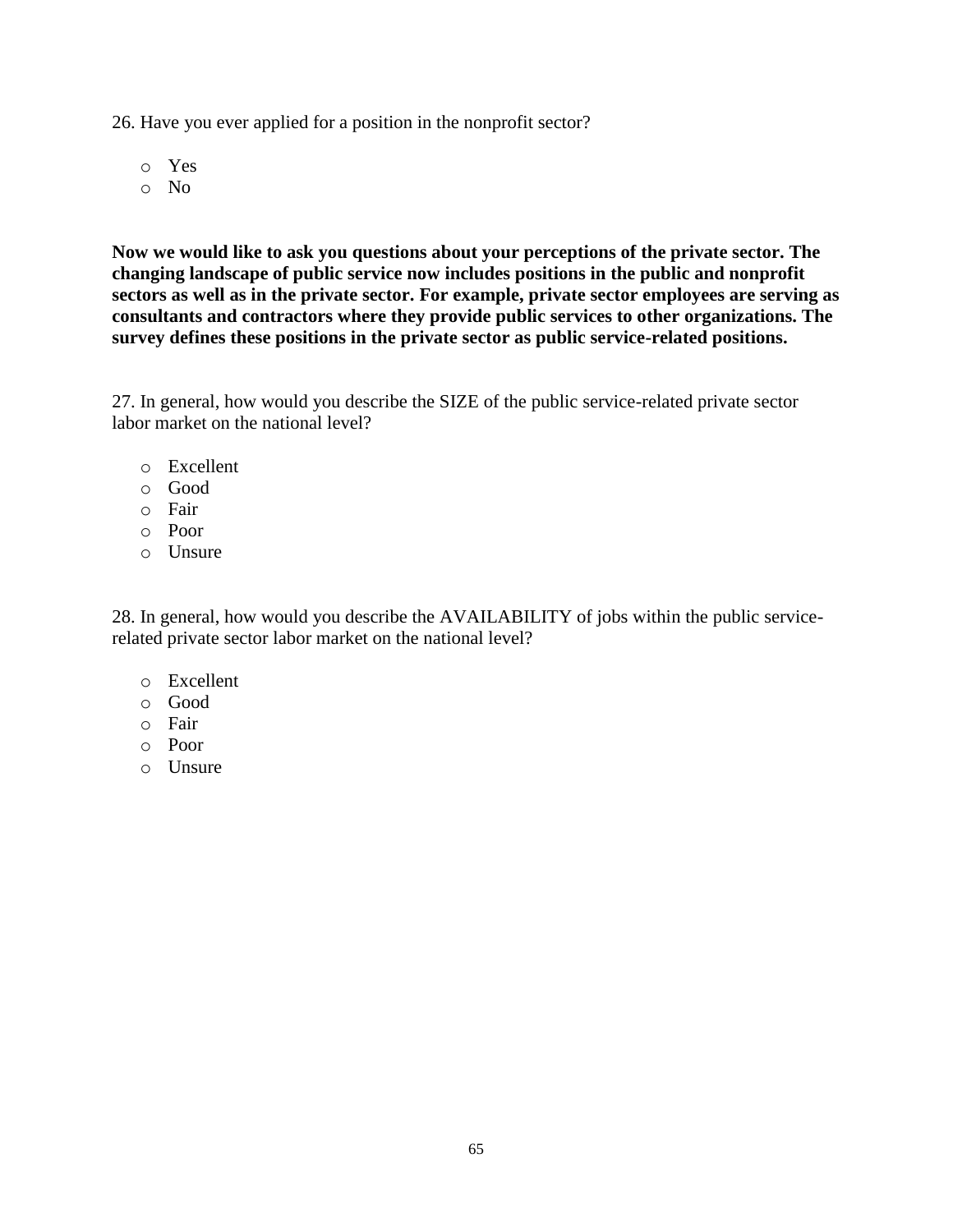29. Would you describe the following factors as strengths or weaknesses of employment in the private sector?

|                                                           | Major<br>strength | Somewhat of<br>a strength | Neither a<br>strength nor a<br>weakness | Somewhat of<br>a weakness | Major<br>weakness | Unsure |
|-----------------------------------------------------------|-------------------|---------------------------|-----------------------------------------|---------------------------|-------------------|--------|
| Pay                                                       |                   |                           |                                         |                           |                   |        |
| <b>Benefits</b>                                           |                   |                           |                                         |                           |                   |        |
| Job security                                              |                   |                           |                                         |                           |                   |        |
| Opportunity for<br>advancement                            |                   |                           |                                         |                           |                   |        |
| Competitive work<br>environment                           |                   |                           |                                         |                           |                   |        |
| Fosters innovation and<br>creativity                      |                   |                           |                                         |                           |                   |        |
| Positive work<br>environment                              |                   |                           |                                         |                           |                   |        |
| Diversity of<br>assignment                                |                   |                           |                                         |                           |                   |        |
| Opportunity for<br>professional growth<br>and development |                   |                           |                                         |                           |                   |        |
| Societal impact of<br>organization's work                 |                   |                           |                                         |                           |                   |        |
| Reputation of<br>employer                                 |                   |                           |                                         |                           |                   |        |
| Work/life balance                                         |                   |                           |                                         |                           |                   |        |
| Attracts the best and<br>brightest                        |                   |                           |                                         |                           |                   |        |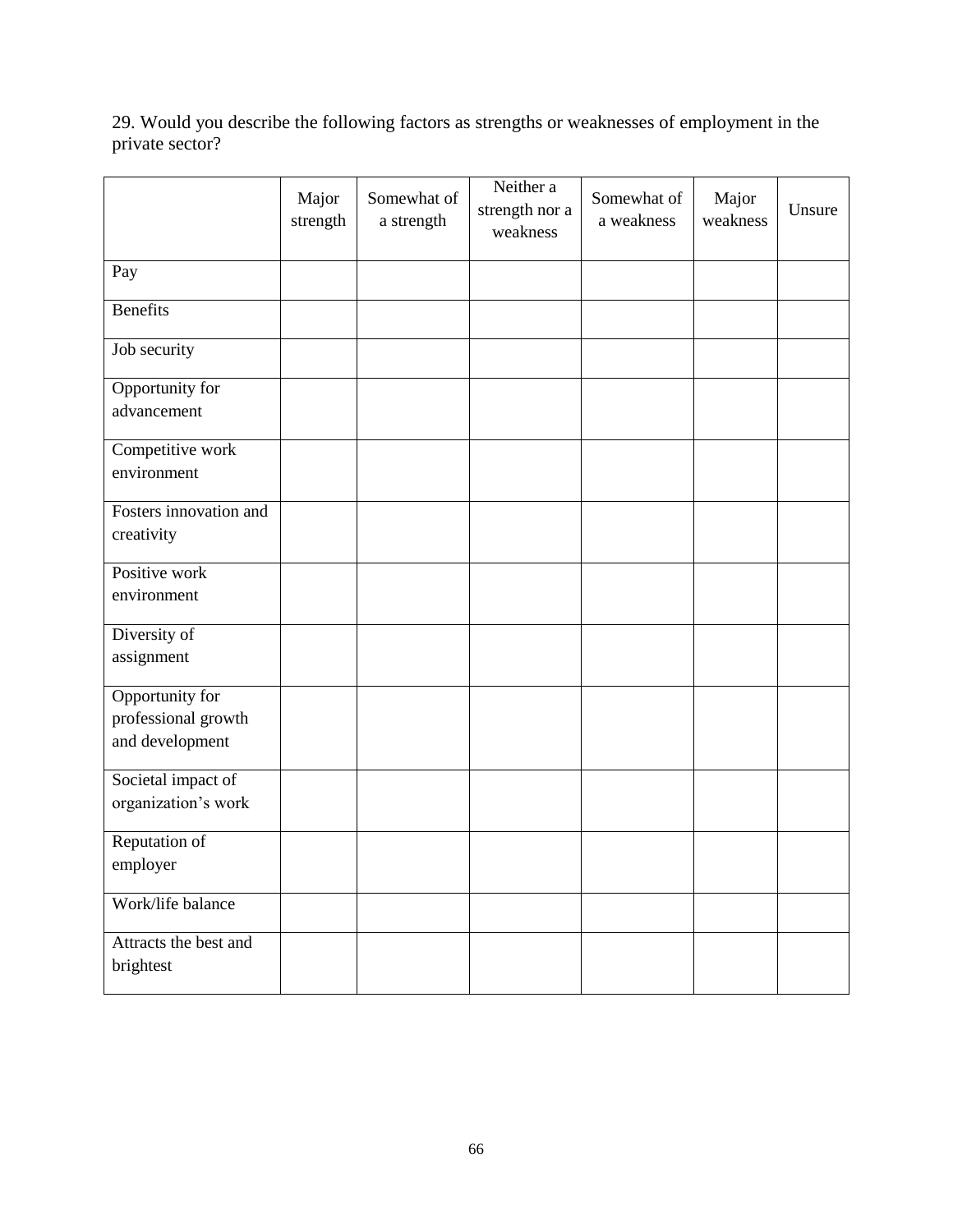30. Have you ever applied for a public service-related position in the private sector?

- o Yes
- o No

**Now, we would like to ask you questions pertaining to job searching, job recruitment and the application process.**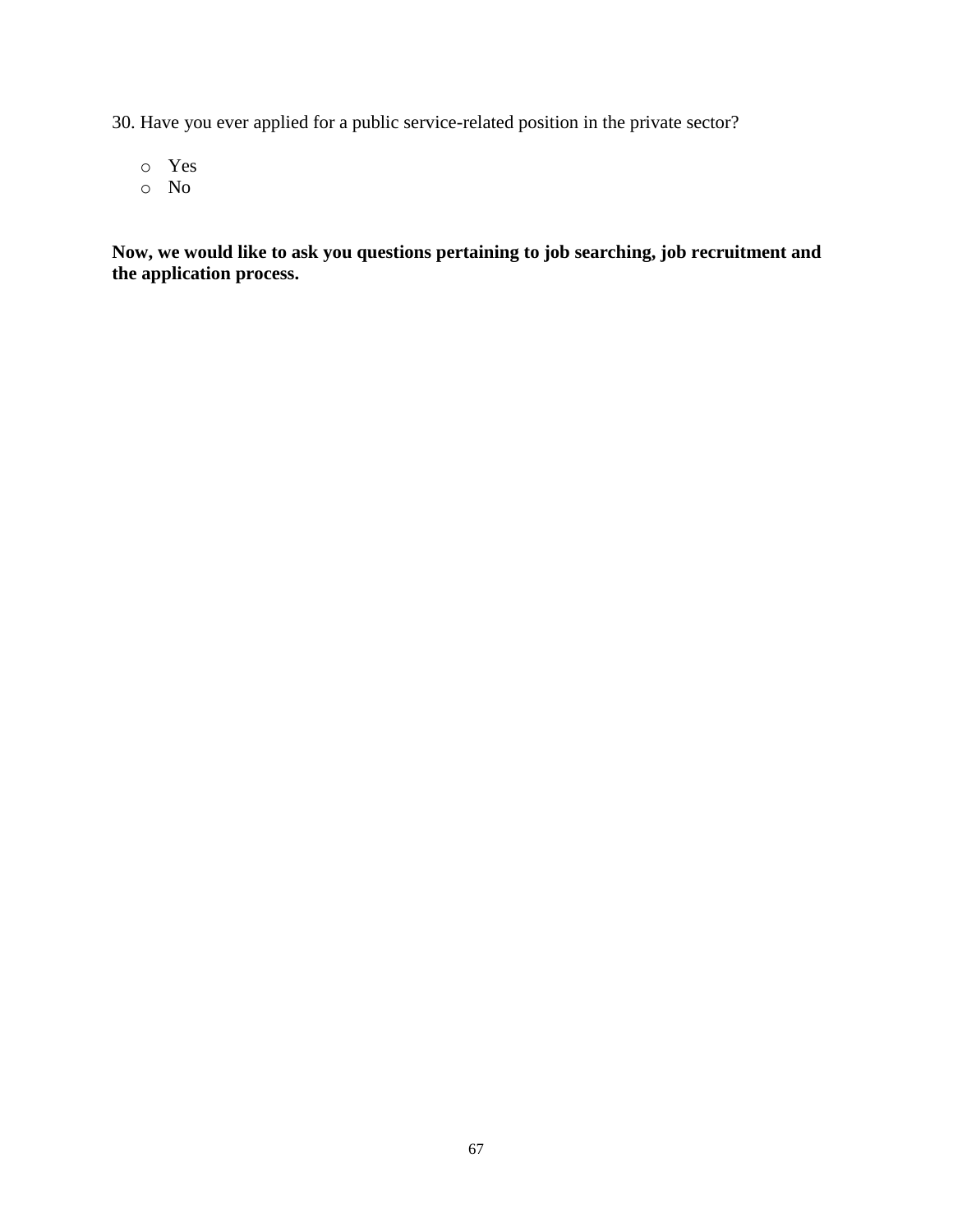31. When choosing whether or not to accept a position, how important are the following factors?

|                                                              | Very<br>important | Somewhat<br>important | Neither<br>important nor<br>unimportant | Not too<br>important | Not at all<br>important | Unsure |
|--------------------------------------------------------------|-------------------|-----------------------|-----------------------------------------|----------------------|-------------------------|--------|
| Comprehensive                                                |                   |                       |                                         |                      |                         |        |
| retirement plan                                              |                   |                       |                                         |                      |                         |        |
| Health insurance                                             |                   |                       |                                         |                      |                         |        |
| Initial salary                                               |                   |                       |                                         |                      |                         |        |
| Yearly salary increases                                      |                   |                       |                                         |                      |                         |        |
| Vacation time                                                |                   |                       |                                         |                      |                         |        |
| Sick leave                                                   |                   |                       |                                         |                      |                         |        |
| Tuition reimbursement                                        |                   |                       |                                         |                      |                         |        |
| Opportunity for<br>advancement                               |                   |                       |                                         |                      |                         |        |
| Opportunity for personal<br>growth and skill<br>development  |                   |                       |                                         |                      |                         |        |
| Public respect for the type<br>of work you would be<br>doing |                   |                       |                                         |                      |                         |        |
| Opportunity to impact<br>local or national issues            |                   |                       |                                         |                      |                         |        |
| Opportunity to do<br>challenging work                        |                   |                       |                                         |                      |                         |        |
| Staff diversity                                              |                   |                       |                                         |                      |                         |        |
| Volunteer opportunities                                      |                   |                       |                                         |                      |                         |        |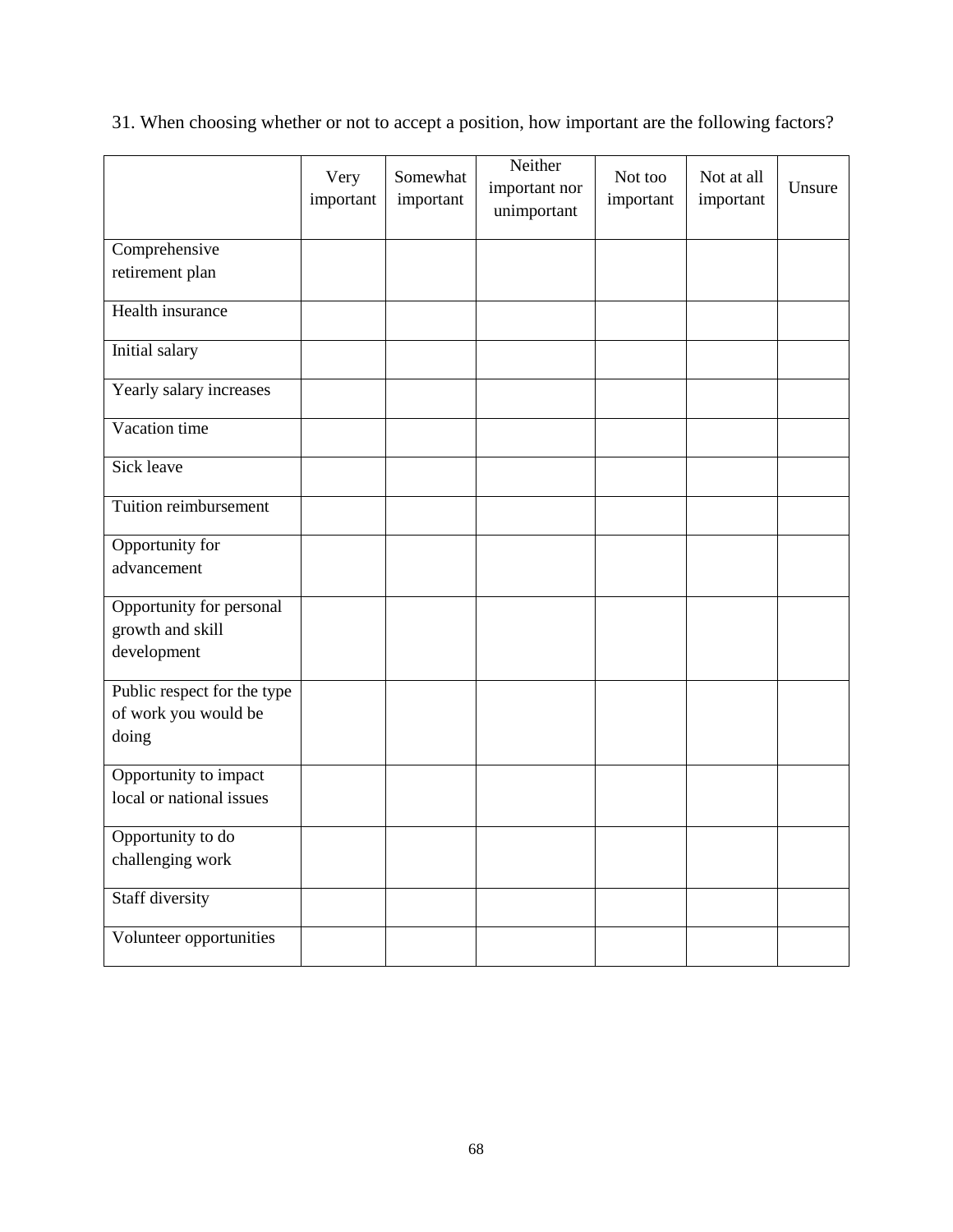32. When thinking about accepting a job offer after graduation, how far would you be willing to relocate?

- o Within the city
- o Within the state
- o Within the United States
- o Outside the United States
- o Not willing to relocate
- o Unsure

33. What would cause you to relocate? Check all that apply.

- Lack of local job opportunities
- Opportunity to move back to your home state
- Better job offer
- **Family considerations**
- $\blacksquare$  Unsure
- Other

(other has a comment box)

34. Which sector did the majority of recent graduates from your program enter?

- o Public
- o Nonprofit
- o Private (organizations related to public service)
- o Private (organizations not related to public service)
- o Unsure
- 35. What is your preferred application method when applying for a job?
	- o Employer website
	- o E-mail
	- o U.S. Mail
	- o Fax
	- o In person
	- o No preference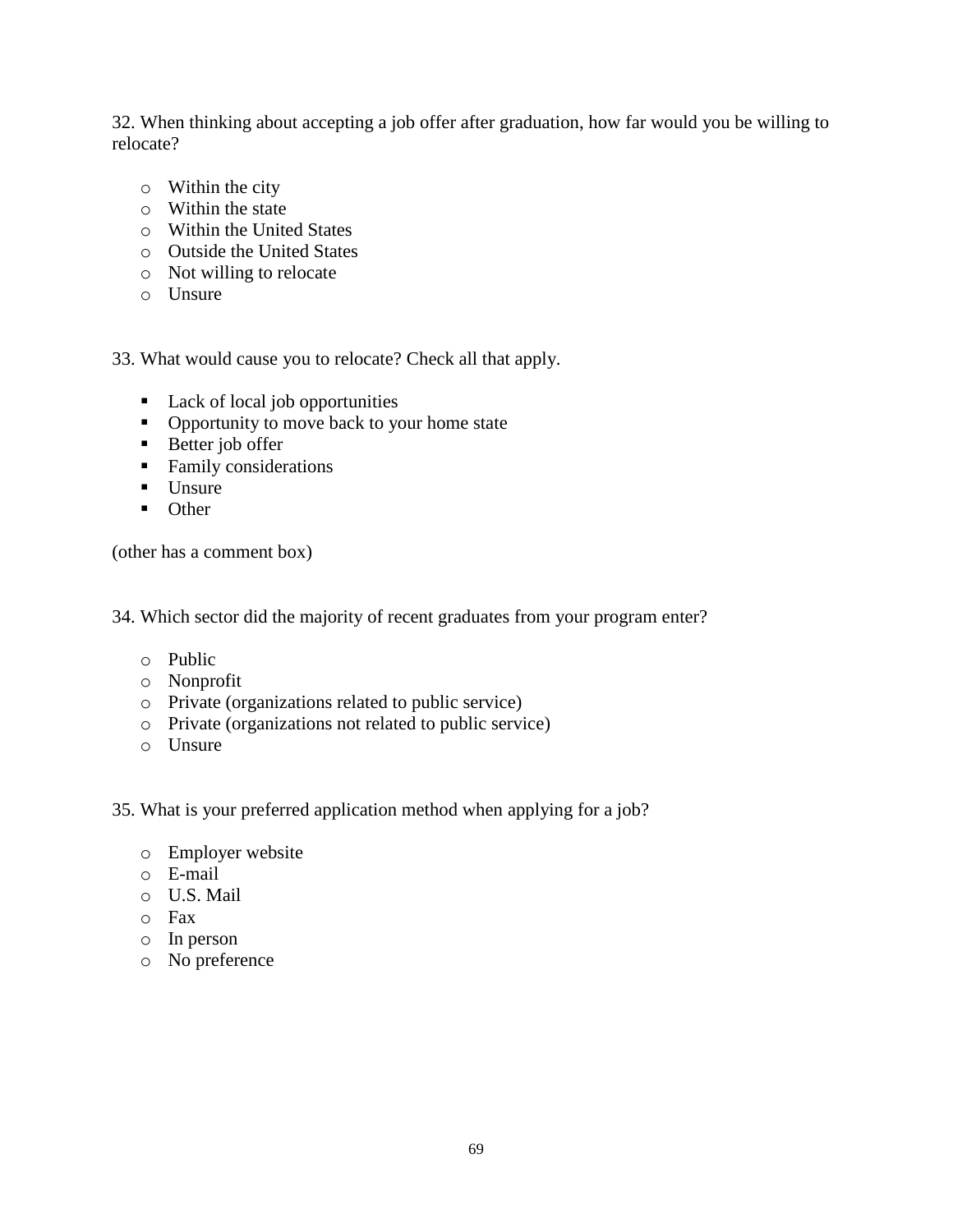36. When searching for a job, how much time are you willing to spend filling out a single application?

- o No more than 15 minutes
- o 15 to 30 minutes
- o 30 minutes to 1 hour
- o Longer than 1 hour

37. What is your preferred method of contact during the recruitment process with potential employers?

- o Phone
- o E-mail
- o U.S. Mail
- o Fax
- o Recruiter (in person)
- o No preference

38. After submitting an application, how soon do you expect a representative of the organization to contact you?

- o Less than 1 week
- o 1 week to 1 month
- o 1 to 3 months
- o More than 3 months
- o Unsure

39. If you do not meet all minimum requirements for a position, are you likely to apply for the job? (question one of two on this page)

- o Yes
- o No
- o Unsure

40. Would you expect to be offered a position for which you do not meet all minimum requirements?

o Yes

o No

## IF YOU ANSWERED YES, PLEASE EXPLAIN: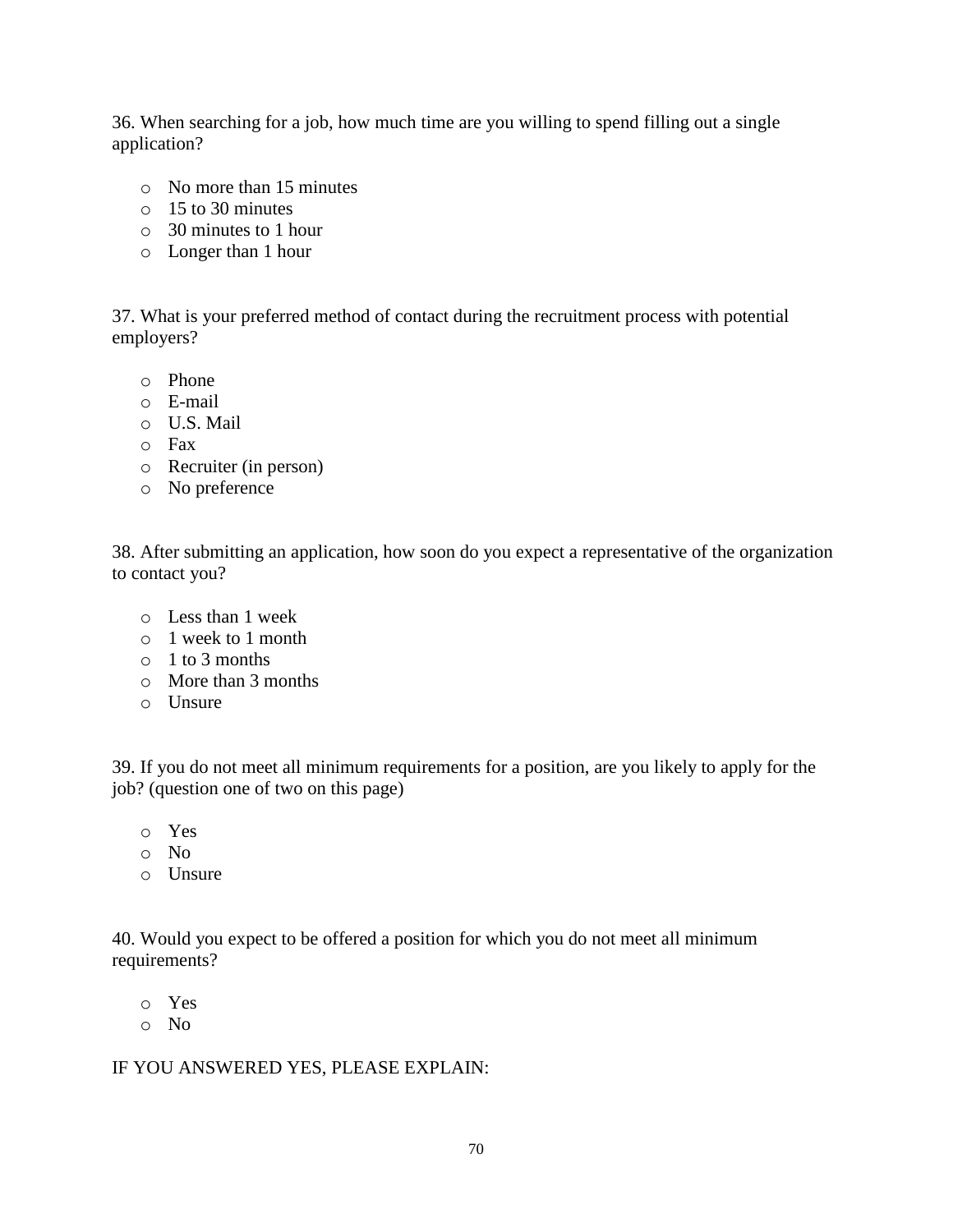41. What are the professional benefits of a Master's degree? Check all that apply:

- It allows me to start higher on the career ladder
- It allows me to receive more pay, while starting at the bottom of the career ladder
- It allows me to climb the career ladder at a quicker rate
- It allows me to obtain higher positions than those without a Master's degree
- $\blacksquare$  It is helpful in my current position
- It does not provide me an automatic professional benefit, but gives me skills and knowledge to better perform my job
- **Other**

(other has a comment box)

42. How likely are you to use the career services office at your university?

- o Highly likely
- o Somewhat likely
- o Somewhat unlikely
- o Highly unlikely
- o Unsure
- o School does not have a career services office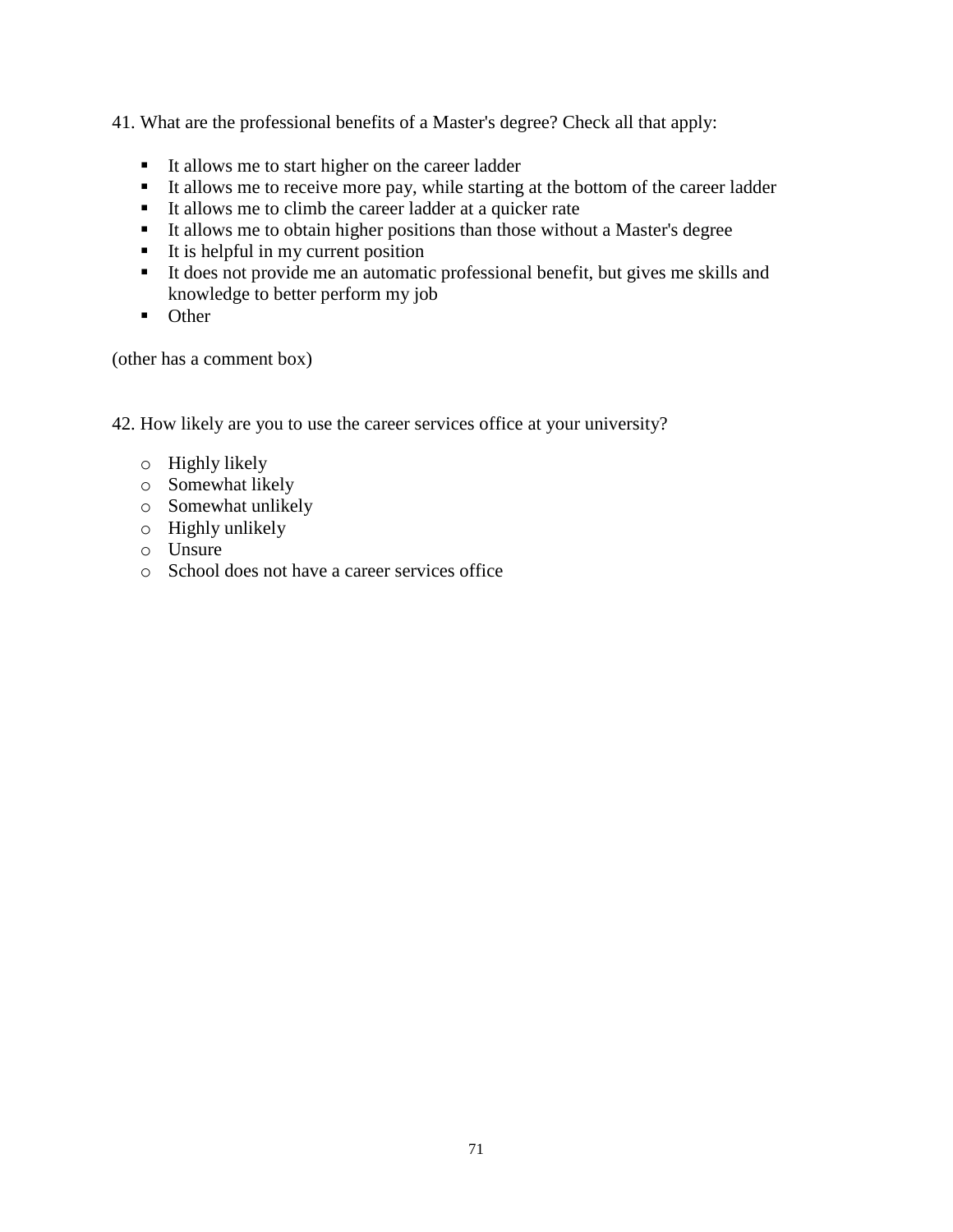|  |  | 43. Do you believe the following skills are strengths or weaknesses of your professional skill set? |  |  |
|--|--|-----------------------------------------------------------------------------------------------------|--|--|
|  |  |                                                                                                     |  |  |

|                         | Major<br>strength | Somewhat of<br>a strength | Neither a<br>strength nor a<br>weakness | Somewhat of<br>a weakness | Major<br>weakness | Unsure |
|-------------------------|-------------------|---------------------------|-----------------------------------------|---------------------------|-------------------|--------|
| The ability to analyze  |                   |                           |                                         |                           |                   |        |
| public policy issues    |                   |                           |                                         |                           |                   |        |
| The ability to analyze  |                   |                           |                                         |                           |                   |        |
| problems and make       |                   |                           |                                         |                           |                   |        |
| recommendations         |                   |                           |                                         |                           |                   |        |
| The ability to conduct  |                   |                           |                                         |                           |                   |        |
| extensive research      |                   |                           |                                         |                           |                   |        |
| The ability to          |                   |                           |                                         |                           |                   |        |
| communicate in writing  |                   |                           |                                         |                           |                   |        |
| The ability to manage   |                   |                           |                                         |                           |                   |        |
| projects                |                   |                           |                                         |                           |                   |        |
| The ability to exercise |                   |                           |                                         |                           |                   |        |
| judgment and            |                   |                           |                                         |                           |                   |        |
| discretion              |                   |                           |                                         |                           |                   |        |
| The ability to collect  |                   |                           |                                         |                           |                   |        |
| and analyze data        |                   |                           |                                         |                           |                   |        |

**Now, we would like to ask you questions about potential benefits an organization might offer.**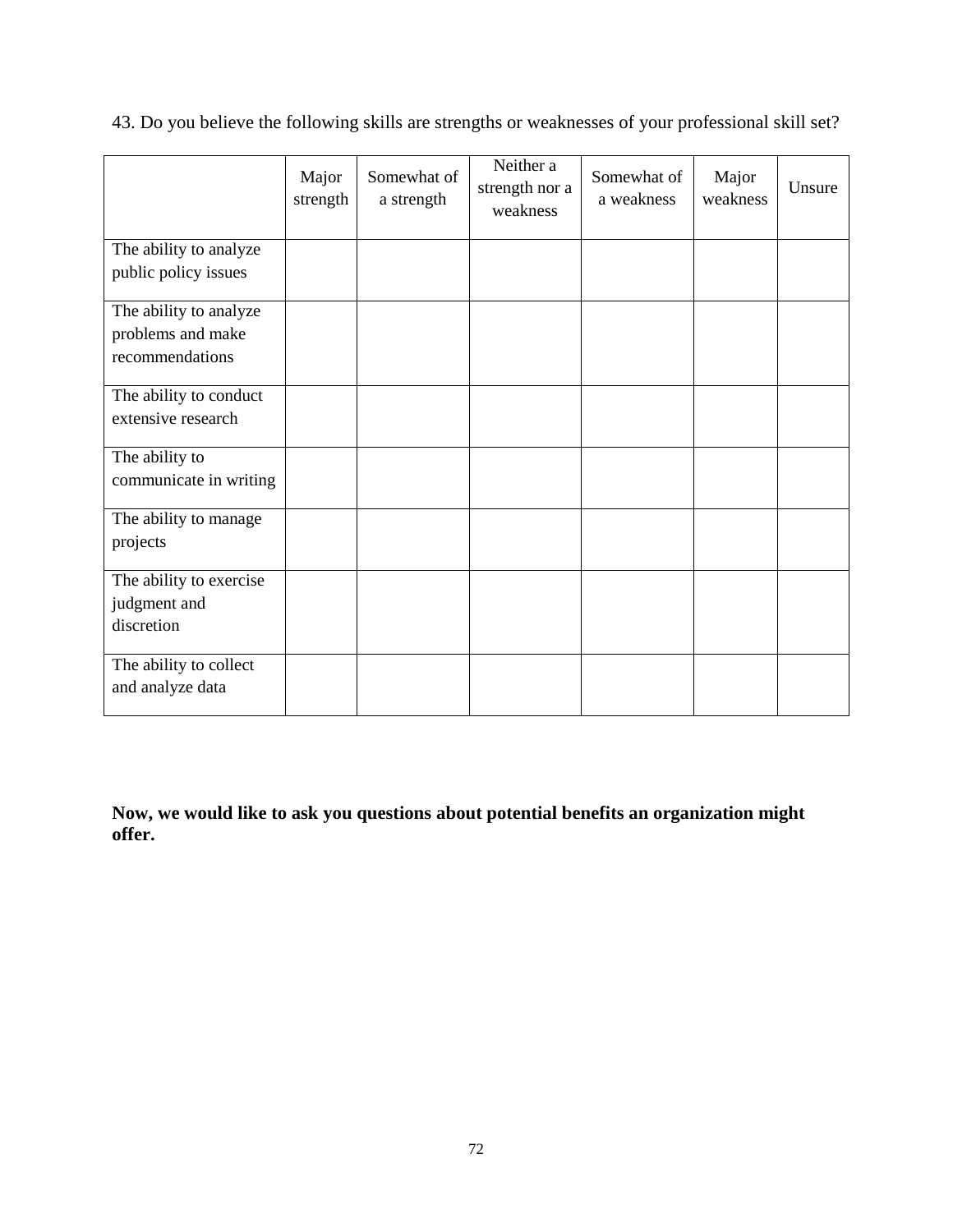44. How important are the following factors to you when considering a job offer? Rank all from the most important to the least important.

Structured training and development programs Comprehensive retirement plan Health insurance Initial salary Yearly salary increases Vacation time Sick leave Tuition reimbursement Flexible or alternative work schedules Telecommuting (working from home) Childcare subsidies or on-site childcare facilities Elder care resources and referral services

45. If given the following two employment options, which would you choose?

- o Higher salary with less opportunity for telecommuting
- o Lower salary with more opportunity for telecommuting
- o Unsure

46. If given the following two employment options, which would you choose?

- o Higher salary in exchange for a less comprehensive benefit plan
- o Lower salary in exchange for a more comprehensive benefit plan
- o Unsure

47. If given the following two employment options, which would you choose?

- o Higher salary with less opportunity for flexible or alternative work schedules
- o Lower salary with more opportunity for flexible or alternative work schedules
- o Unsure

48. Do you expect to work, on average, more than 40 hours per week?

- o Yes
- o No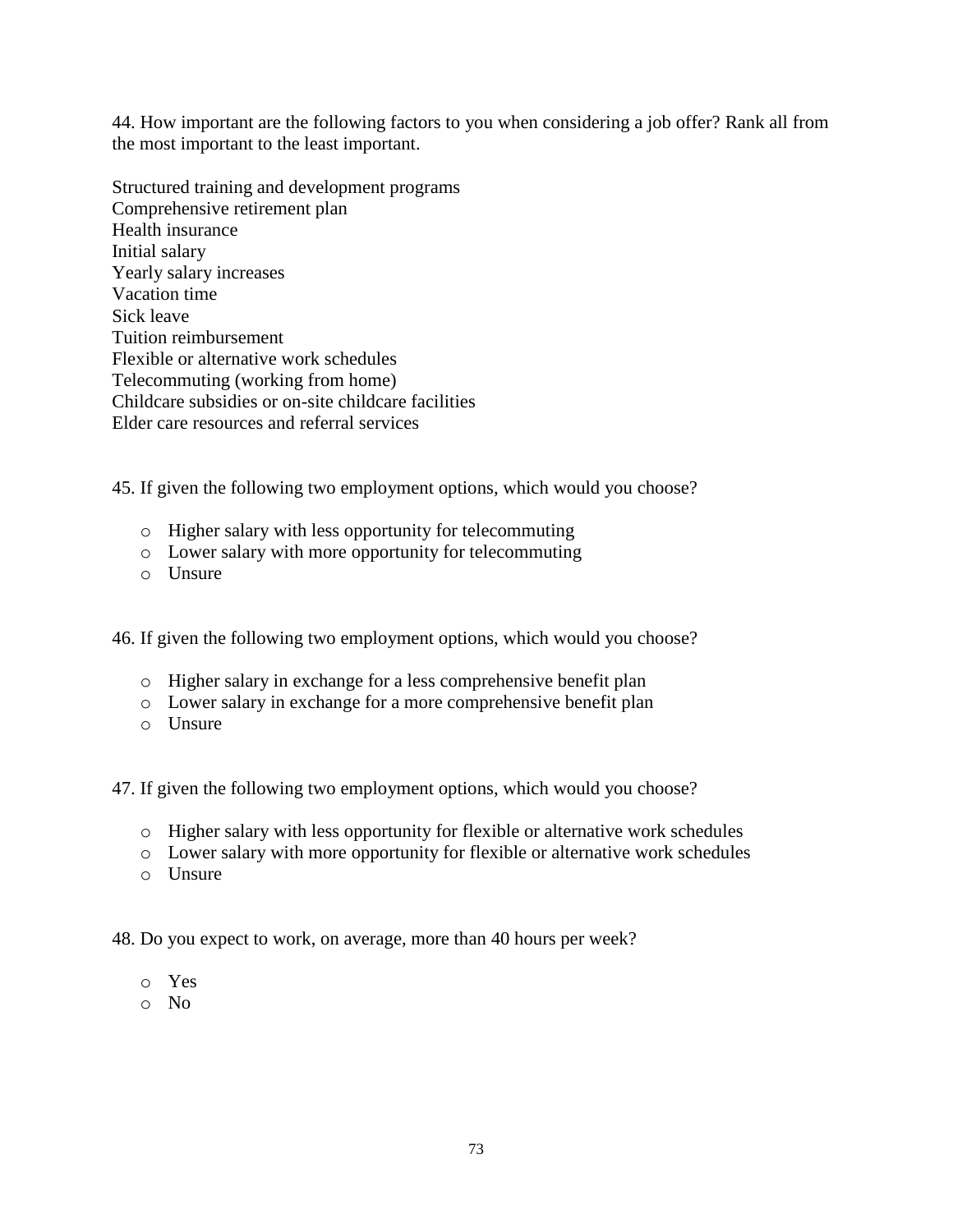|                            | Highly<br>likely | Somewhat<br>likely | Somewhat<br>unlikely | Highly<br>unlikely | Unsure |
|----------------------------|------------------|--------------------|----------------------|--------------------|--------|
| Work more than 40 hours    |                  |                    |                      |                    |        |
| per week                   |                  |                    |                      |                    |        |
| Take work home             |                  |                    |                      |                    |        |
| Minimal vacation time      |                  |                    |                      |                    |        |
| A high stress work         |                  |                    |                      |                    |        |
| environment                |                  |                    |                      |                    |        |
| Mandatory weekends         |                  |                    |                      |                    |        |
| Excessive travel           |                  |                    |                      |                    |        |
| Availability beyond normal |                  |                    |                      |                    |        |
| work hours                 |                  |                    |                      |                    |        |
| An excessive commute       |                  |                    |                      |                    |        |

49. How inclined would you be to accept a job offer that requires the following factors:

## **Now, we would like to ask you questions about your experiences with technology.**

50. Ten years ago, did you have a computer in your home?

- o Yes
- o No
- o Unsure

51. Do you use the Internet on a daily basis for communication other than e-mail? (i.e. social networking, instant messaging, video conferencing)

- o Yes
- o No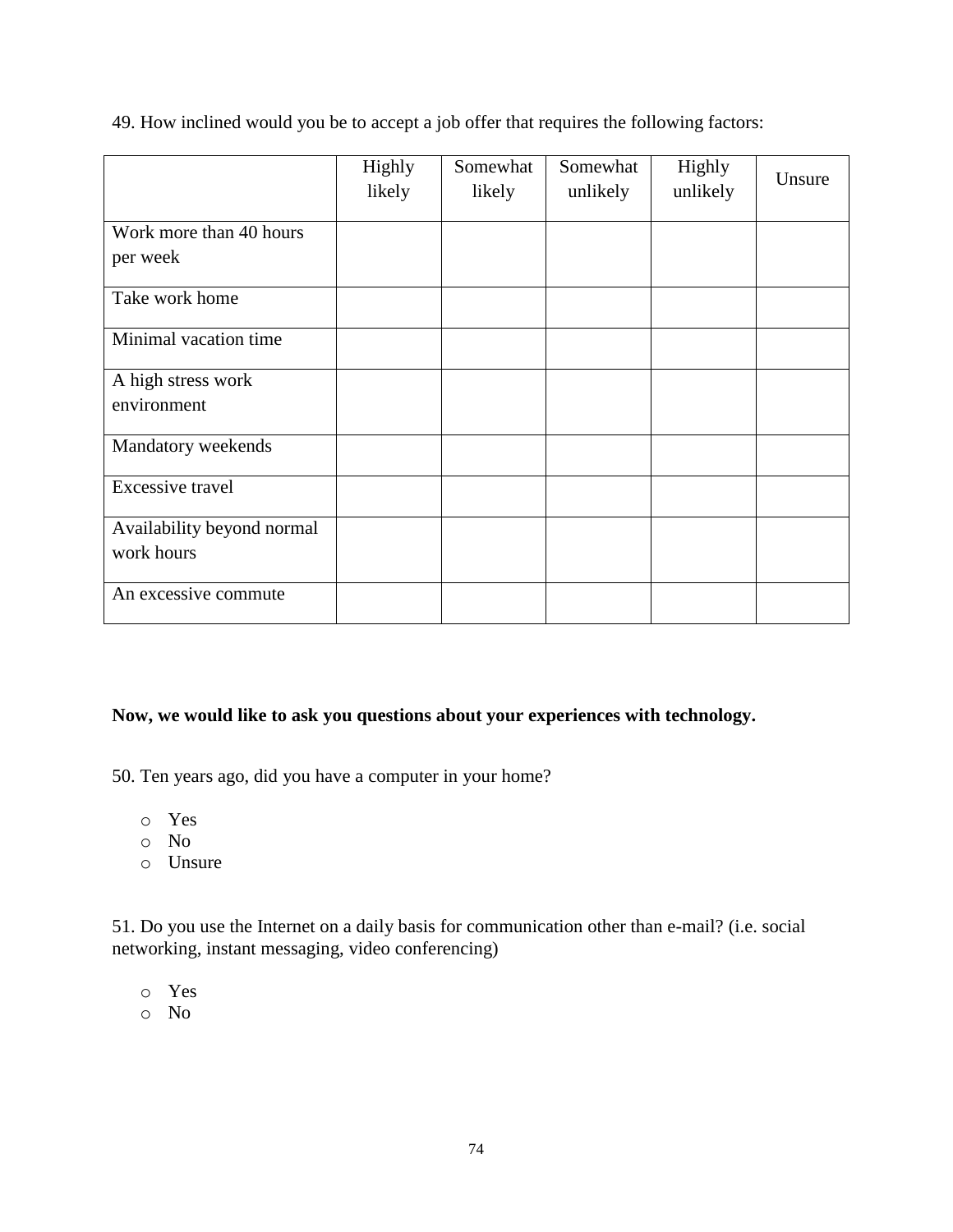52. Thinking specifically about social networking sites, how often do you use websites such as Facebook, MySpace, LinkedIn, etc.?

- o Daily
- o Weekly
- o Monthly
- o Less than once a month

53. In the last month, which of the following social networking sites have you used? Check all that apply:

- Facebook
- **MySpace**
- **LinkedIn**
- Second Life
- Other

(other has a comment box)

54. Have you ever used the Internet to look for a job?

- o Yes
- o No

55. When looking for jobs on the Internet, which websites have you used? Check all that apply:

- Careerbuilder.com
- Monster.com
- Hotjobs.com
- **Careerjournal.com**
- Craigslist.com
- Americasjobbank.com
- **Idealist.org**
- Publicservicecareers.org
- USAJobs.com
- **Employer specific websites (i.e. cia.gov, dol.gov)**
- Professional association websites (i.e. icma.org, councilofnonprofits.org)
- Other

(other has a comment box)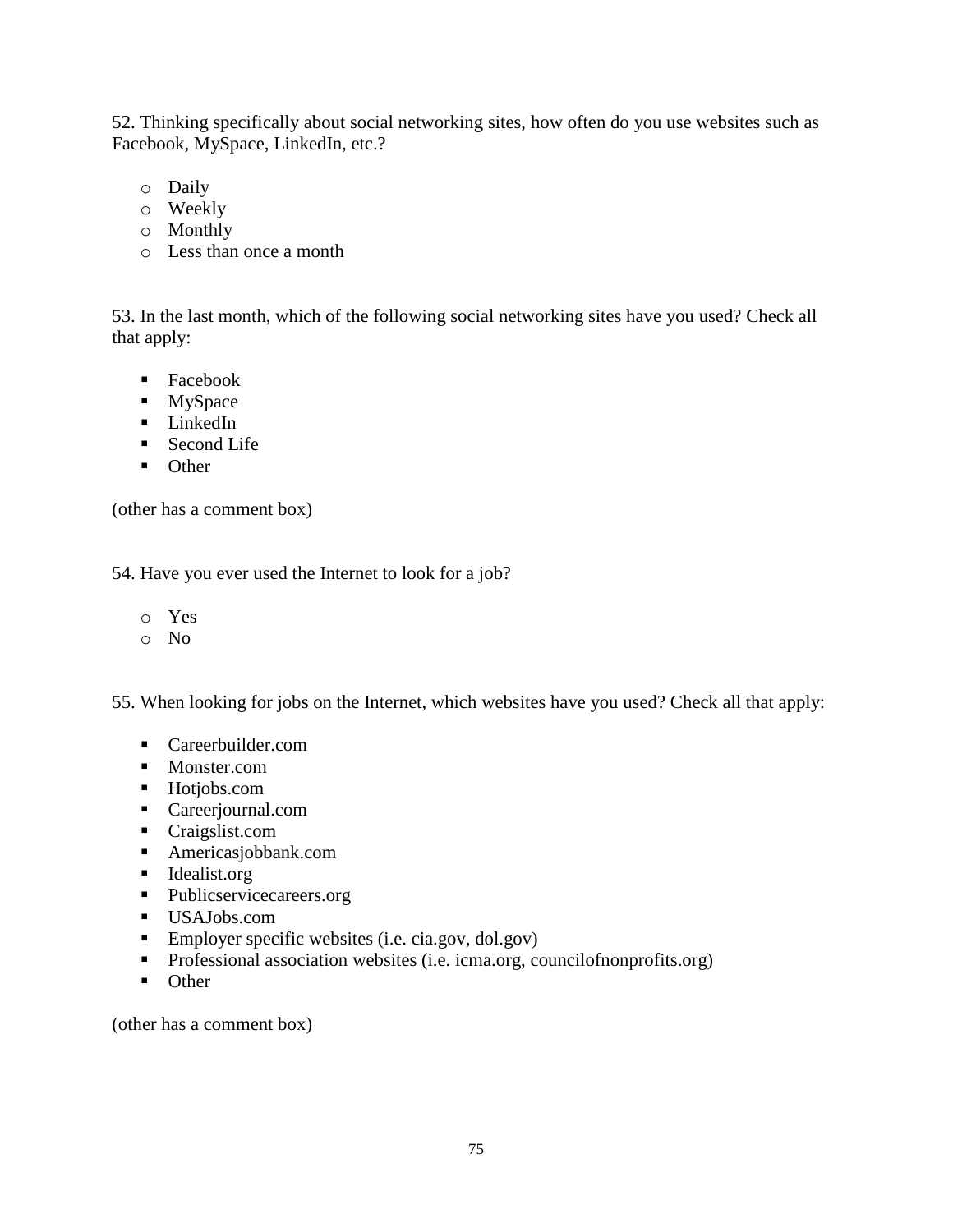## **Finally, we would like to ask you demographic questions.**

56. Are you within 12 credit hours of graduation?

- o Yes
- o No

57. As defined by your program guidelines, are you a part-time or full-time student?

- o Part-time
- o Full-time

58. What is your gender?

- o Male
- o Female

59. What year were you born?

Year of Birth: (drop down menu)

60. What race or ethnic category do you consider yourself?

- o American Indian/Alaskan Native
- o Asian
- o Black/African American
- o Native Hawaiian/Pacific Islander
- o White (Non-Hispanic/Latino)
- o Hispanic/Latino
- o Two or more races
- o Some other race

## 61. What is your current marital status?

- o Single
- o Married
- o Divorced
- o Separated
- o Widowed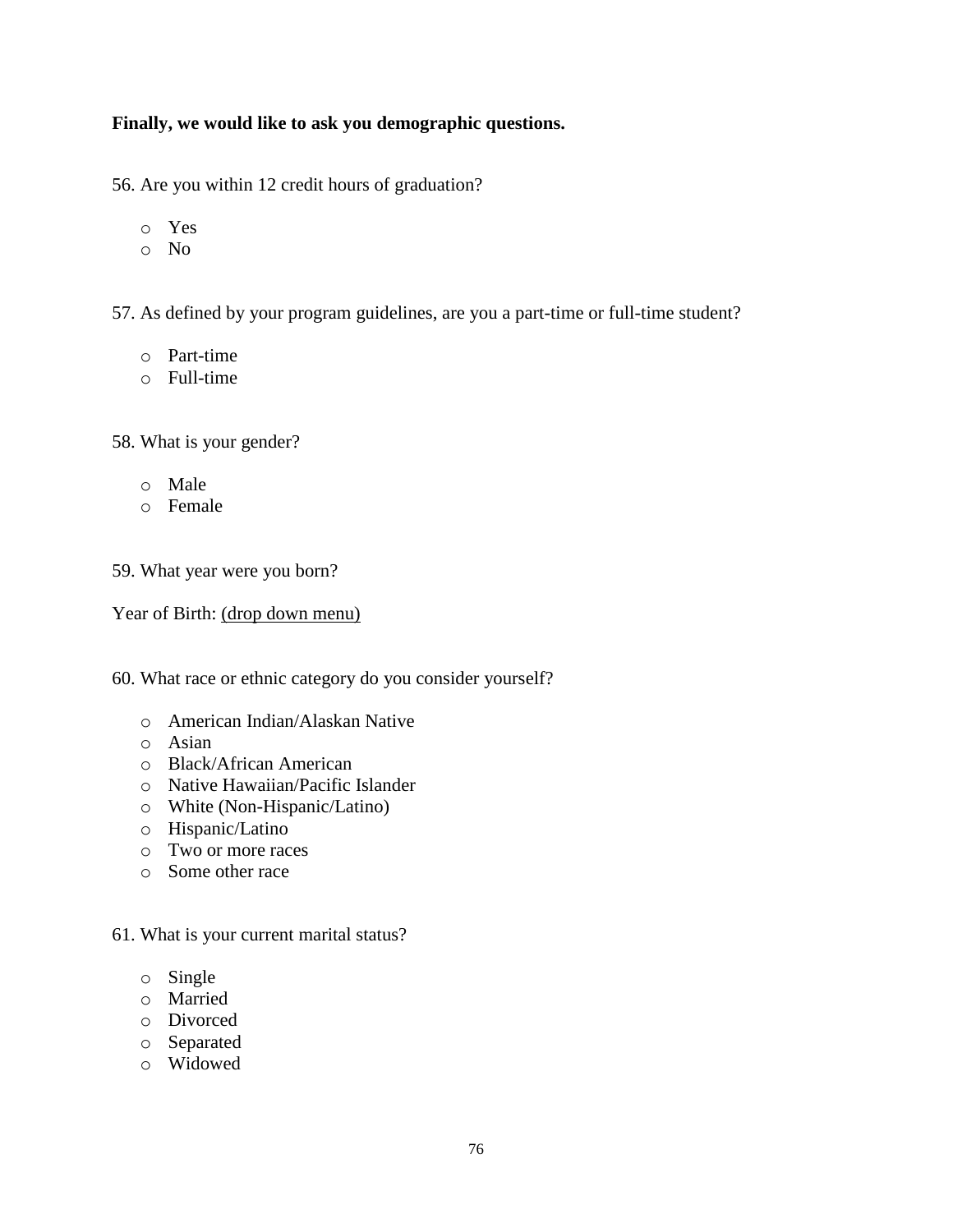62. Do you have children?

- o Yes
- o No

63. In what state is your school located?

State: (drop down menu)

64. What state do you consider your home state?

State: (drop down menu)

65. In what field was your undergraduate major?

Major: (drop down menu)

66. What is your highest education degree completed to date?

- o Bachelor's degree
- o Master's degree
- o Professional degree (e.g. law degree)
- o Doctorate or equivalent
- o Other (e.g. joint degree program)

67. Do you currently, or have you in the past, had relatives work in the following sectors?

|                                                   | Yes | No |
|---------------------------------------------------|-----|----|
|                                                   |     |    |
| Public                                            |     |    |
|                                                   |     |    |
| Nonprofit                                         |     |    |
|                                                   |     |    |
| Private (organizations related to public service) |     |    |
|                                                   |     |    |